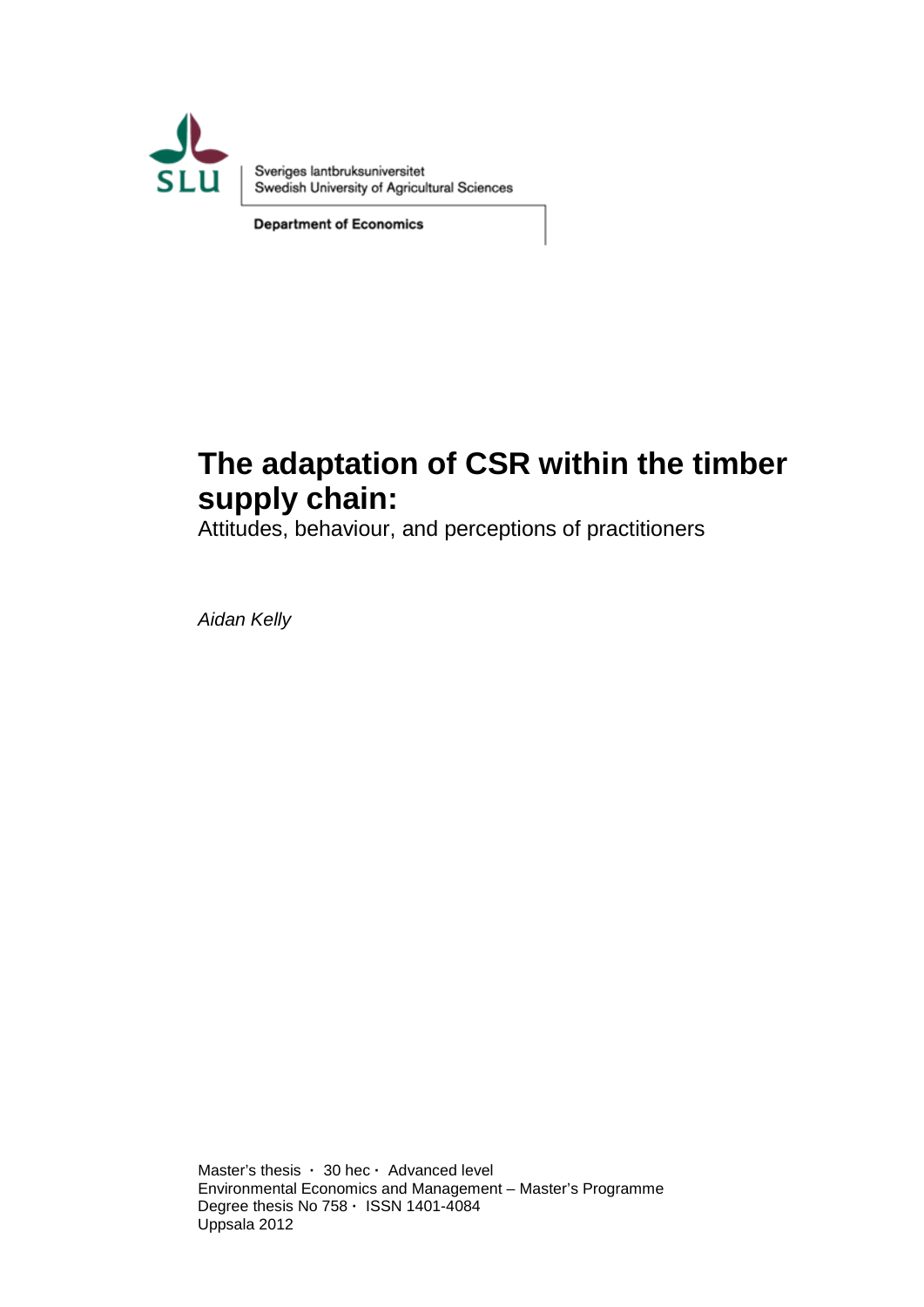#### **The adaptation of CSR within the timber supply chain: Attitudes, behaviour, and perceptions of practitioners**

*Aidan Kelly*

| Supervisor:      | Anders Roos, Swedish University of Agricultural Sciences,<br>Department of Forestry     |
|------------------|-----------------------------------------------------------------------------------------|
| <b>Examiner:</b> | Karin Hakelius, Swedish University of Agricultural Sciences,<br>Department of Economics |

**Credits:** 30 hec **Level:** A2E **Course title:** Degree Project in Business Administration **Course code:** EX0536 **Programme/Education:** Environmental Economics and Management, Master's Programme **Faculty:** Faculty of Natural Resources and Agricultural Sciences

**Place of publication: Uppsala Year of publication:** 2012 **Name of Series:** Degree project/SLU, Department of Economics **No:** 758 **ISSN** 1401-4084 **Online publication:** [http://stud.epsilon.slu.se](http://stud.epsilon.slu.se/)

**Key words:** Sustainable supply chain management, Corporate Social Responsibility, Timber Industry, Corporate sustainability, Social network theory



Sveriges lantbruksuniversitet Swedish University of Agricultural Sciences

**Department of Economics**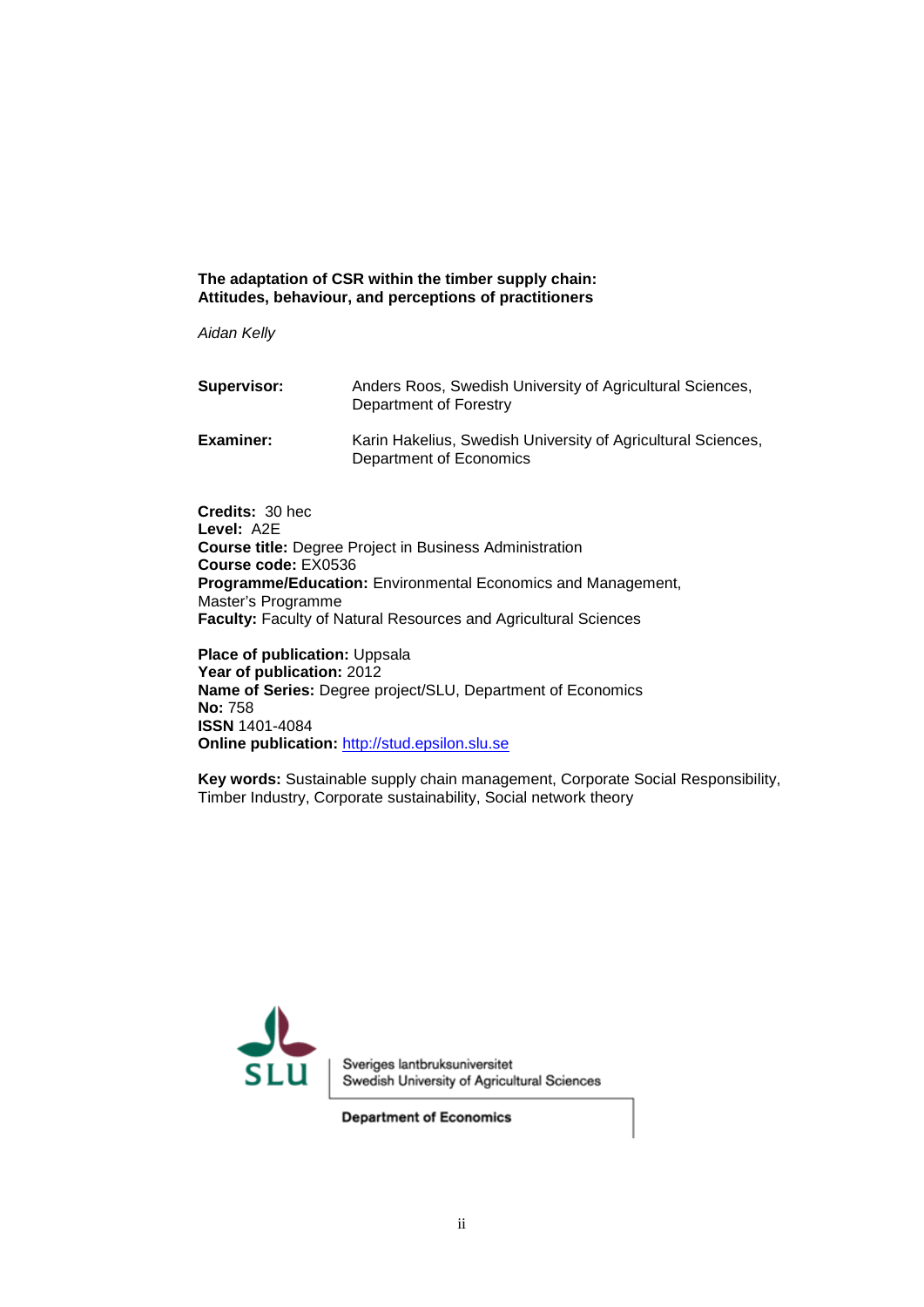# Acknowledgements

I first would like to thank my family with all my heartfelt gratitude, for without their love and support none of this would be possible. With a special thanks to my overly supportive mother whose kind words aided me through the harder days, lastly to my late father for his wisdom he instilled in me, to never give up on your dreams no matter what the situation.

I would like to thank my supervisor Anders Roos from the Department of Forestry, Swedish University of Agricultural Sciences who displayed great confidence in me and my research throughout this process, your guidance was invaluable.

I would also like to give a warm thank you to all my friends both here in Sweden and back home in Ireland for their kind words and consideration, and for showing me that there is life outside my thesis.

Finally I would like to thank my loving fiancée, whose encouragement gave me the drive to follow my dreams, and whose patience and love sustain me through the last two years.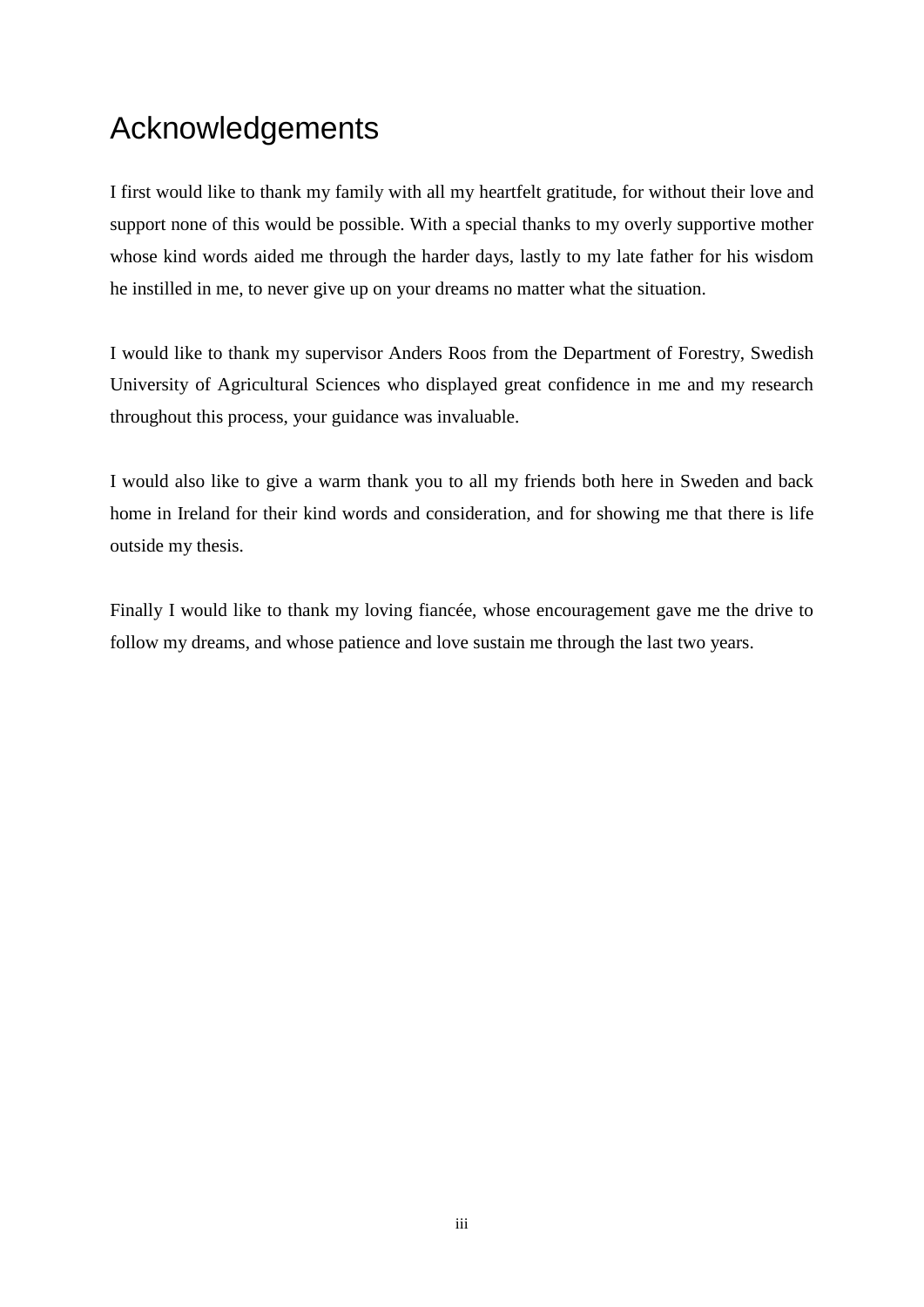## Abstract

It has been 40 years since the 1972 Stockholm conference and 20 years since Rio de Janeiro, Earth Summit in 1992. Since then the world of business has changed dramatically with the growth of NGOs environmental social movements, and globalisation has affected every industry in huge way. To cope with the ever changing demands on an organisation both from internal and external stakeholders companies have become more aware of their environment and their impact within it. To guarantee their products were up to standard, organisation started to reassure their consumers through certification schemes and developing internal values like code of conduct and CSR. These changes in strategies also had and are still having a huge effect on the timber industry especially now that globalisation has facilitated the growth of retailers' power within the supply chain. As companies engage further into CSR strategies it spread outside the borders of their organisation into their supply chain.

This research was intended to comprehend the individual managers' to better understand their attitude, knowledge and behaviour when it comes to SD and CSR aspects. Also to further determine if there is a unilateral adaption of sustainability practise along the timber supply chain and how it is being communicated. To study adaptation of sustainable business practices, specific emphasis on CSR and certification in the timber industry focusing on British hardware chain back to Swedish timber producers. A number of concepts and theory were applied to this research specifically sustainable development, corporate sustainability, corporate social responsibility, inter-organisation theory, social network theory, and theory of planned behaviour.

The research approach was qualitative interviews done face to face over the distance by telephone and email from representative organisation within the timber supply chain. The outcome of this research was that practitioners do have a positive attitude to CSR and SD and have shown a high level of knowledge around certification with in the chain. Furthermore, the participants also indicated a high willingness to continue working with CSR and certification more. However the research indicated that there was no unilateral adaption of sustainability practise or values along the timber supply chain as the each individual and their organisation addressed the problem in their own way. Furthermore the research did indicated that CSR is not following the supply chain directly but is being focused in specific areas by NGOS such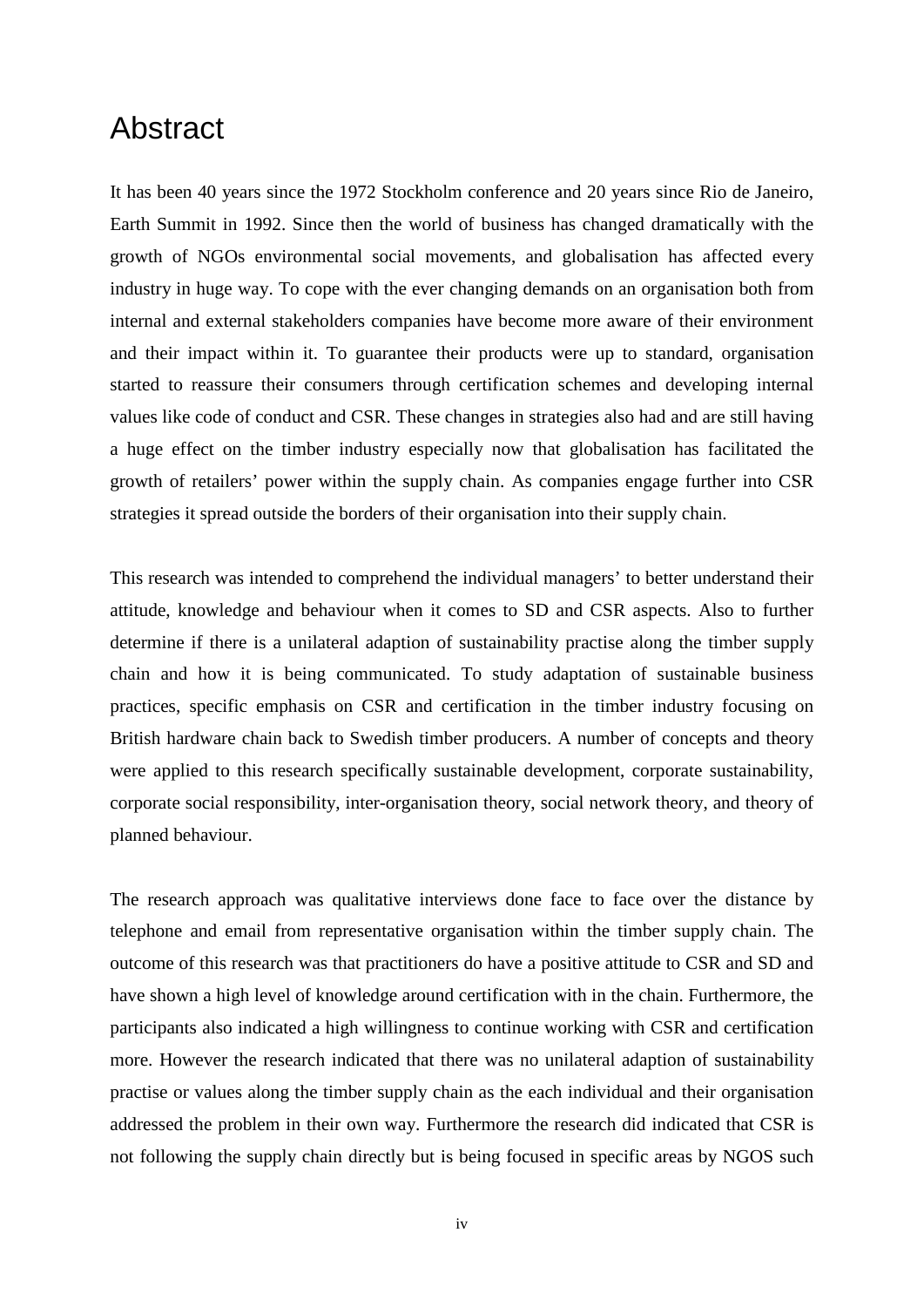as FSC, which is creating a stimulating power dynamics within the chain that could be interesting research for further studies.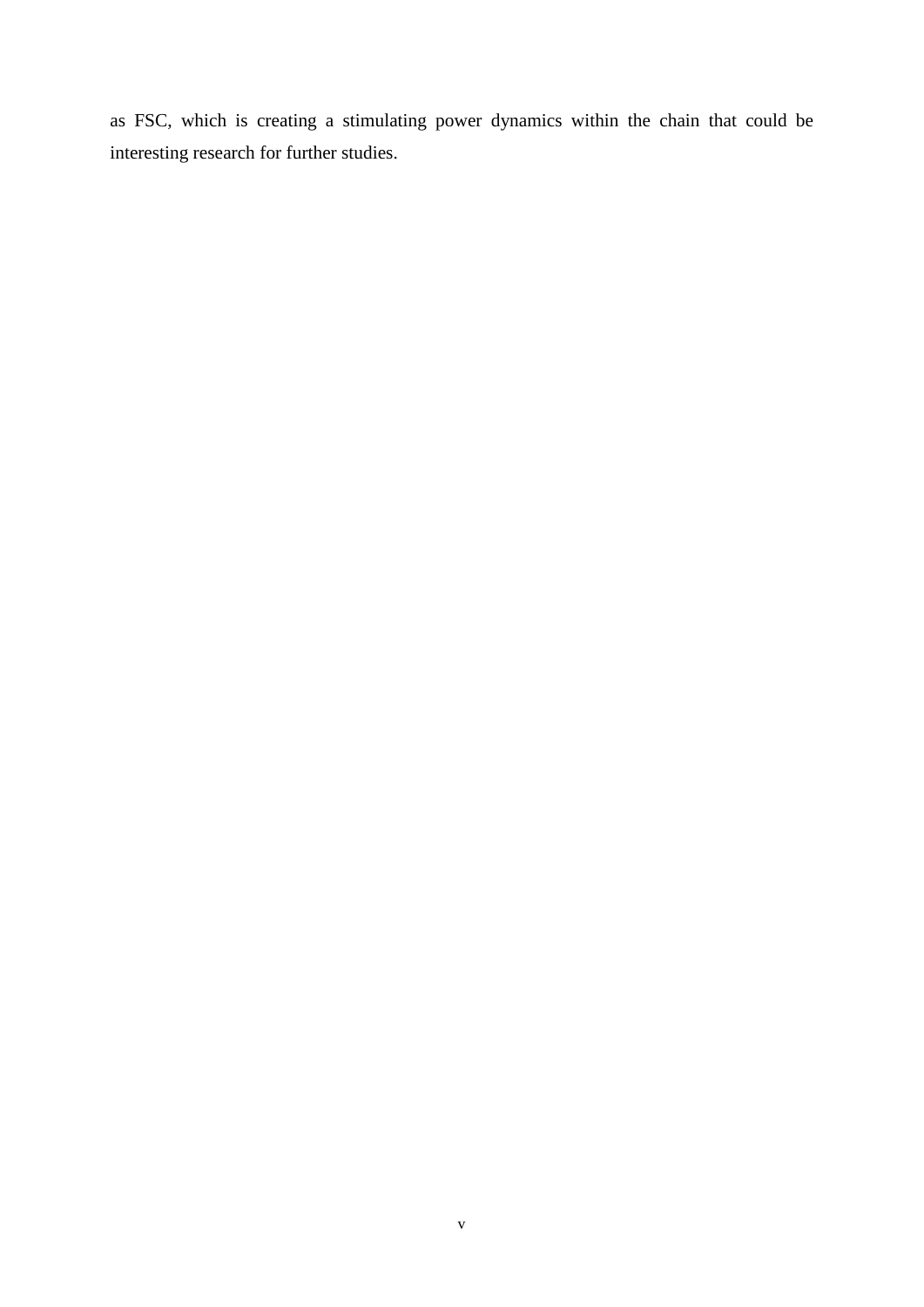# Abbreviations

| U.N         | <b>United Nations</b>                           |  |  |
|-------------|-------------------------------------------------|--|--|
| <b>SBD</b>  | <b>Sustainable Business Development</b>         |  |  |
| <b>CSR</b>  | Corporate Social Responsibility                 |  |  |
| <b>SSCM</b> | <b>Sustainable Supply Chain Management</b>      |  |  |
| <b>FSC</b>  | <b>Forest Stewardship Council</b>               |  |  |
| <b>NGO</b>  | Non-Governmental Organisations                  |  |  |
| <b>GFG</b>  | <b>Global Forest Governance</b>                 |  |  |
| <b>ISO</b>  | <b>International Standards Organisation</b>     |  |  |
| <b>WCED</b> | World Commission on Environment and Development |  |  |
| CS          | Corporate Sustainability                        |  |  |
| <b>SD</b>   | Sustainable Development                         |  |  |
| EU          | European Union                                  |  |  |
| UK          | United Kingdom                                  |  |  |
| <b>TPB</b>  | Theory of planned behaviour                     |  |  |
| <b>SNT</b>  | Social Network theory                           |  |  |
| <b>WWF</b>  | World Wildlife Fund                             |  |  |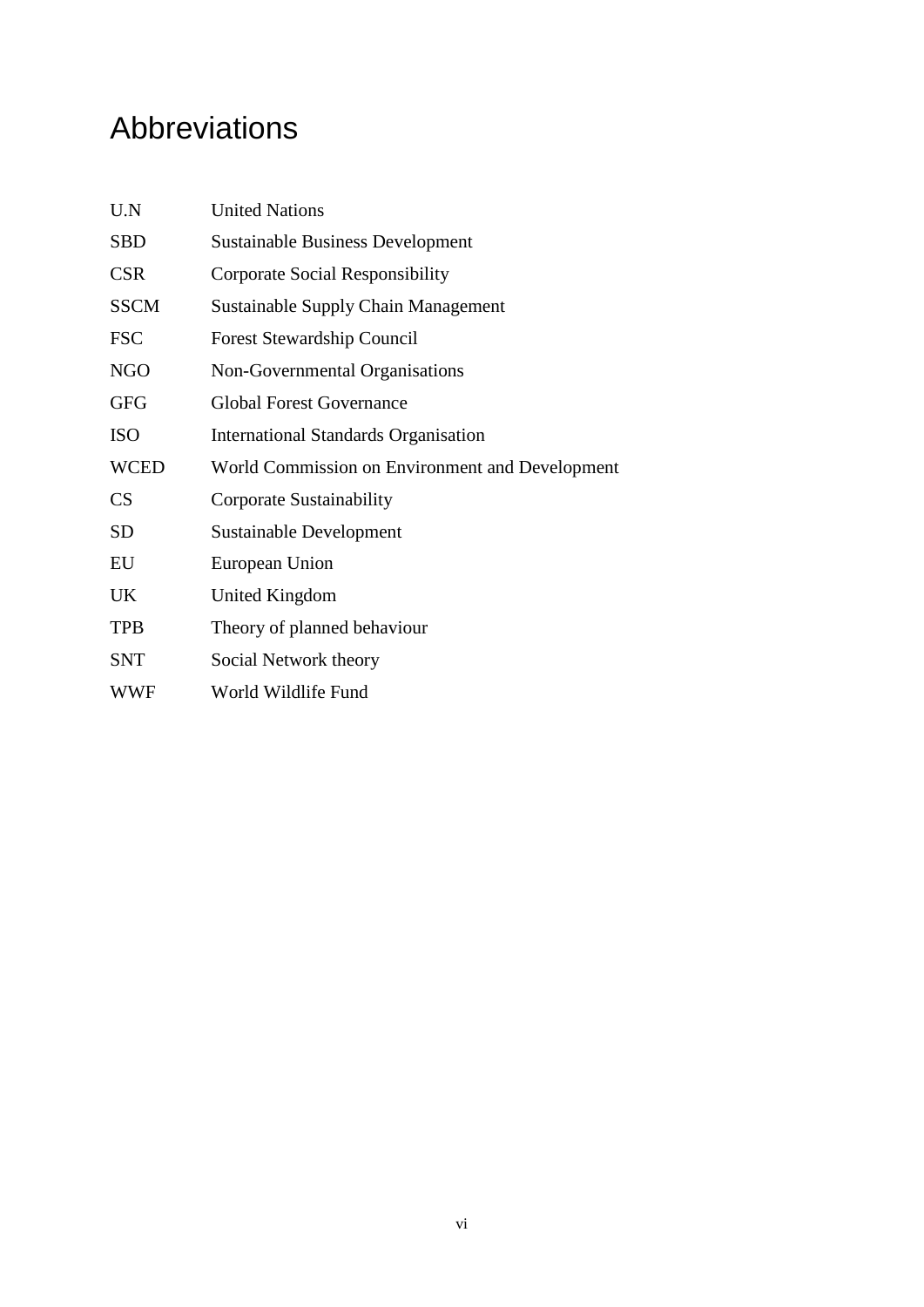# **Table of Contents**

| APPENDIX 1: EXAMPLES OF LEGISLATIVE, JUDICIAL AND EXECUTIVE VALUE CHAIN |  |
|-------------------------------------------------------------------------|--|
|                                                                         |  |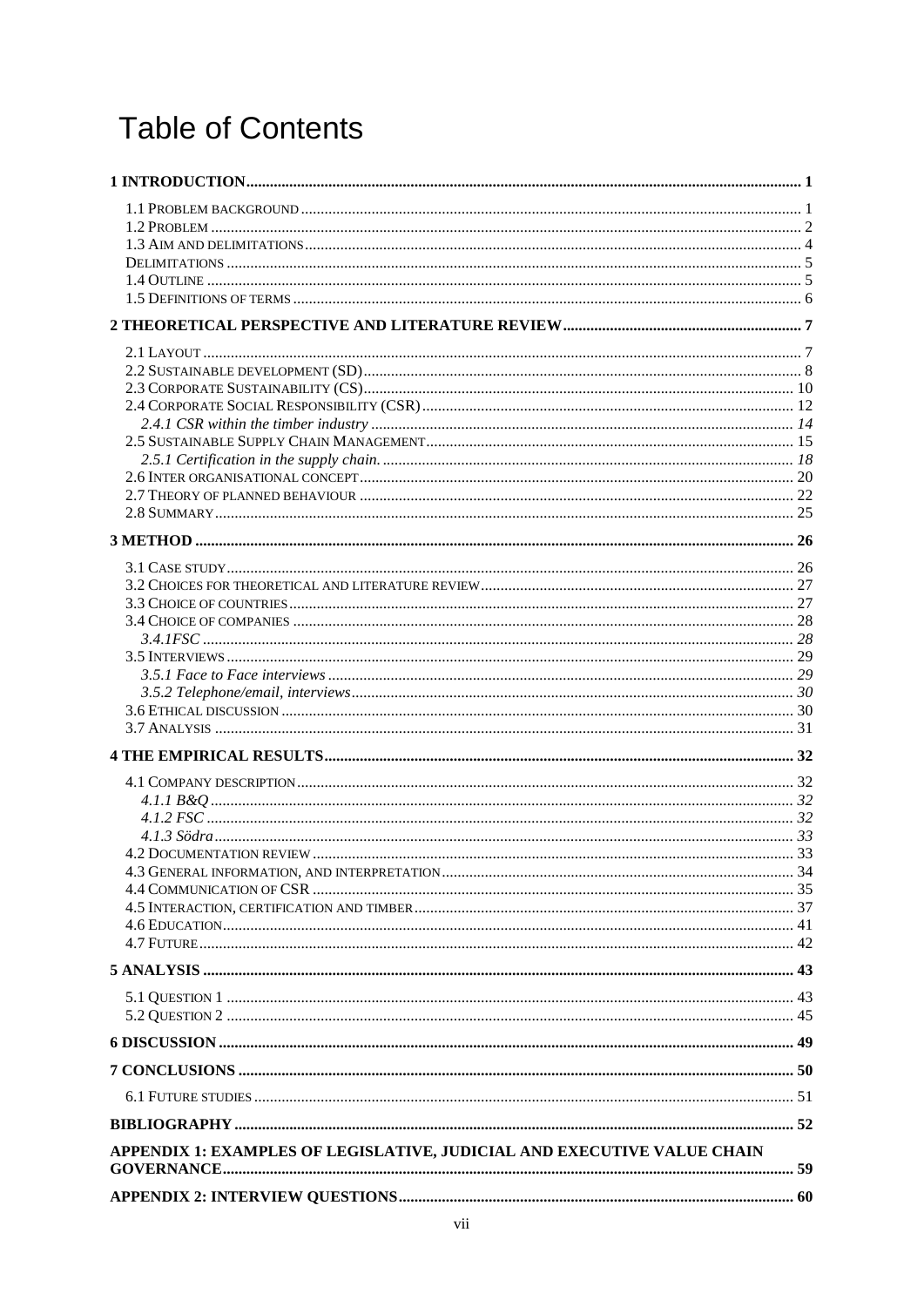## List of tables

| Table 2: Selected articles for Theories on Corporate Social Responsibility  13 |  |
|--------------------------------------------------------------------------------|--|
|                                                                                |  |

# List of figures

| Figure 5: A comparison of a Value Chain with a Supply Chain 16 |  |
|----------------------------------------------------------------|--|
|                                                                |  |
|                                                                |  |
|                                                                |  |
|                                                                |  |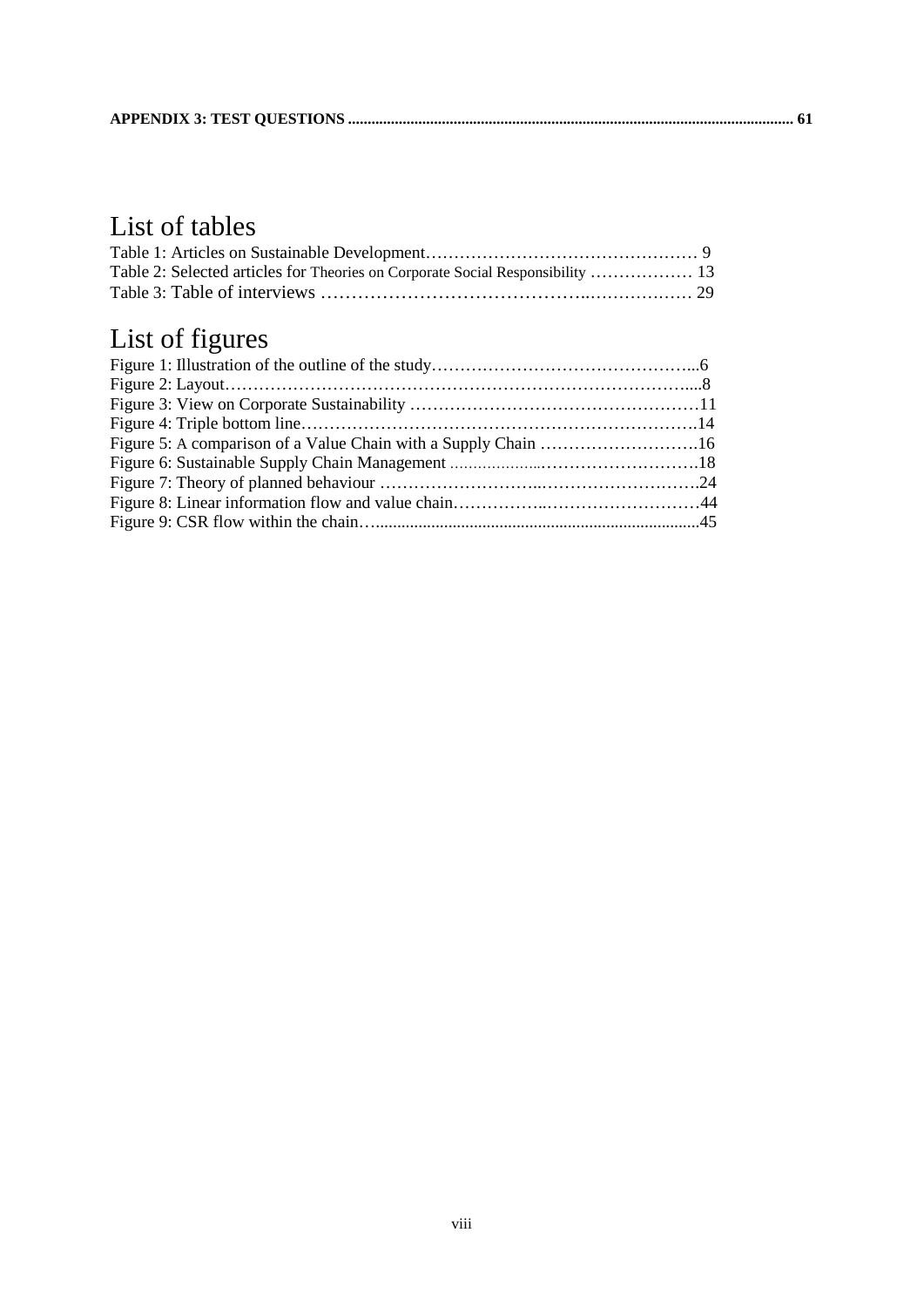## <span id="page-8-0"></span>1 Introduction

The Rio de Janeiro, Earth Summit in 1992, brought together government, private, and nongovernmental organisations (NGOs) under the banner of the UN (United Nations). The Earth Summit was set up to address the environmental impact humanity was having on the natural world. The summit was to address issues like right of indigenous people, water quality, deforest degradation to name but a few. One of the ambiguous outcomes from the Earth Summits was Agenda 21 which was to confront issues like sustainable business development (SBD), biodiversity, food security, climate change, and deforestation.

*"The 1992 Earth Summit in Rio can be viewed as a pivotal point in the history of global forest policy, when world attention was drawn beyond tropical forests to include forests in the Northern Hemisphere"*(Levin, et al. 2008, p.541).

Hence to confront these issues NGOs like the Forest Stewardship Council (FSC) certification was developed to manage and reduce emission from deforestation and degradation worldwide. The FSC is an independent NGO established to encourage responsible management of the world's forests. Now twenty years on since the first conference, the Rio de Janeiro, Earth Summit is back. "Rio plus twenty", is to be combating some of the same issues than the previous conference. However, the situation is different now; organisations' and their managers in forest industries have been working with environmental and social aspects, one of the major tools used at present is corporate social responsibility (CSR) for about two decades in its current form. This is seen as a major tool in developing sustainable business practices. According to Carroll, (1979 p500; 1991 p283) CSR "*Encompasses the economic, legal and ethical expectations that society has of organizations*".

## <span id="page-8-1"></span>1.1 Problem background

The fundamentals of business have changed. Companies are expected not just to do business but also to contribute to the society in which they operate and communities in which their products or services originate from (Porter, & Kramer 2002). This responsibility comes in many names; corporate citizenship (CC), sustainable development (SD), sustainable entrepreneurship (SE), corporate sustainability (CS), the triple bottom line, (TBL) and corporate social responsibility (Marrewijk, 2003; Andersen, 2009). Indeed one of the main sections of the Rio Earth summit plus twenty is focusing on forestry within a green economy,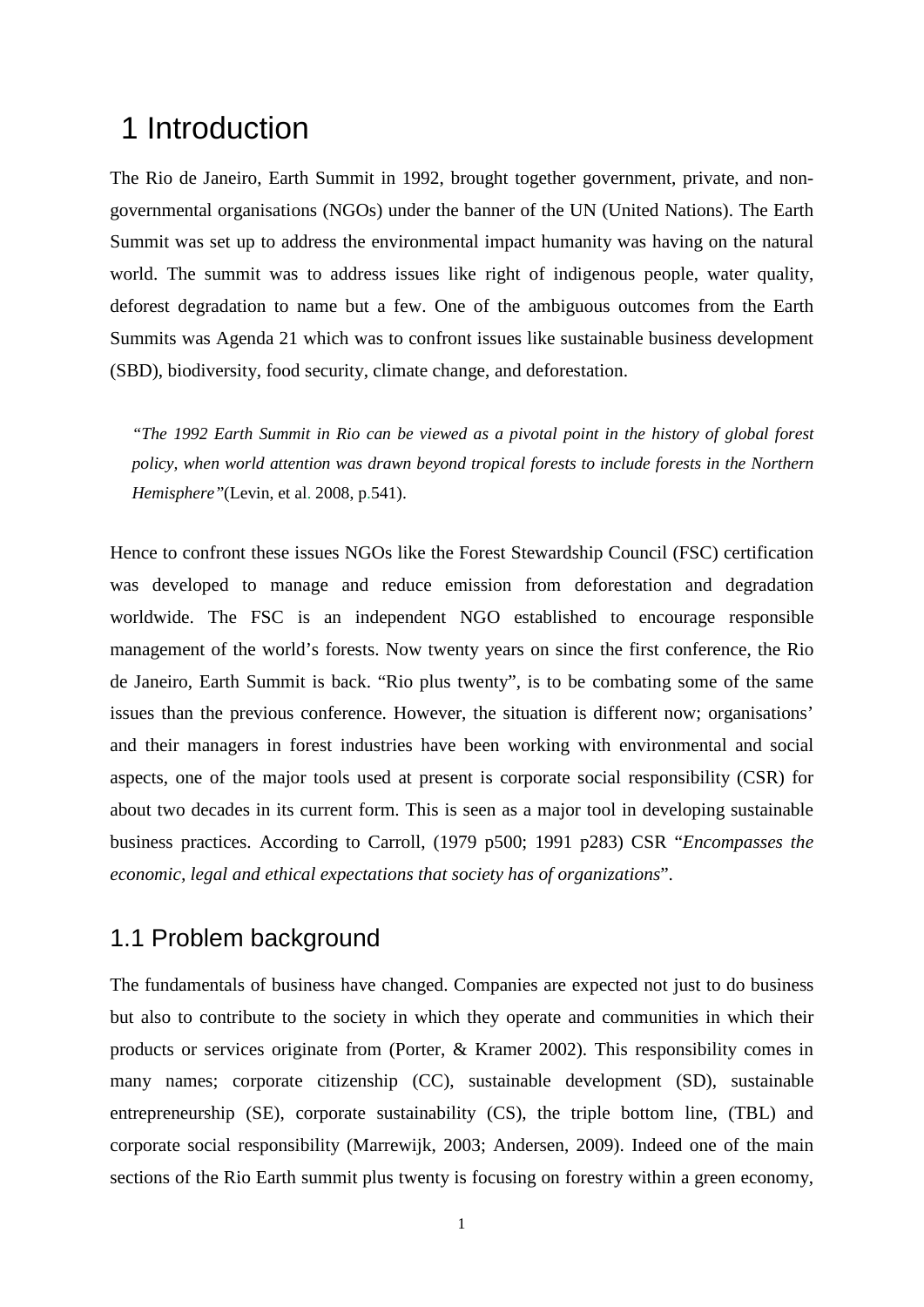due to its far reaching effects on society for both forest- and none forest dwellers, and has prompted the growth of Global Forest Governance (GFG) (Hoogeveen, & Verkooijen, 2011). From an organisational perspective, it has caused organisations to look at their impact on society and the environment some have even investigated the impact of their suppliers and their supply chain management. This shift has altered the strategies of most organisations, moving their focus away from competition between individual firms to competitiveness of supply chains (Andersen 2009). Furthermore, this has reassured the importance of the supply chain in the business world and the direction of organisation is to solidify its approach to sustainable issue with its chain (Harrie & Bommel 2010).

When an organisation wishes to address the issue of CSR they may choose from three options such as resign strategy, defensive strategy, and proactive strategy (Andersen 2009). A resign strategy is where a company simply does not have the resources to address CSR issues, while defensive strategy is where a company has the resources but only acts to defend its reputation or position in the market. Lastly, proactive strategy is where an organisation sees a need to address CSR issue and does so under its own initiative. The latter two strategies can have similarities and a company can conduct both proactive and defensive strategies at the same time on different product lines. A major similarity of both strategies is the reliance on auditing either by direct checking or by a third party. Third party certifications like ISO14001, AS8000 and FSC have been the most preferred courses of action of organisation as these standard auditing systems are general enough for most industries and help prevent opportunistic behaviour by suppliers (Haan, et al. 2003; Ciliberti, et al. 2009).

## <span id="page-9-0"></span>1.2 Problem

*"For most companies, the question is not whether to communicate but rather what to say, to whom, and how often"* (Kotler, 2003, p. 563).

While the current system of global governance of the timber industry has created internal redundancies and intrinsic inefficiencies that are exacerbate the impeding efforts to develop sustainable businesses practises world worldwide (Najam, Papa, & Taiyab, 2006).

*"A lack of coherence in state approaches in the international arena adds to the failure of the current GFG. This also accounts for the lack of real involvement from the private*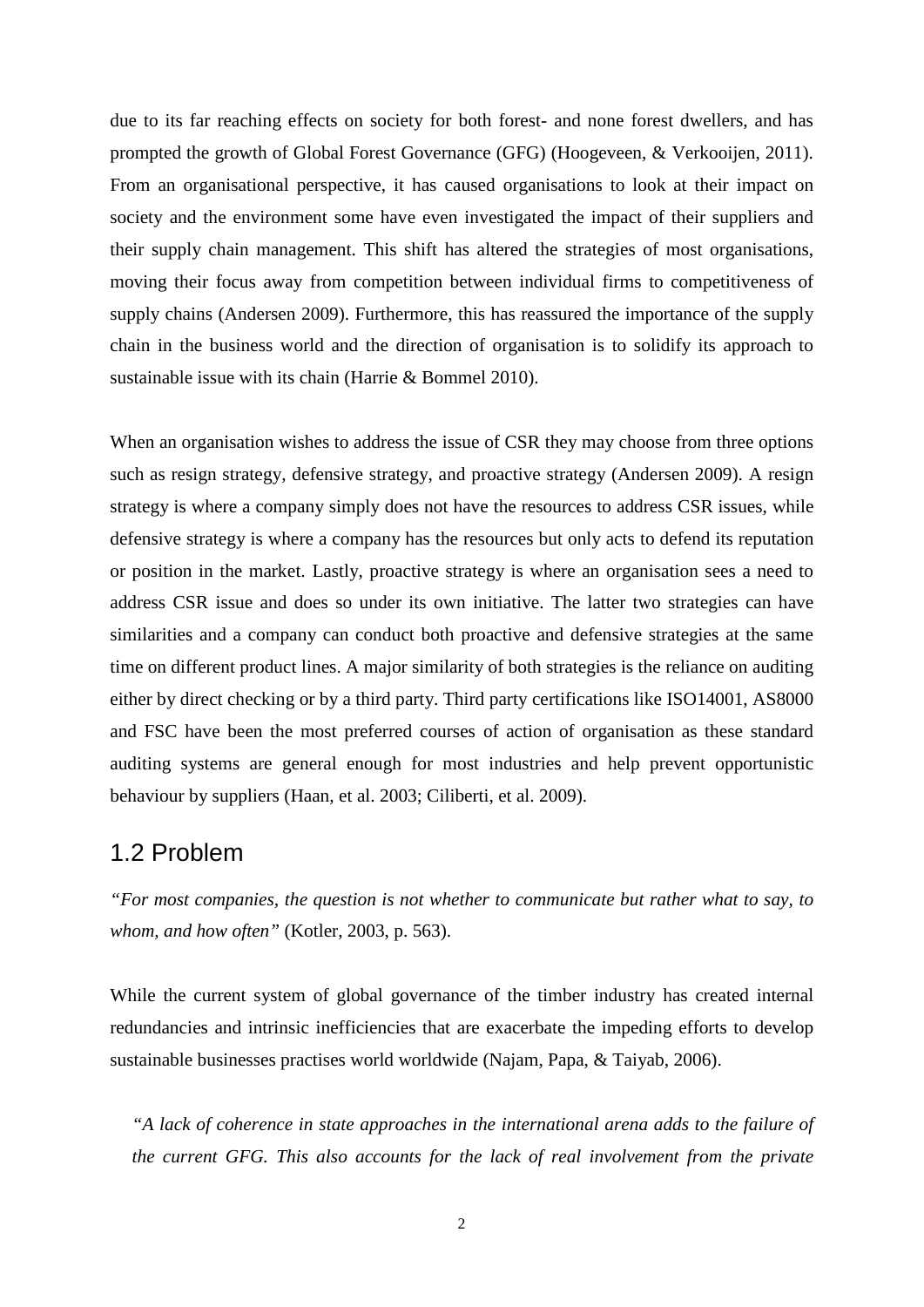*sector, civil society, and nongovernmental organizations in the negotiation and decisionmaking processes"* (Hoogeveen, & Verkooijen, 2011 p503).

This situation is exacerbated by the scuffling of international organisations that wishes to supervise the governance of GFG (ibid). Although the state once occupy the dominant role in global governance, the emergence of other stakeholders to the world stage has amplified the inter-locking, and the complexity of the communication *"other actors, including international organizations, private sector, civil society organizations, and consumers, have also become significant actors in designing and implementing the system of GFG"* (Hoogeveen, & Verkooijen, 2011 p 503).

Progressively companies' environmental certification on timber products has increased as companies rely on certification generally as a risk avoidance strategy to avoid loss of reputation, sales, or market position. Although it was shown that a substantial section of ISO 14001 certification had not been granted to highest environmental accomplished organisations (Sarkis, et al. 2011). Negative consequents of this action are that an organization could use this information to portray an image of social responsibility to attract more buyers, a form of "green washing". Additionally, Klooster (2010) illustrated with the growth of neoliberalism and globalisation there is a potential for misunderstanding and abuse of certification as value chains becomes more global. Stereotypically, a supplier might choose not to disclose all the environmental information about a product or its performance, instead leaving it up to the client to experience it. Suppliers will accumulate a great amount of information about their products; due to the fact that they have more transition interaction, this creates a wealth of knowledge that can create an imbalance of information along the supply chain.

Information asymmetry within the value chain can be narrowed with greater interaction between parties (Simpson, 2010) and (Carter, 2002; Jennings, 2004). However, information asymmetry might not decrease when it comes to specific assets (Delmas, &Montiel, 2009). The motivation for this is that suppliers or buyers, depending on their power within the chain, wish to have better control over their transaction. This situation is hyped when products are specialised either by location, production, or specific knowledge (ibid.). Hence, if an organisation is primarily based around one product such as timber it would be logical to assume that timber producers would accumulate specialised information and use this knowledge to its advantage. However as society is placing demands on organisations for more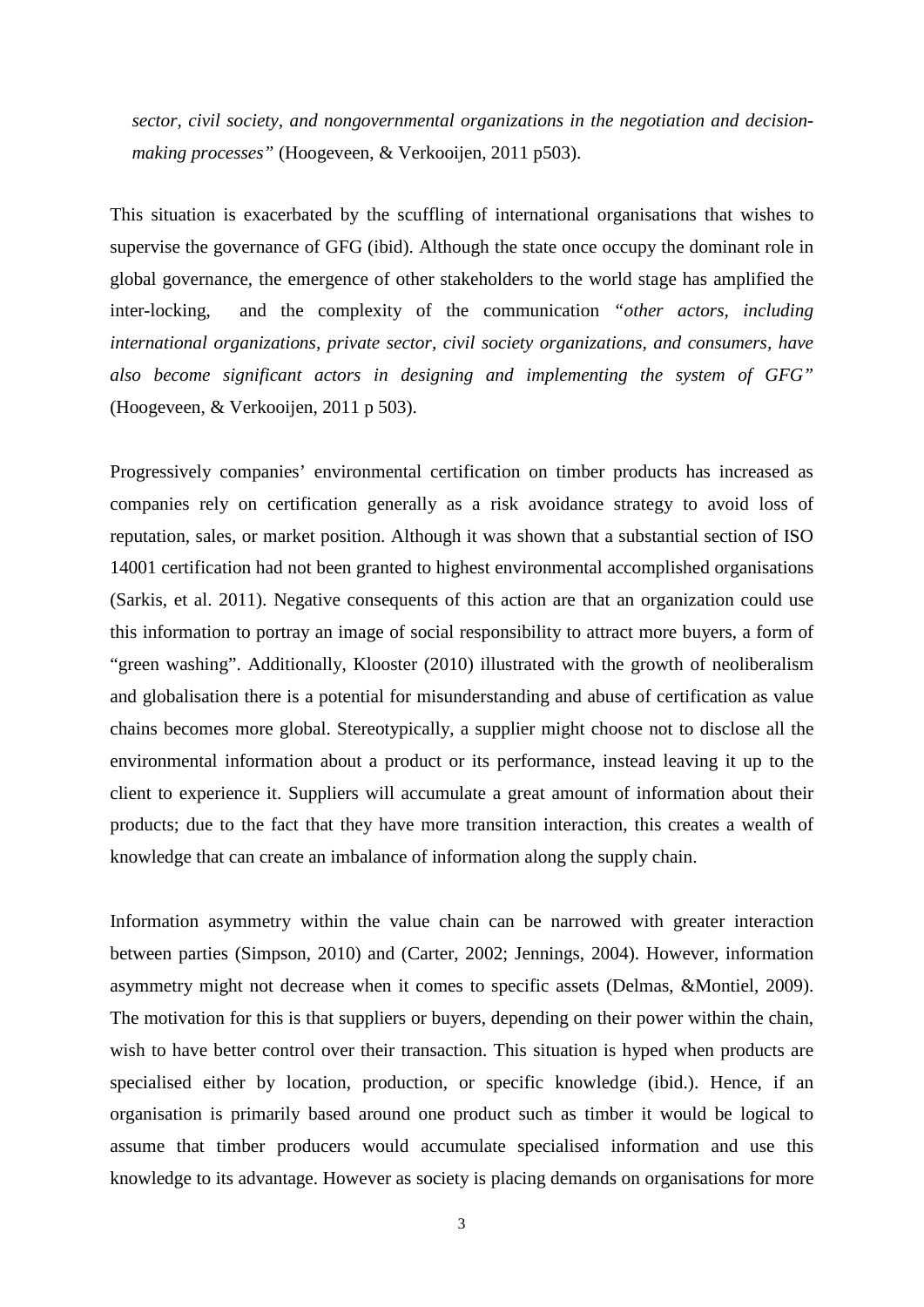ethical behaviour and with the growth of sustainable business practises, coupled with external pressures from other stakeholders, a conflict of interest arise for managers and their organisations as a whole. Are these paradigms strong enough to create change in managers' knowledge, attitudes, and behaviours? This has importance because the interaction of individuals and their perspectives shape the direction and decision of organisations (Sarkis, et al. 2011). Hence it would be crucial to see how managers' adaptation and attitudes in a timber supply chain has developed over the last two decades and to create a better understand of where it is today. Indeed this information should lead to better understanding of how managers' timber supply chain interact when addressing CSR aspects.

*"The lack of descriptive studies on the importance and role of the business case for sustainability (BCS) in companies was identified as the greatest gap in the existing literature"* (Salzmann, et al. 2005 p33).

## <span id="page-11-0"></span>1.3 Aim and delimitations

The aim of this thesis is to study the adaptation of sustainable business practices, specifically emphasising CSR and certification. To assist with the facilitation of this research the focus will be on a timber producer and retailer from Sweden and the UK respectfully. The intention is to probe a timber value chain, by looking at perspectives, focusing on knowledge, attitudes, and behaviour within an organisation trying to determine the awareness of CSR within a timber chain. Additionally, the paper will try to investigate if there a universal adaptation of CSR along the supply chain.

- How do managers in the timber supply chain perceive sustainable business development having affected the attitudes and behaviours within the forestry industry?

Related to the first question

To explore if there is a unilateral adaptation of sustainable business practise along the timber supply chain how it is being communicated?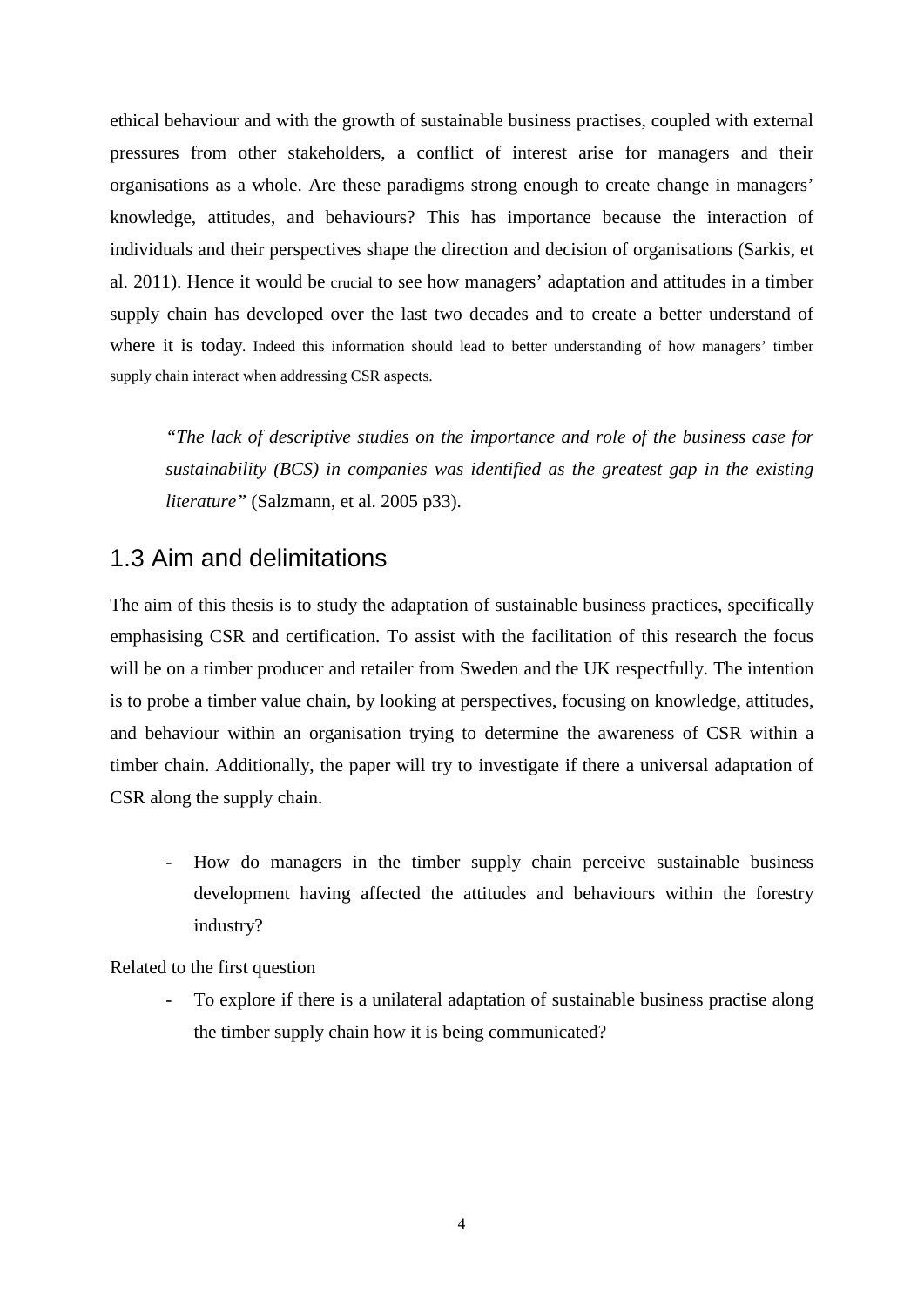## <span id="page-12-0"></span>**Delimitations**

**Empirical delimitations**: Although no specific organisations supply chain was focused on within this study, the study does emphasis the timber supply chain in general with a further emphasis on UK hardware retailer, back till Swedish sawmills. The study focuses on only a few individuals within the timber industry. Although these individuals are not working with in the same specific supply chain they do represent the actors that are engaged with the supply chain on a daily bases at different stage with the supply chain. Due to limitation in time and in resources this study has not explored any specific behaviour of practitioners, but will rather investigate the general perception. Additionally, as the general layout of the supply chain that was fallowed from the UK back to Sweden raises an issue of culture as both countries do not share the same culture. Although this is an important issue it will not be addressed in this study due to constraints on the research.

**Methodology delimitations**: The focus of this study is on managers' perspective on CSR, a case study approach will be utilised. The cases will emphasise on three main organisations within a supply chain today the retailer, NGO, and the producer. The author is aware that the number of participants from each organisation is limited and due to this factor the findings could not represent a general impression of population at large. However this still should not affect the quality of the research as

**Theoretical delimitations:** The theoretical limitations were due to the scope of the thesis, and were formulated to best fulfil the purpose of this study. Moreover an emphasis on sustainable development and related theories was taken. There was on a general view taken when it came to most theories as it would help identify a holistic view of the supply chain.

### <span id="page-12-1"></span>1.4 Outline

*"Research is a systematic process of collecting, analyzing and interpreting information in order to increase our understanding of the phenomenon about which we are interested or concerned"* (Leedy and Ormrod, 2005, p. 2).

In section one an introduction and delimitation and error as well as definitions of terms used in the paper are presented. Chapter two will be an in-depth literature review within the field of sustainable business, especially focusing on managers' in the timber industry. When it comes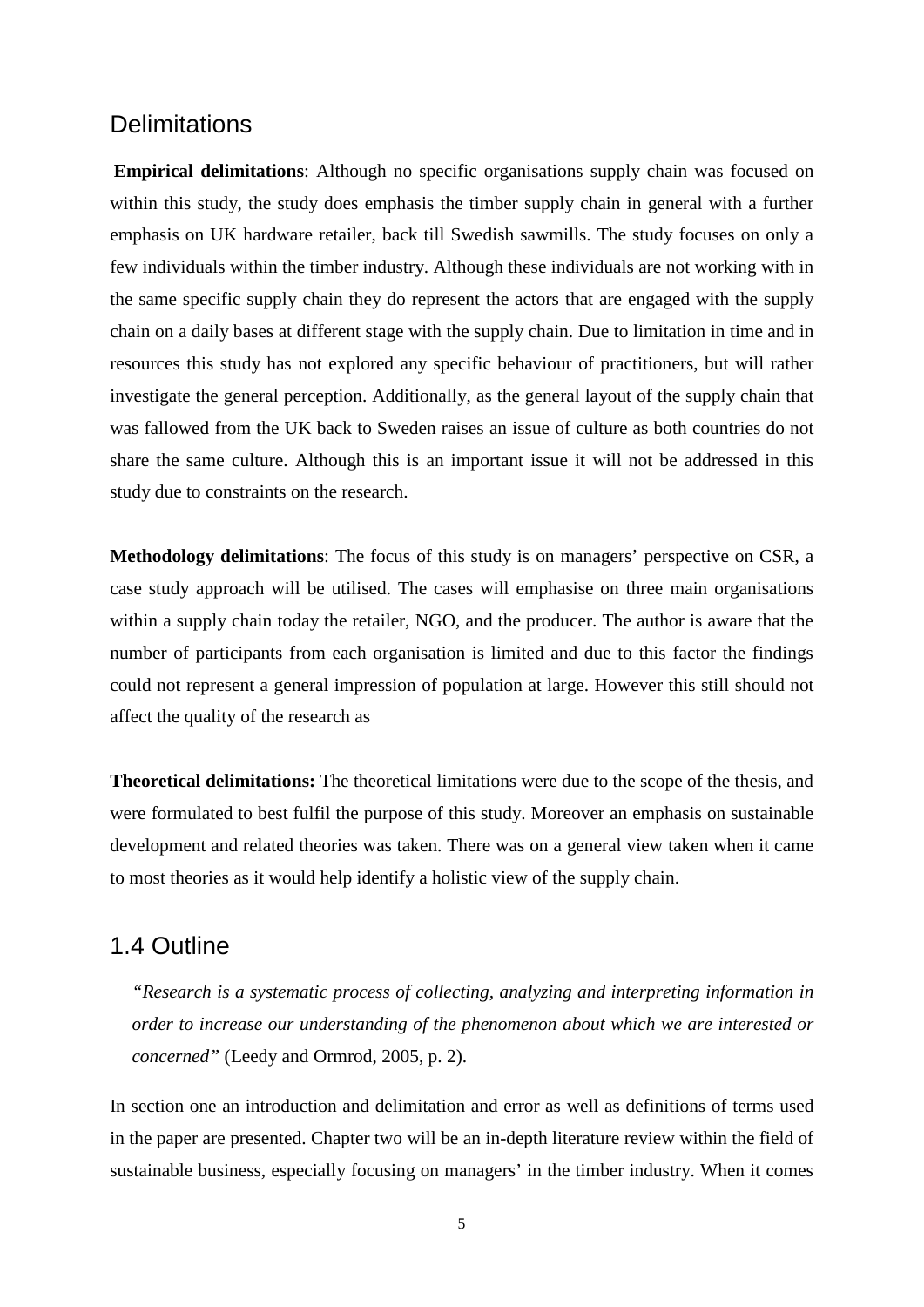to interaction within the value chain a theoretic framework will be illustrated and used for analysis purposes. Chapter three will illustrate the method that will be taken during the course of the paper. In chapter four the empirical findings will be shown. In chapter five the analysis and discussion will take place. Lastly, in chapter six there will be a conclusion and suggestions for the future research.



*Figure 1: Illustration of the outline of the study,*

## <span id="page-13-0"></span>1.5 Definitions of terms

In this segment there will be an illustration of the terms and definition that will be relied upon throughout this paper. Furthermore this will be done to establish a distinction, to bring into contexts the meaning of these terms.

- Attitude; "*A psychological tendency that is expressed by evaluating a particular behaviour with some degree of favour or disfavour*" (Eagly and Chaiken,1993, p1)
- Behaviour; "*An action that is carried out at a specified time and is described in terms of the action itself, its target and the context*" (Francis, et al p32)

Sustainable Development:

"*Development that meets the needs of the present without compromising the ability of future generations to meet their own needs*." (The Brundtland Commission, 1987)

Sustainable supply chain management:

"*The management of material, information and capital flows as well as cooperation among companies along the supply chain while taking goals from all three dimensions of sustainable development, i.e., economic, environmental, and social, into account which are derived from customers and stakeholders requirements*" (Seuring and Muller 2008, p1700).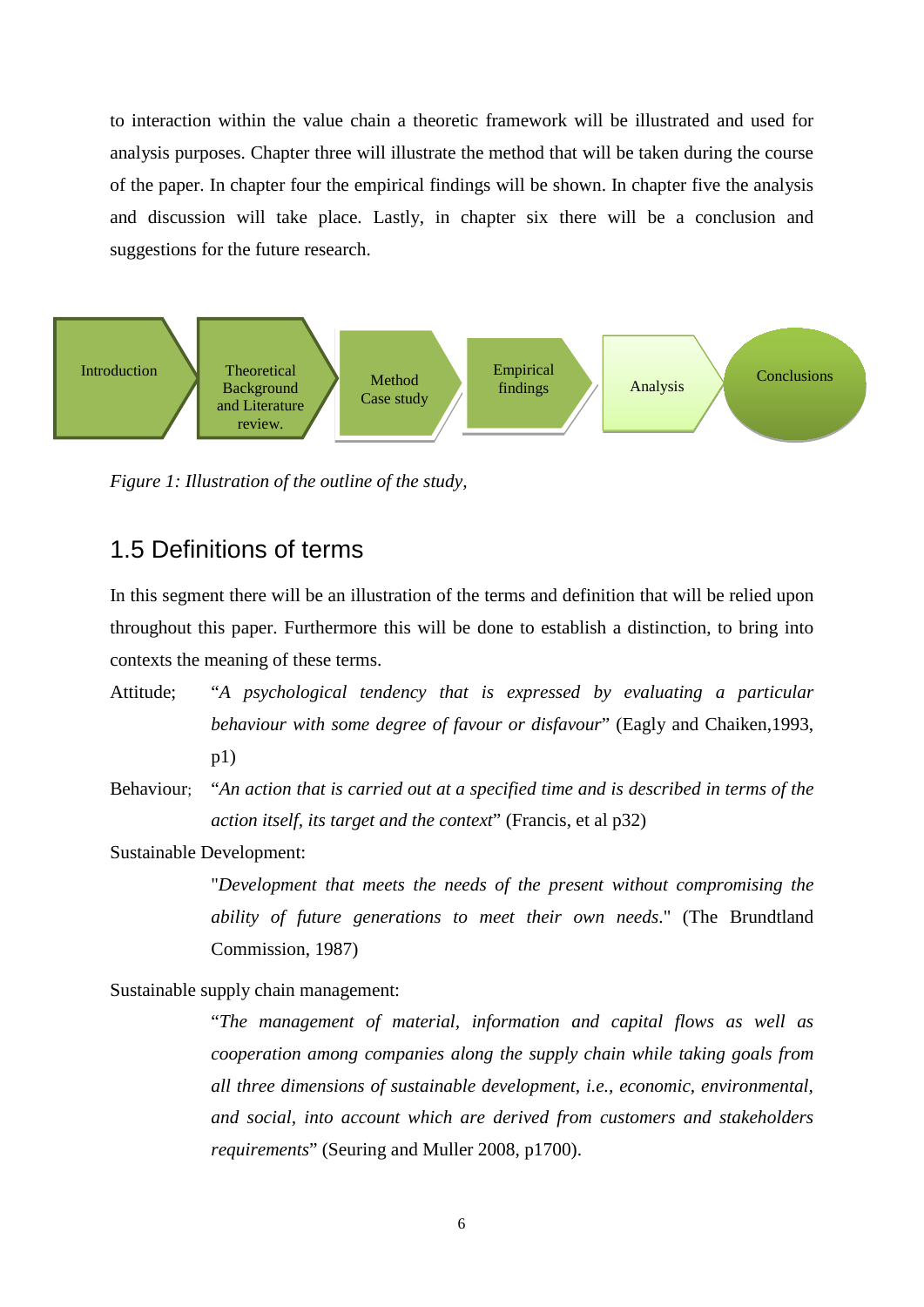## <span id="page-14-0"></span>2 Theoretical perspective and literature review

In this chapter there will be a comprehensive literature review focusing on sustainable business practises. This thesis will focus on the adaptation of sustainable development, within the timber added value chain. With the dynamitic changes that are business facing daily basis there is a need to understand where we are when it comes to sustainability with the supply chain. Therefore an overview of corporate sustainability and corporate social responsibility is needed, particularly centred on sustainable supply chain management. The eventual goal is to illustrate the structure and cultural atmosphere that managers interact in.

## <span id="page-14-1"></span>2.1 Layout

This section starts with the concept sustainable development, as it is seen as the broader goal of the businesses and society. SD in a business context has been focused on resources and their usage with the goal to improve efficiency and waste reduction. Then there will be a focus on corporate sustainability (CS), and CSR as it is seen today. This is needed to illustrate the development of CSR in business and its importance to sustainable supply chain management. As expressed above the importance of the supply chain management to business has grown with the growth of globalisation (Andersen 2009). As the growth of globalisation has changed the face of business there has been a major interest in this area both for the business and academic world. Even civil society is weighing in on this issue as NGOs continue to hold companies accountable for their supply chains. This accountability has led to improved relationship between actors along the supply chain and has brought about a better cooperation. This is why there is a need to investigate the literature around this interaction. One such theory is inter-organisation theory which deals with the connection between organisations along the value chain (Jørgensen et al 2012).

However it does not just focus on improving the efficiency of the chain but also on environment, social, and communication with the chain. As inter- organisation focus on the connection of organisations there is a need to look at the micro level the individuals that help form the cogs in the wheels, because if the ideals of sustainable development is not adopted by managers then they are doomed to fail, (Li and Toppinen, 2011). Therefore this is why the theory of planned behaviour (TPB) was chosen to help shade some light on practitioners', understanding, and attitude behaviour and knowledge of sustainability. TPB theory is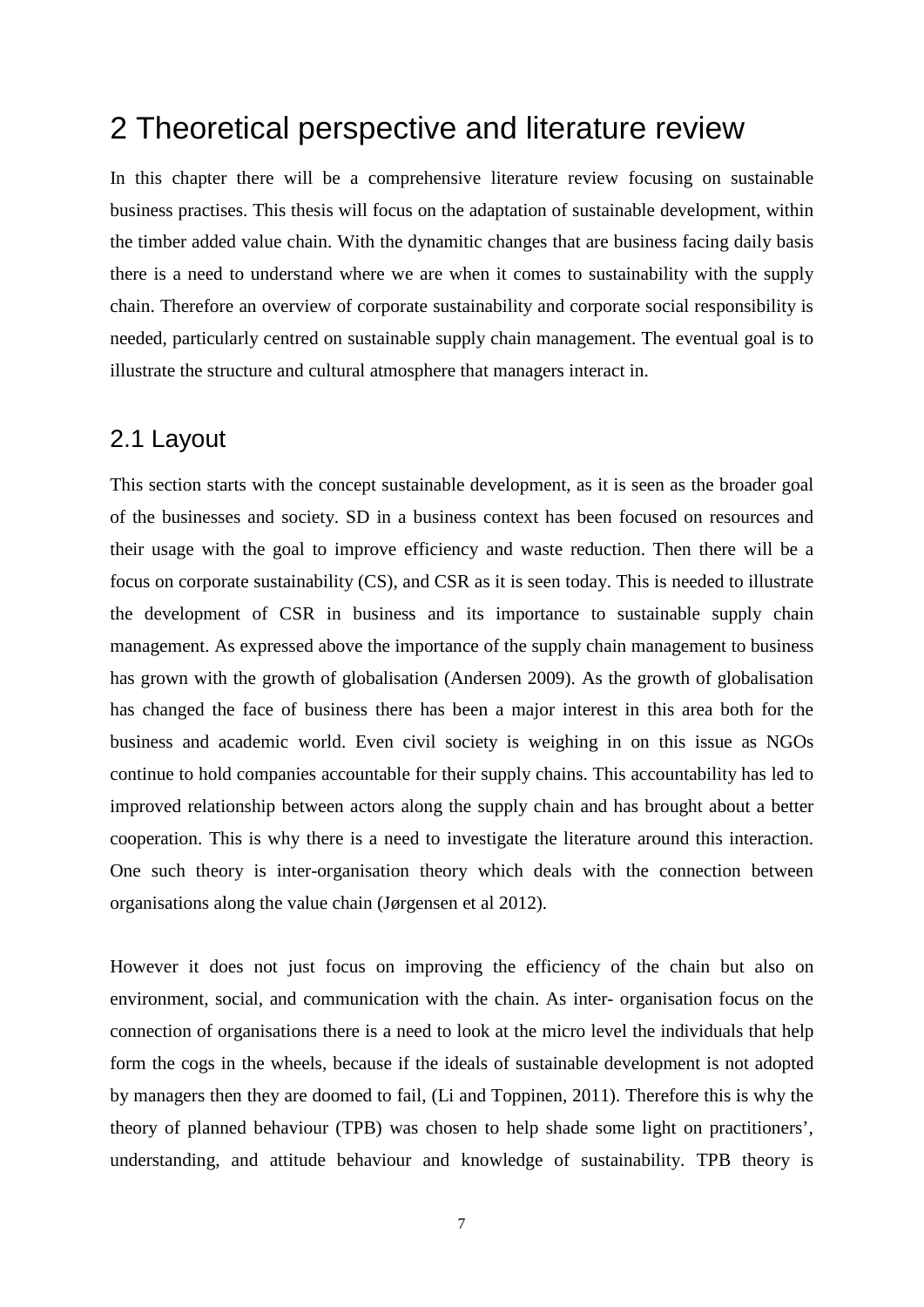frequently used to help predicted consumers behaviour towards environmental issues and it is felt that this can be transference from consumers to manager would not be a hard one. The figure 2 will help show the layout of the literature review. This model show the a graph depiction of the theoretical and literature review illustrating the societal goals of SD down till the theory of planned behaviour as a way to assess the individual managers perception within the timber supply chain.



*Figure 2 Layout*

## <span id="page-15-0"></span>2.2 Sustainable development (SD)

In its most general form SD intention is to maintain a capacity over a period of time, which in itself is very close to the definition of sustainability (Sikdar 2003). In the business world context this means to maintain the current business environment without harming the ability for futures business. The UN defines SD as "*it is development that meets the needs of present without compromising the ability of future generations to meet their own needs*" (World Commission on Environment and Development), which is one of the most used within literature today. However there is still not a major consensus on SD as it is a far reaching concept (Walker & Jones 2012). The aim for businesses today is to balance the three main factors that are generally accepted as key criteria; social, economic and environmental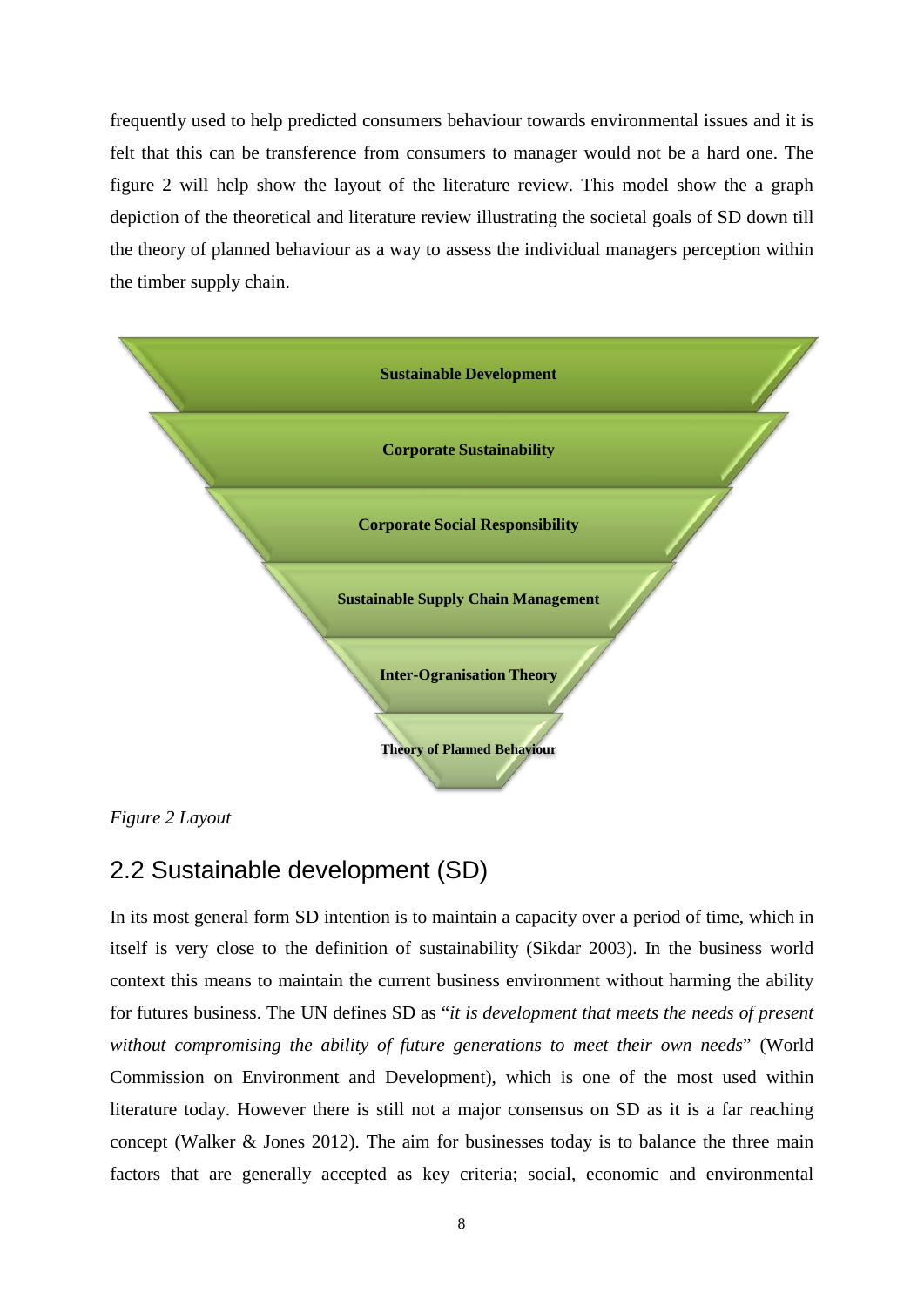development (Wilson 2003: Rainey 2010). As companies increasingly shift away from solely economic goals, a focus purely on the bottom line does not make sense in todays this business environment. This has brought about a conceptual shift towards triple bottom line (TBL) (Elkington 1998). TBL paradigm encompasses all three targets social economic and environmental, a specific strategy that brings bearing to organisations focused on society and the environment issues (Sikdar 2003). Ghiami, & Sorkina, (2009) identify that when an organisation focus on those three factors and values are a sustainable organisation. It is important to epitomize that it's not just about "*improving efficiency, but should also include behavioural changes that entail empowerment of all societal actors*" (UNDESA & UNEP 2008). Table 1 illustrates but a few studies that have been conducted within the research field sustainable development and sustainable supply chain management.

| <b>Area of study</b>                   | <b>Author name</b>                 | Date of study     |
|----------------------------------------|------------------------------------|-------------------|
| <b>Corporate citizenship</b>           | Marsden & Andriof;                 | 1998,             |
| <b>Corporate Sustainability</b>        | Marrewijk; Pogutz                  | 2003, 2008,       |
| <b>CSR</b>                             | Carroll; Salzmann, et al. Jones et | 1999, 2005, 2007, |
|                                        | al; EC.                            | 2009B             |
| <b>CSR</b> in supply chains            | Carter & Jennings; Maloni &        | 2002B, 2006       |
|                                        | <b>Brown</b>                       |                   |
| <b>Triple Bottom Line</b>              | Elkington;                         | 1998              |
| <b>Business Ethics</b>                 | Kilcullen & Kooistra;              | 1999              |
| <b>Sustainable Supply Network</b>      | Young & Kielkiewicz-Young          | 2001              |
| <b>Management</b>                      |                                    |                   |
| <b>Supply Chain Sustainability</b>     | Dyllick & Hockerts; Koplin, et     | 2002, 2007, 2009  |
|                                        | al.; Ghiami, & Sorkina             |                   |
| <b>Environmental Management</b>        | Handfield, et al.                  | 2005              |
| <b>Supply Chain Environmental</b>      | Lippman                            | 1999              |
| <b>Management</b>                      |                                    |                   |
| green purchasing strategies            | Min & Galle                        | 2001              |
| <b>Purchasing Social</b>               | Carter & Jennings                  | 2004              |
| <b>Responsibility</b>                  |                                    |                   |
| <b>Logistics Social Responsibility</b> | Murphy & Poist, Carter &           | 2002, 2004        |
|                                        | Jennings                           |                   |
| <b>Reverse Logistics</b>               | Hanafi, et al.                     | 2008              |
| <b>Sustainable Supply chain</b>        | Redkop                             | 2011              |
| management                             |                                    |                   |
| <b>Eco efficiency</b>                  | Muyingo                            | 2011              |

*Table 1 Articles on Sustainable Development*

From this table above, it can be seen that there seem to be a large amount of focus on and around sustainability within the supply chain and also management literature. This is why it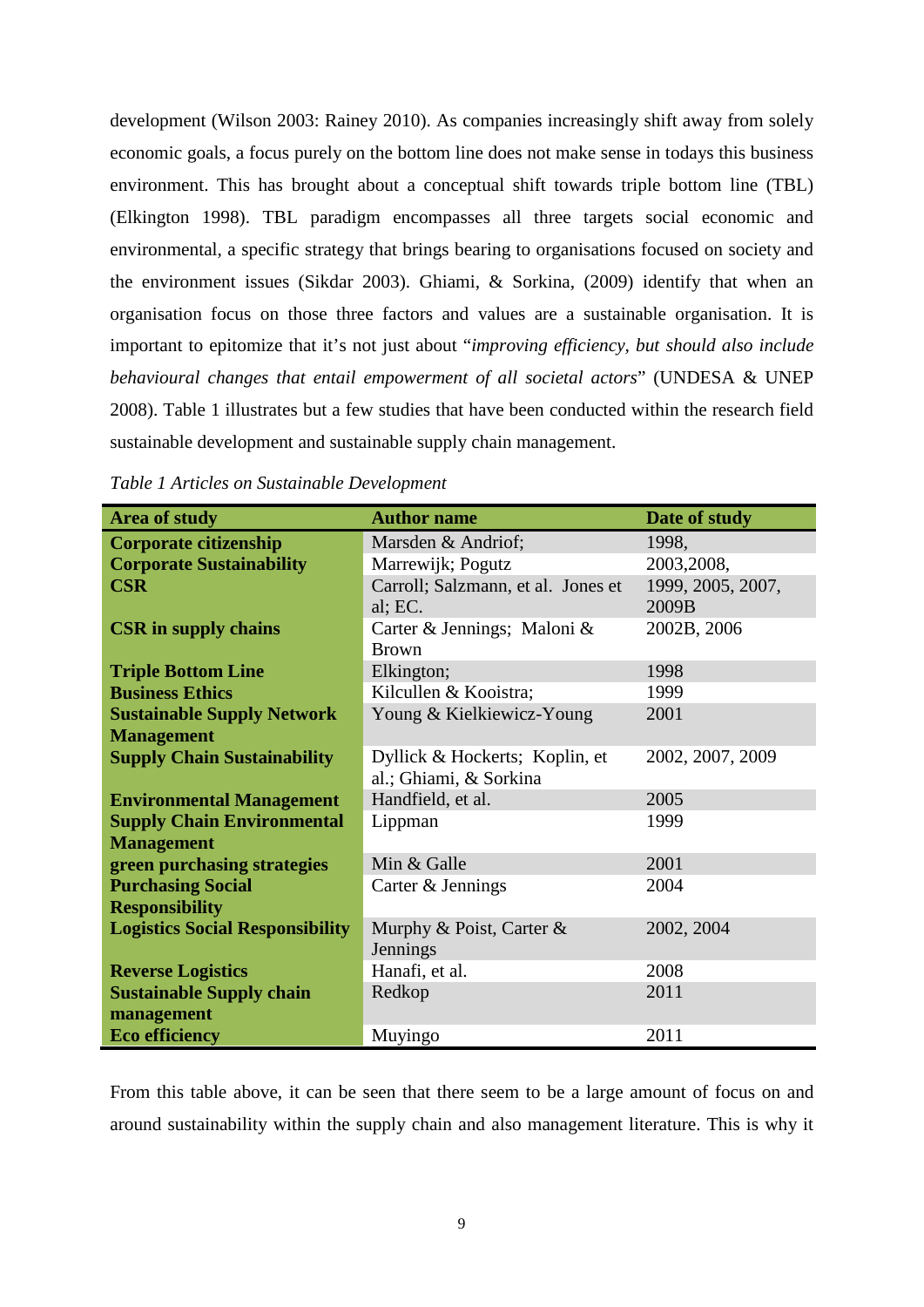will be considered in the following sections. It also shows the broad range of different topics within the theme of SD.

## <span id="page-17-0"></span>2.3 Corporate Sustainability (CS)

Pogutz (2008) relates CS to the long term competitive advantage of the firm as having the "ability of a firm to create value and continue operating in the long term". Hart and Milstein (2003) pointed out the development of a sustainable value for corporations and ways of integrating it into a business strategy. Hart and Milstein (2003,p58) also stated that there are a larger percentage of managers that still did see sustainability as "a one dimensional nuisance" failing to see the potential opportunities sustainability might bring. The Dow Jones sustainability Index, (2009) presented that the need for companies to adapt sustainability into the strategic preparation of organisation is an essential for the firm, rather than considering it as responsibility to society. Indeed they argue that it is a must for creation of long term shareholders value and risk avoidance strategy. Marrewijk (2003) proposed five interpretations of CS and the levels of motivation in which a corporation might be sustainable.

- **Compliance driven** CS: At this is point companies are focused on limiting its responsibility to society by only adhering to the legislation. However the company motivation to engage in some CS action is done out of a duty or obligation.
- **Profit driven** CS: Organisations at this level are focused on the bottom line and see CS as a way to integrate ethical, environmental, and social concerns, as long as it generates a profit for the corporation. The incentive is enhanced status in various markets.
- **Caring** CS: Organisations at this level try to balance economic, social, and environmental concerns. The incentive for CS is better care for the planet, humans, and social responsibility, which are important to the organisation.
- **Synergistic** CS: On this level companies are focused on striving to achieve win-win scenario where integrating CS into the corporate strategy to create value for both the business and society, and the environment as a whole.
- **Holistic** CS: is the entirely incorporated and implanted into every aspect of the corporation. The motivation is that all living organisms are the same so leaving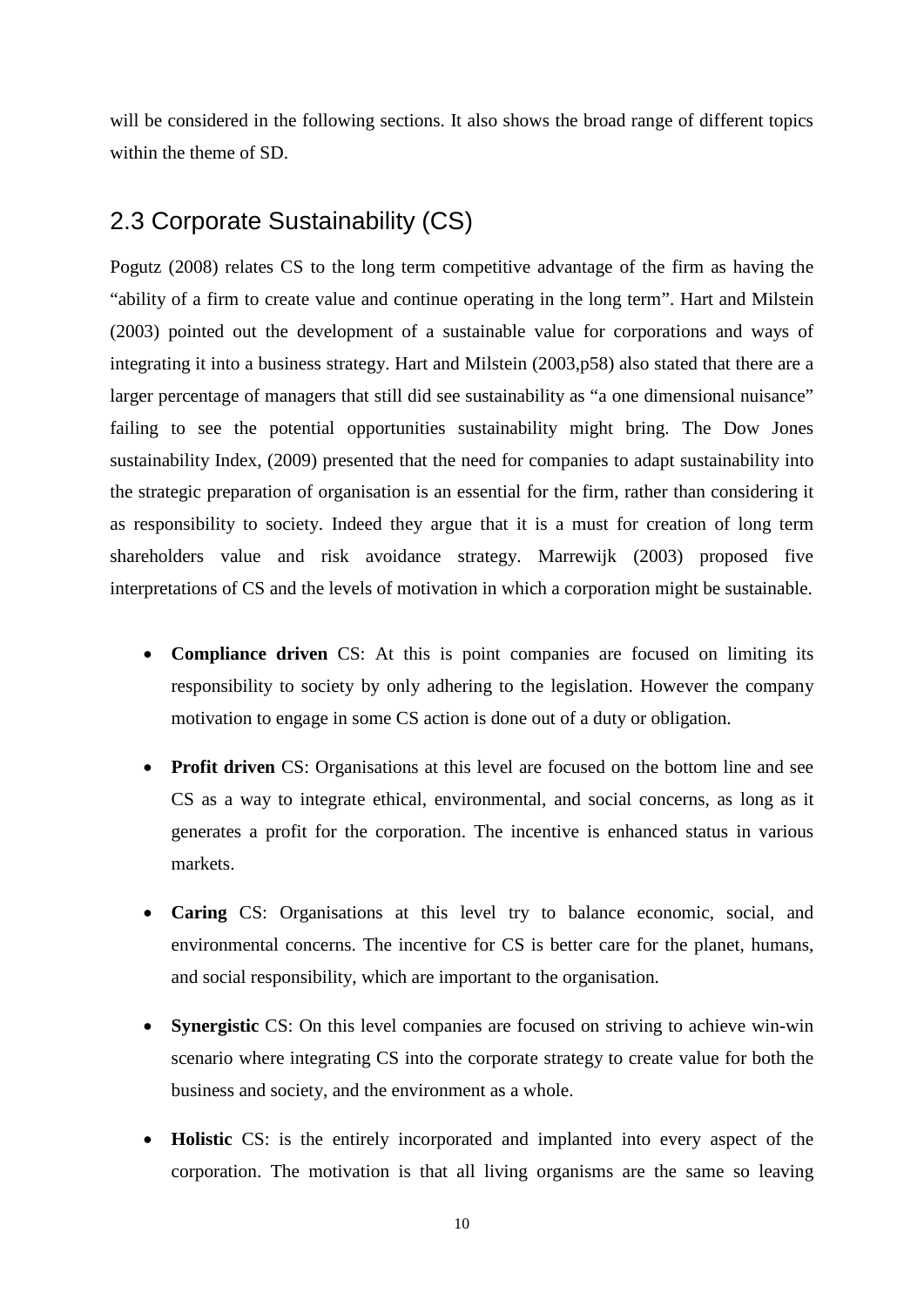sustainability the only option, giving each organisation and individual responsibility to one another.

Thus these classifications can be useful as the concept of CS is abstract at times. However with the levels of ambition for CS this can provide a pathway for corporations wishing to integrate sustainability into business practices (Marrewijk 2003).

Another concept that relates very strongly to CS is Corporate Social Responsibility. Although the development of both concepts was independent from one another there are some authors that claim they are one in the same. Keijzer (2002) suggested that they are "two sides of the same coin" even though CSR is more centred on social segment. However there are some authors who believe the contrary, perceiving CS as a holistic concept where other concepts and approaches are evaluated (Panapanaan et al 2003; Wempe, Kaptein 2002). Furthermore Marrewijk (2003) recommends keeping a distinction between CS and CSR while the former is based around value creation and management, and production systems. The latter having a connection with communicational aspects of individuals and corporations, and focuses on issues like transparency, and dialogue. In figure 3 interruption of corporate sustainable, as an over view concept in which CSR is seen as a tool for organisations (Panapanaan et al. 2002).



*Figure 3: View on Corporate Sustainability, source: Adapted from (Panapanaan et al. 2002)*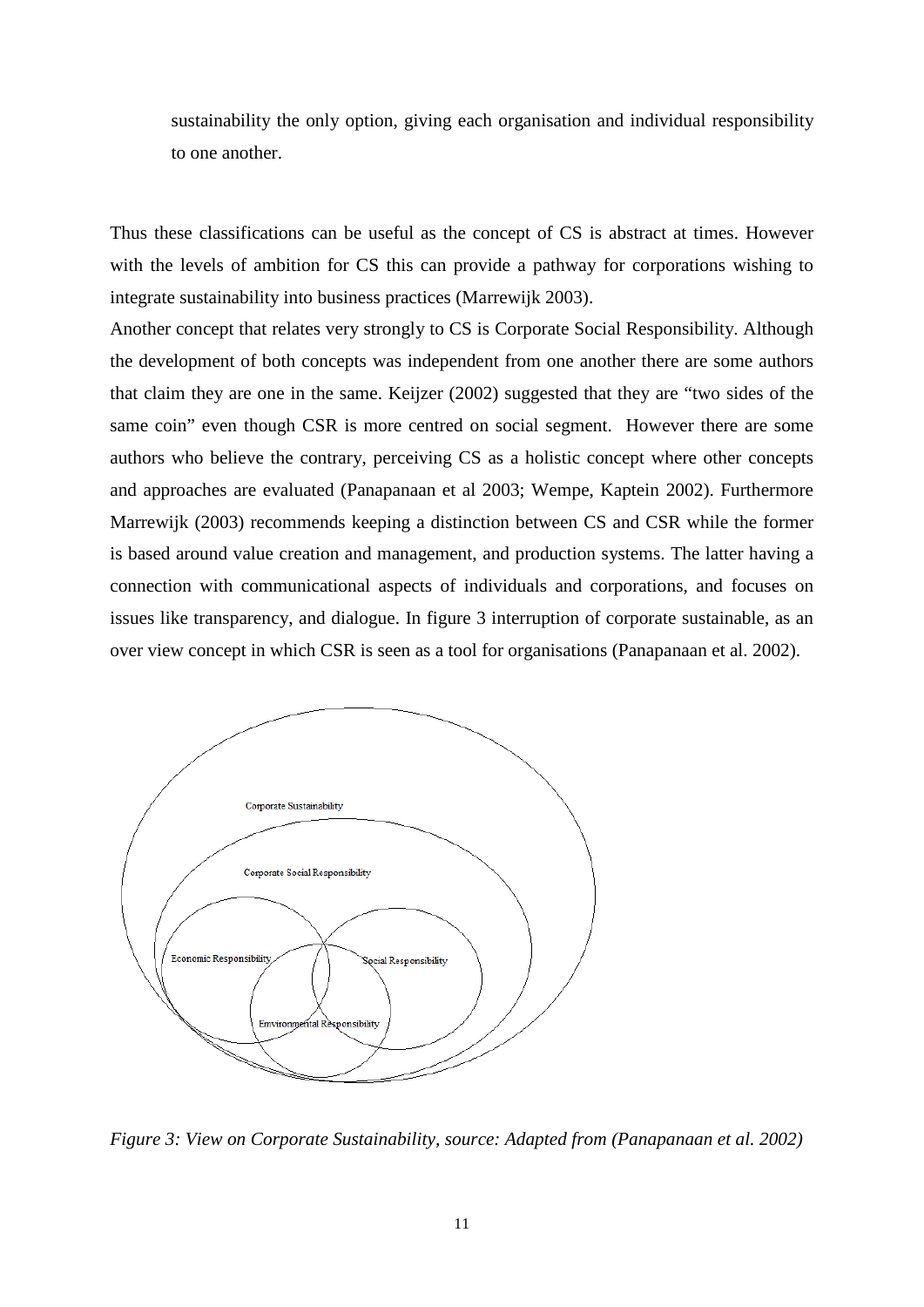## <span id="page-19-0"></span>2.4 Corporate Social Responsibility (CSR)

CSR has been around in some form or another for a number of years. Carroll (1999) point out that the CSR foundation started in the 1930s with social responsibility. However this initial concept targeted business individuals rather than organisations in general. Bowen's (1953) book Social Responsibility of the Businessman, illustrates the responsibilities of a businessman and appropriate values and decisions that should be made for society. Bowen's book has been regarded as one of the founding literature for CSR, which has continued to develop over the decades. It must be noted that not all researchers agree with the standard ideology of CSR. Friedman (1970) offered the view that the only "responsibility of a firm is to increase its profits". This concept coincides with the theory of the firm (Spulber 2009) which helped managers define the borders of the corporation. Friedmans (1970) perception was that when managers engaged in social responsibility there could be a tendency to neglect their corporations and its goals.

However despite the criticism of CSR there are a number of authors meaning that CSR can be both beneficial to business and society a like (Porter M, & Kramer M 2002: Elkington 1994). In the evaluation of the CSR performance model, Wartick and Coghram (1985), focused on the management of societal dimensions like social responsiveness, public, and economic responsibility. The conclusion they reached was that CSR model was valuable to both business and society.

There are a numerous definitions of CSR and Dashlsrud (2006) identified 37 different sources of corporate social responsibility. Van Marrewijk and Werre (2003) present that an organisation should choose the definition that best fit their needs and abilities. In addition, Garriga and Mele (2004) characterised CSR into four clusters that focused on the interaction of business in society; economics, politics, social integration and ethics. Garriga and Mele (2004) take their inspiration from Parsons (1961) that these four groups can be observed in any social system based on adaptation to the environment, goal attainment, social integration or latency. Table 2 summarises some outlined approaches and provides a short clarification and important reading in the area of CSR.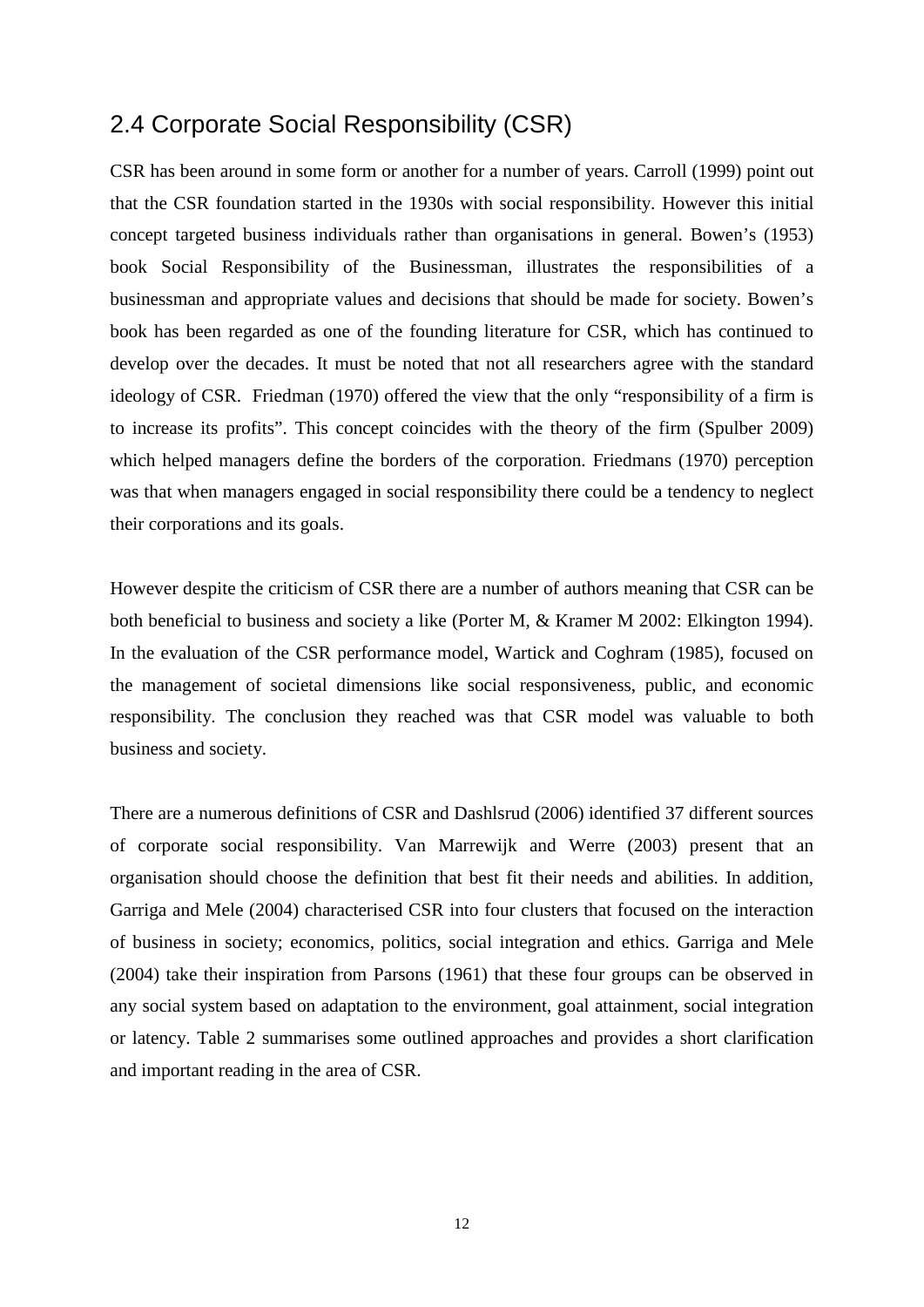| <b>Types of theory</b>          | <b>Approach</b>                                                                    | short description                                                                                                                                                                                                                                | <b>Key readings and authors</b>                                                                                       |
|---------------------------------|------------------------------------------------------------------------------------|--------------------------------------------------------------------------------------------------------------------------------------------------------------------------------------------------------------------------------------------------|-----------------------------------------------------------------------------------------------------------------------|
| <b>Instrumental</b><br>theories | Maximisation of<br>shareholders value, and<br>competitive advantages<br>strategies | (Focusing on achieving)<br>economic objects<br>through social activates)<br>Long term value<br>maximisation                                                                                                                                      | Friedman (1970),<br>Jensen(2000)                                                                                      |
| <b>Political theories</b>       | Corporate citizenship<br>corporate<br>constitutionalism                            | (focusing on a<br>responsible use of<br>business power in the<br>political arena) Social<br>responsibilities of the<br>business arise form the<br>amount of social power<br>that they have                                                       | Prahalad (2003)<br>Hart & Chistensen<br>(2002)<br>Prahalad &<br>Hammond (2002)                                        |
| <b>Integrative</b><br>theories  | Issues management,<br>Public responsibility,<br>Stakeholder management             | (focusing on the<br>integration of social<br>demands) Corporate<br>processes of response to<br>those social and<br>political issues which<br>may impact<br>significantly upon it<br>Balances the interests of<br>the stakeholders of the<br>firm | Matten & Crane<br>(2005)<br>Carroll (1979),                                                                           |
| <b>Ethical theories</b>         | Stakeholder normative<br>theory,<br>Universal rights,<br>Sustainable development   | (focusing on the right)<br>thing to achieve a good<br>society), Frameworks<br>based on human rights,<br>labour rights and respect<br>for the environment                                                                                         | The Global Sullivan<br>Principles (1999),<br><b>UN Global Compact</b><br>(1999) Mele (2002)<br>Phillips et al. (2003) |

*Table 2 Theories on Corporate Social Responsibility, source: Adapted from Garriga and Melé (2004).*

The ambiguity of CSR can be both its strength and its failing with the ability to be conform to almost any organisations culture and systems. However as pointed out above there are many ways and drivers behind the enticing offer of CSR to create a more harmonious organisation which can confuse and panic most participators of Business. Due to this ambiguity there is a need to provide one definition of CSR. Elkington (1994) first coined the term triple bottom. His focus was on ethical behaviour in business which he categorized into economic, social and environmental considerations. Although businesses have been operating in these categories before, Elkington suggested with the help of stakeholder theory to integrate these three together instead of concentrating on them individually.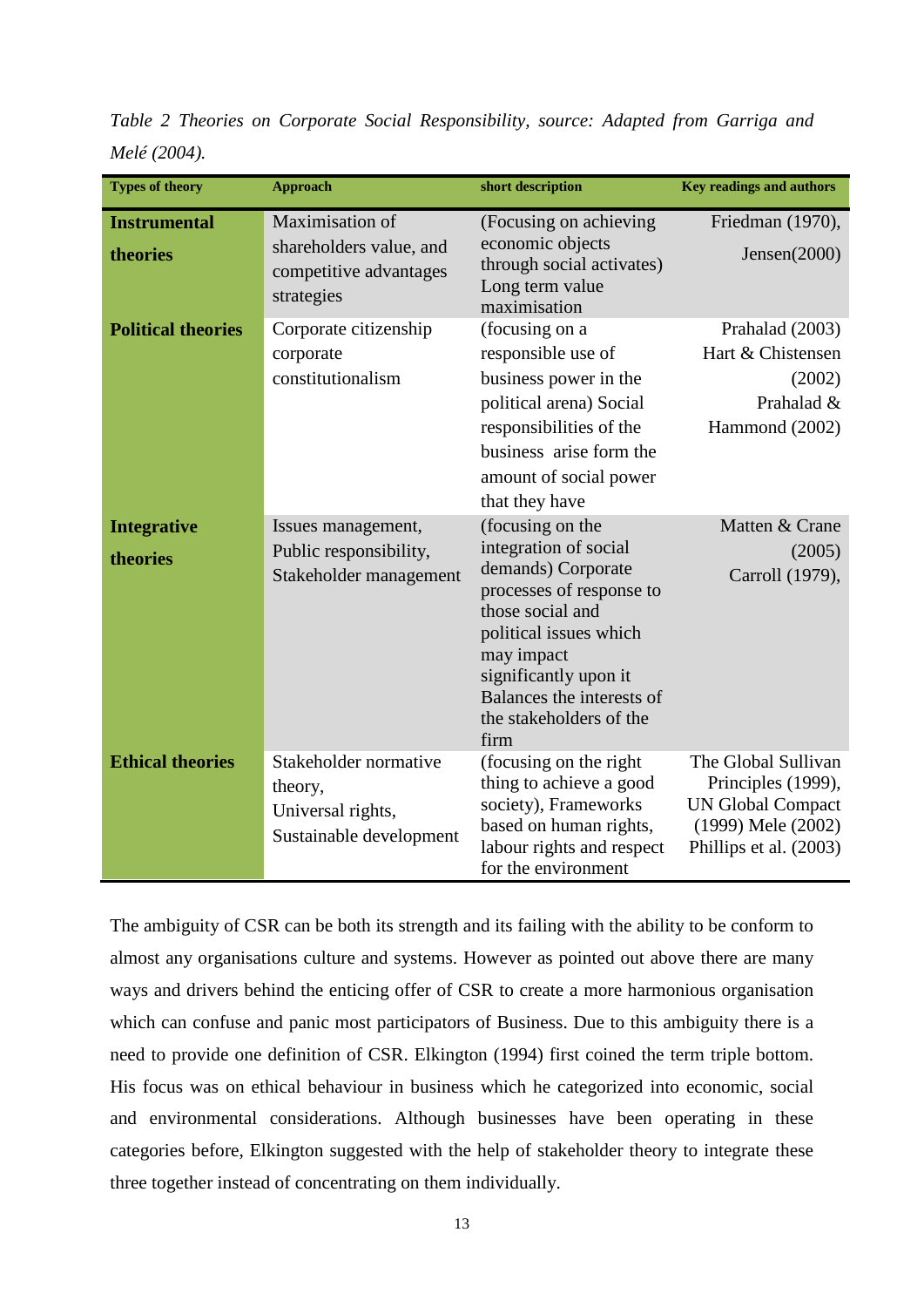

*Figure 4 triple bottom line. Source: Adapted from Elkington (1998).*

There are a number of definitions of CSR that are in line with Elkington's theory (McWilliams and Siegel 2001: Baker 2005; www,csr.gov.uk). They have all defined CSR as voluntary actions that area taken by an organisation that surpasses the legal obligations.

*"a concept whereby companies integrate social and environmental concerns in their daily business operation and in their interaction with their Stakeholders on a voluntary basis"*(EC, 2001 p11)

Thus, the triple bottom line provides organisation with the focus and drive to fulfil the goals of corporate sustainability and ultimately sustainable development. Organisation must utilise all of its resources to achieve this goal, this includes current suppliers and future ones, both in their supply chain and in the industry as a whole. The timber industry is no exception there is even imperative need to due to is as its closer interaction with the natural world and local communities.

#### <span id="page-21-0"></span>2.4.1 CSR within the timber industry

Klooster (2005) indicates that one dominant instrument forest companies are focusing on, when it comes to in CSR is forest certification. This is due to the fact that with the growth of external pressure on forest companies by the larger firms that dominate the purchasing of timber have clearly stated their support of certification. Forest companies that deal with paper, timber, and other wooden based products try to address these pressures by committing their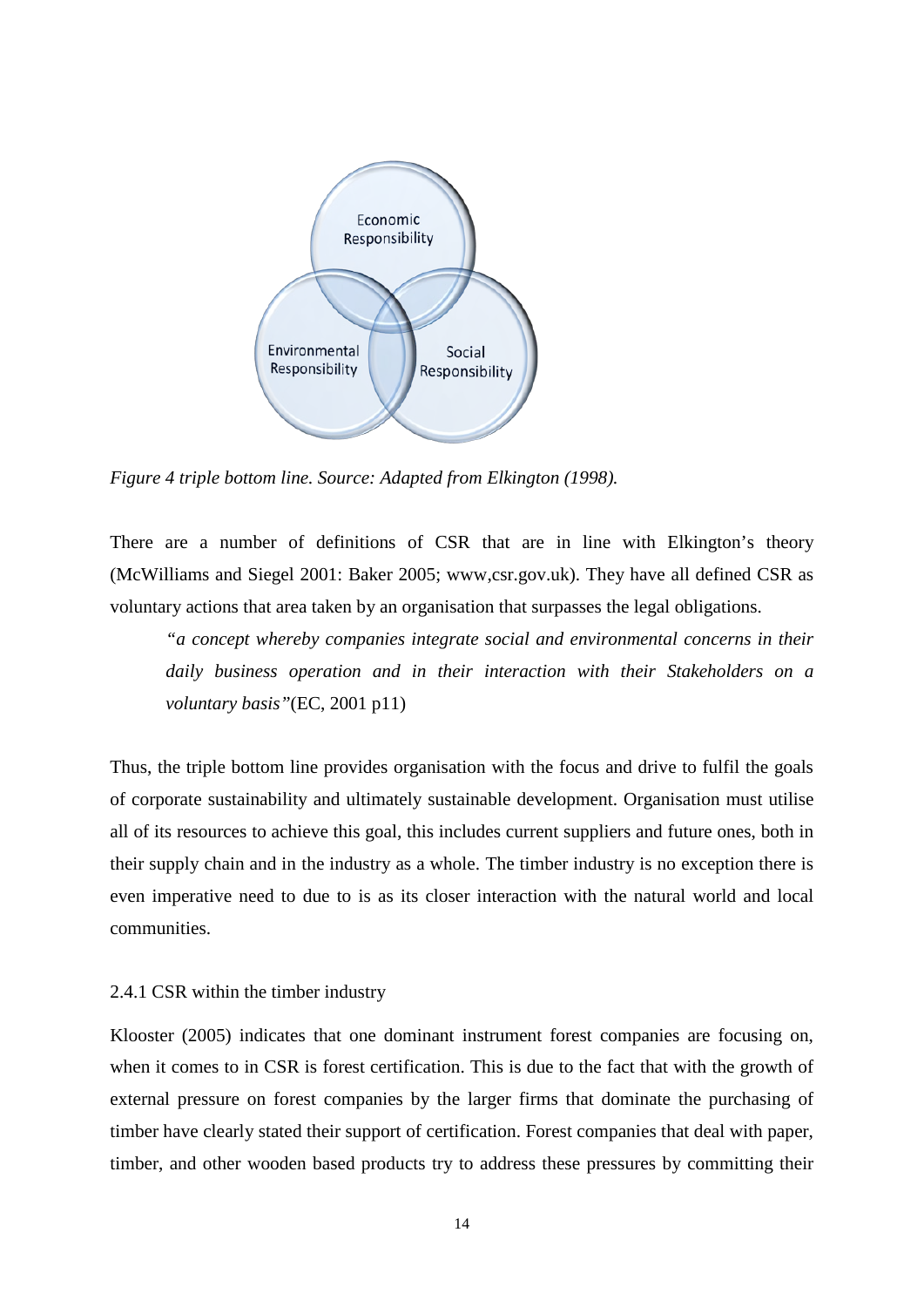organisation with a variety of certification schemes. UK companies like B&Q and local governments and other organisations host public forums to advise on FSC and to promote its values. Matlainn (2012) wrote that in today's world CSR is an important instrument that creates a better level of trust, reputation, and attractiveness among stakeholders for an organisation. However, despite this premiums for certified timber in Europe is almost nonexistent (UNECE/FAO, 2011).

There are three barriers to CSR certified timber based goods namely: supply barriers, demand barriers, and organisational barriers (Werndle et al 2006). According to Werndle et al. the barrier for supply chain stem from a lack of price premium to insufficient amounts of certified timber. Furthermore, complexities are inherent in today's global supply chain. The absence of good information and knowledge by the end user and a little or low demand for certified timber, coupled with the price sensitivity of consumers creates barriers in demand. The organisation barriers show limitations of companies that have commitment to CSR strategy, combining this with the insufficient staff skills, inadequate management system. Organisational barrier have slightly more importance due to the fact that the largest consumers are industry based and can affect the supply chain greatly (ibid.). The importance and challenges of certification will be addressed in the next section along with SSCM.

## <span id="page-22-0"></span>2.5 Sustainable Supply Chain Management

"*A set of three or more entities (organisation or individuals) directly involved in the upstream and downstream flow of products, services, finance, and/or information from a source to a customer*" (Mentzer, et al. 2001 p4).

To understand the concept sustainable supply chain management there is a need to first understand where it has developed from. As mentioned in chapter one and throughout this paper, companies have become more aware of the importance of their supply chain. Moreover, when producers have access to the market and to the end-user there can be multiple effects on the organisation being both positive and negative (Ghiami & Sorkina 2009). So when a producers' work closer with retailers it does not just make a supply chain, it also creates an information flow that makes available greater insight to consumer trends and fluctuations within the market. Furthermore, there are key examples where companies have generated their success predominantly on their SCM, e.g. IKEA, and Wal-Mart have accomplished this through efficient and effectiveness (ibid.).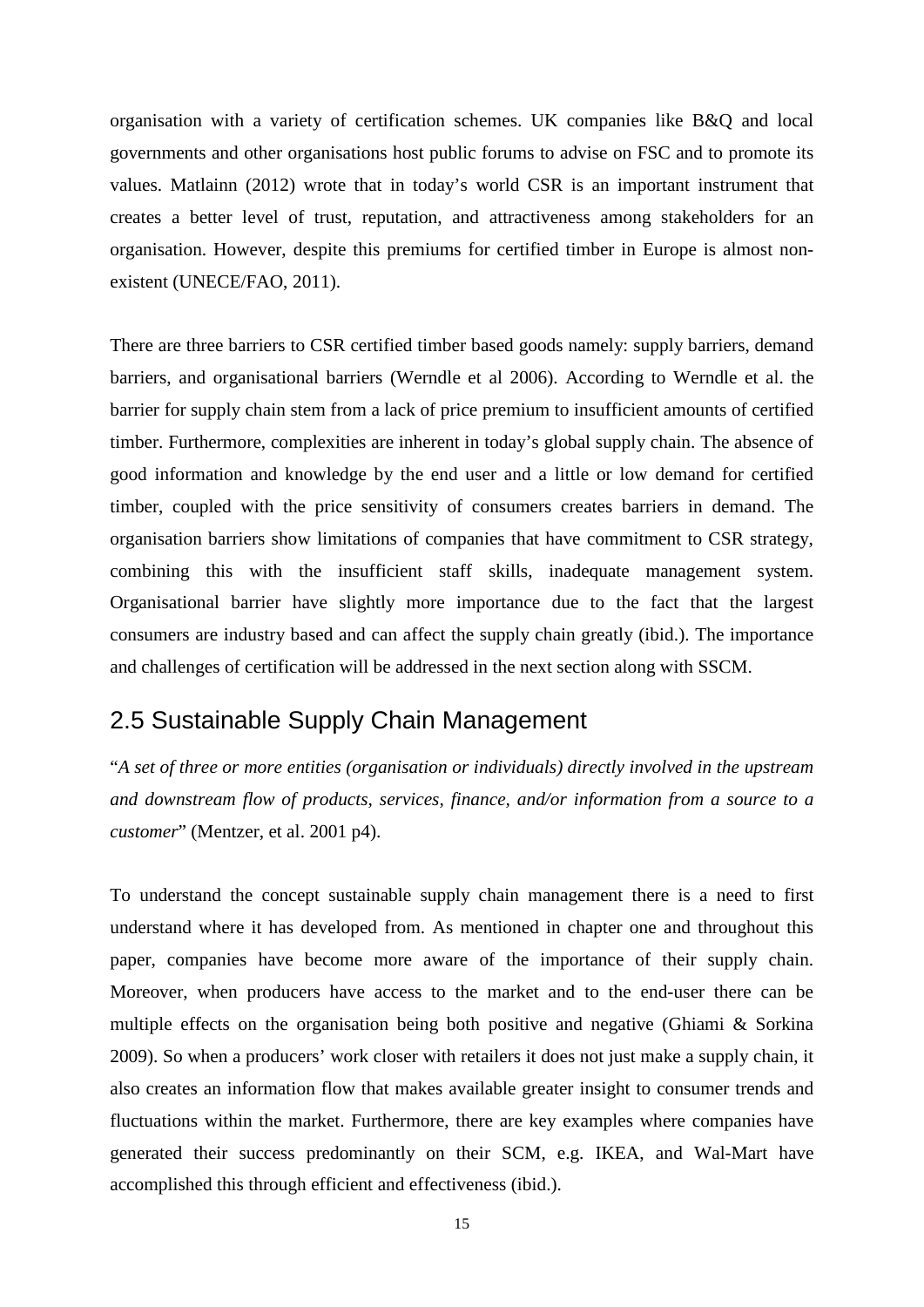As organisations create a greater interdependency in the supply chain there has been numerous examples where the supply chain and its management went wrong. This was exacerbated with the growth of globalisation and brought problems like agency problems, lower control of supply chain, and a possible effect on reputation, but to name a few. This can generate an adversary climate where there is low communication and a weak information flow.

An important factor of supply chain management has to be the concept of value chains which exist also in both SCM and SSCM. Porter (1985) first brought the concept of value with competitive advantage he defines values as "the amount buyers are willing to pay for what a firm provides" (Feller, et al.2006 p1). In the contexts of a value chain, Porter also gives us a definition "the combination of nine generic values added activities operating within a firm" (ibid.p1). Moreover in the present period the interaction of organisation occurs in greater numbers, with outsourcing and collaboration between corporations "Value creating processes has more commonly become called the value chain" (Feller, et al. 2006 p1). Indeed this implies the primary focus in the value chain is to benefit the firms that are along the chain, as each chain is different. This can mean that the value created for one chain may not be the same as another. Figure 5 shows and compares the value chains within a supply chains. The value shows information flowing directly back up the chain from consumer to producer, while the supply chain is product based and is flow is in one direction



*Figure 5, A comparison of a Value Chain with a Supply Chain, adapted from: Feller et al. (2006, p2).*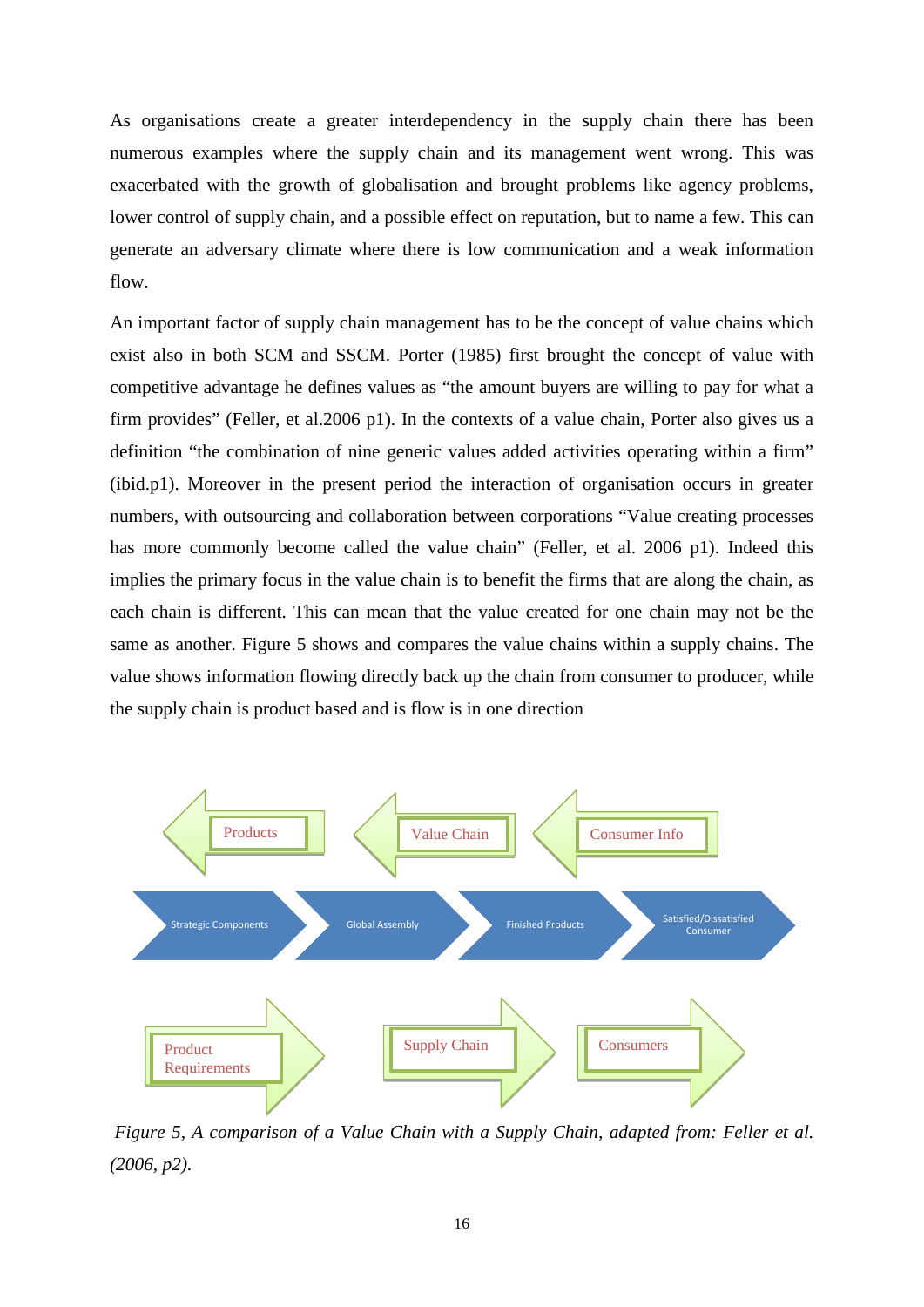Gupta et al. (2011,p235) defines SSCM as an established managerial practices that involves, "*environmental impact as an imperative, consideration for each product, and a multidisciplinary perspective encompassing the entire product life cycle*". Although, this definition focus mostly on a business perception, it is somewhat lacking the perspective of communication, which is presented in Seuring and Müller (2008).

> "*The management of material, information and capital flows as well as cooperation among companies along the supply chain while taking goals from all three dimensions of sustainable development, i.e., economic, environmental, and social, into account which are derived from customers and stakeholders requirements.*"(Seuring and Muller 2008, p1700)

Other authors like Carter and Rogers (2008) embrace and emphasises the economic aspects. Carter's and Rogers', stance on organisational strategies focuses on sustainability as something more than just philanthropy, and when an organisation is engaged in the triple pillars of sustainable development, there is a need to reassure that this action do not harm the economics performance of the firm. As mentioned above Elkington (1998) formulated the three pillars (people, plant, profit,) which clearly guides managers to recognize those undertakings that create an economic value, while shining a spot light on the areas the societal and environmental that might have been omitted (Elkington 1998). Cater and Easton (2011) illustrated SSCM as a long term perspective of an organisation that develops and improves performance by concentrating on the real life accomplishment that will guide managers and facilitate growth in the foreseeable future. In figure 6 is an adaption of Carter and Rogers (2008) model by Carter and Easton (2011) consequently they emphasis four factors of SSCM as drivers (Carter and Easton 2011 p49):

- "*Strategy – holistically and purposefully identifying individual SSCM initiatives which align with and support the organisation's overall sustainability strategy;*
- *Risk management, including contingency planning for both the upstream and downstream supply chain;*
- *An organisation culture is deeply ingrained and encompasses organisation citizenship, and which includes high ethical standards and expectation (a building block for SSCM) along the natural environment;*
- *Transparency in terms of proactively engaging and communicating with key stakeholders and traceability and visibility into upstream and downstream supply chain operations*".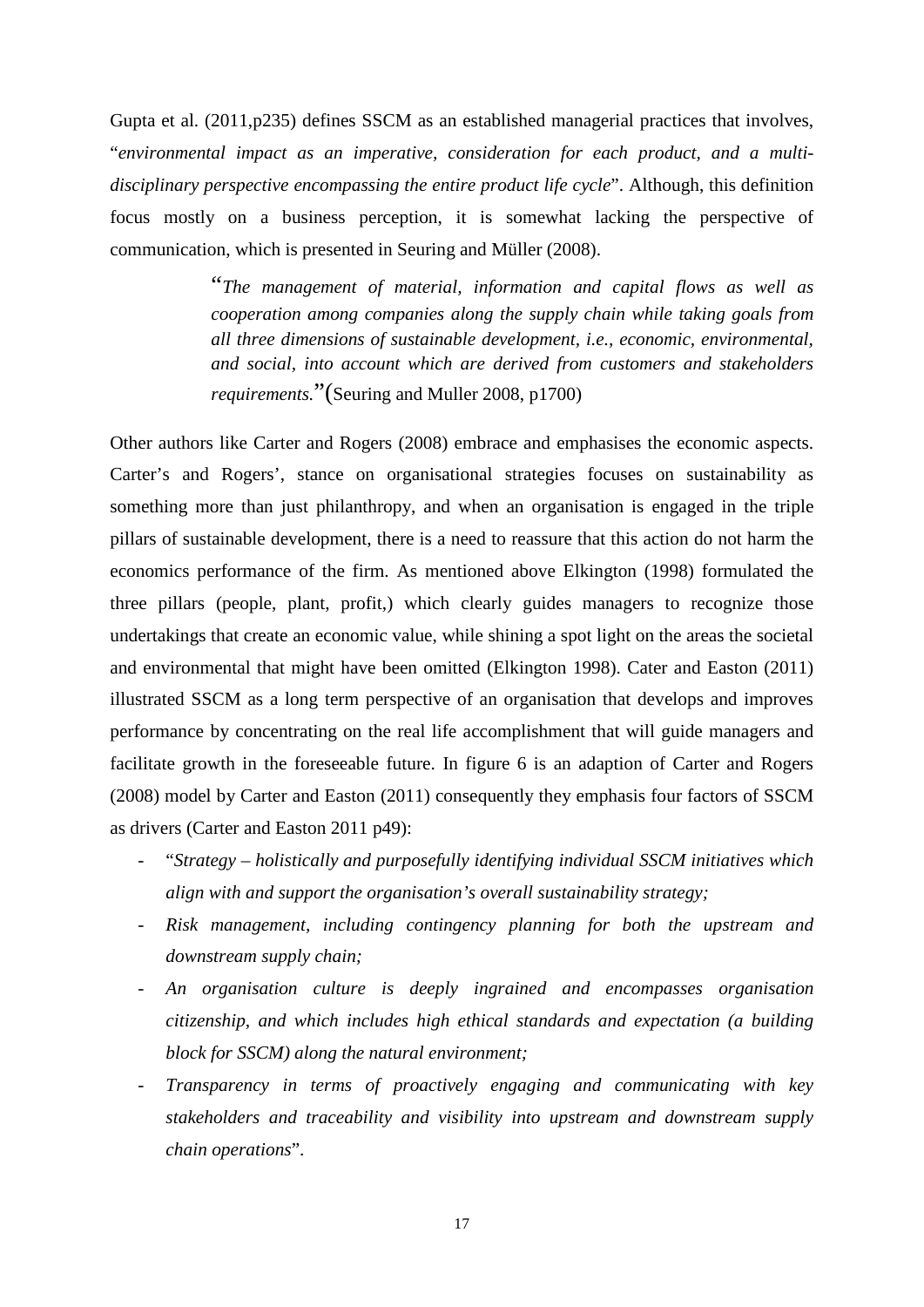

*Figure 6, Sustainable Supply Chain Management (Carter and Rogers, 2008, p369)*

However it must be noted that firms might focus on different objective and aspects in subareas for development of standards, strategies and agenda for incorporating sustainability in the supply chain (Ghiami & Sorkina 2009). This may affect the SSCM in a negative way. Indeed Pagell's & Wu's (2009 p38) study of sustainability and the supply indicated that the "*most are actually more sustainable than others in their industry*". Moreover, with their insight to this from a real world perspective on actually sustainable within the SCM context that the "*at worst do no not harm to natural or social systems while producing a profit over an extended period of time*" (ibid.p38). Thus, the rationale of SSCM is commonly established that collaborations and governance is highly important for improving environmental and social issues with the supply chain authors like (Carter and Easton 2011; Ghiami and Sorkina 2009; Pagell and Wu 2009; Seuring and Muller 2008).

#### <span id="page-25-0"></span>2.5.1 Certification in the supply chain.

In this section, standards, guidelines, and labels will be presented that will be applied to both the firm and the supply chain. As stated above, collaborations within the supply chain is seen as the highest importance. Organisations generally focus on certification or in other words standardisation because it "*tells us what to do in certain situations. It indicates what is appropriate or permitted or, in a negative term, what we should not do*" (Brunsson, et al.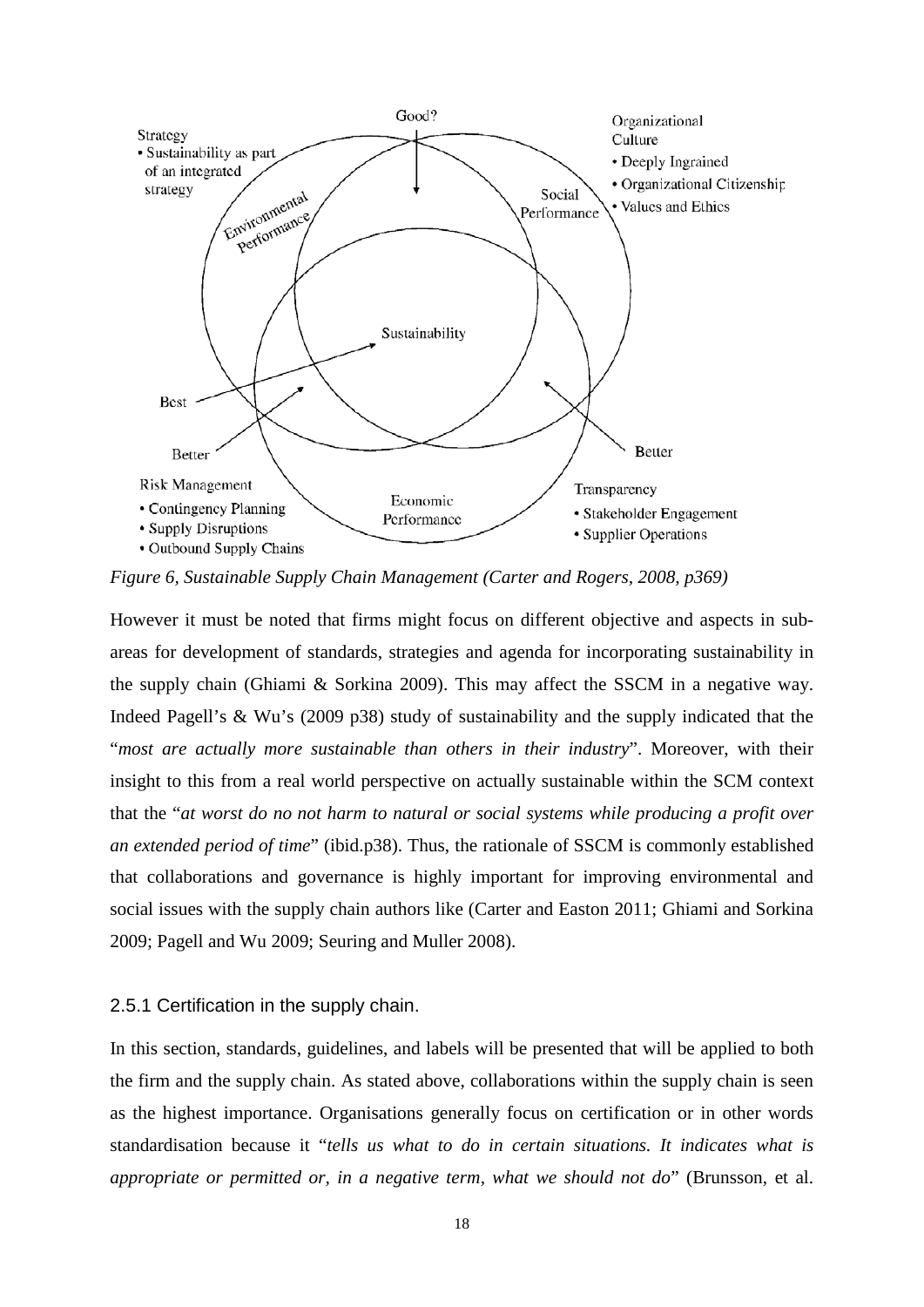2005). Furthermore, certification standards entail an evaluation and tracking of procedures that establishes certification for forests and the green-labels for most timber products, from where it comes from. In a greater prospect this helps the creations of a chain of custody throughout the supply chain (Klooster 2005).

> Maser and Smith (2001 p2) wrote in their book about certification that..... "*an incentive for forestland owners to manage their lands in ways that will benefit their local communities economically (potentially, a premium price for logs to the local landowner and a greater market share for the local mill operator) and environmentally (a landscape that has greater ecological integrity and thus better protects the environmental wealth of the community, such as clean water and biological, genetic and functional diversity within the overall landscape)"*

FSC certified timber products comprised in 2005 an estimated five billion US dollars in sales globally (Forest Stewardship Council 2005a). In addition, the alliance of major companies, NGOs, and other social supporters, from around the global "*means that the commercial social and environmental impact of the FSC Trademark on timber-based products is going to be enormous and unavoidable*" (World Wildlife Fund 2004). Moreover from the FSC perspective standards certification can bring about a number of benefits:

- "Receive the public recognition which responsible forest management deserves
- Meet customer demands: UK retailers and specifies such as local councils architects increasingly ask forest managers for independent proof that their forest is well-managed
- Gain a competitive edge for your timber
- Meet internal policy: certification helps forest managers to demonstrate to owners, investors and/or themselves that they are meeting their objectives of responsible long-term management" (Forest Stewardship Council.2011 p1).

Thus, third party certification/standardisations features can help retailers become more credible in the eyes of the public and investors than with personal internal efforts (Klooster 2005). Additionally, with the large cooperation that dominate the timber Global Commodity Chain (GCC) vowed to only accept certified timber products, allowed the demand hit the roof (ibid.). The social, environmental and economic effectiveness of a standardised certification scheme does not only reside the stringency of the certification. "The degrees to which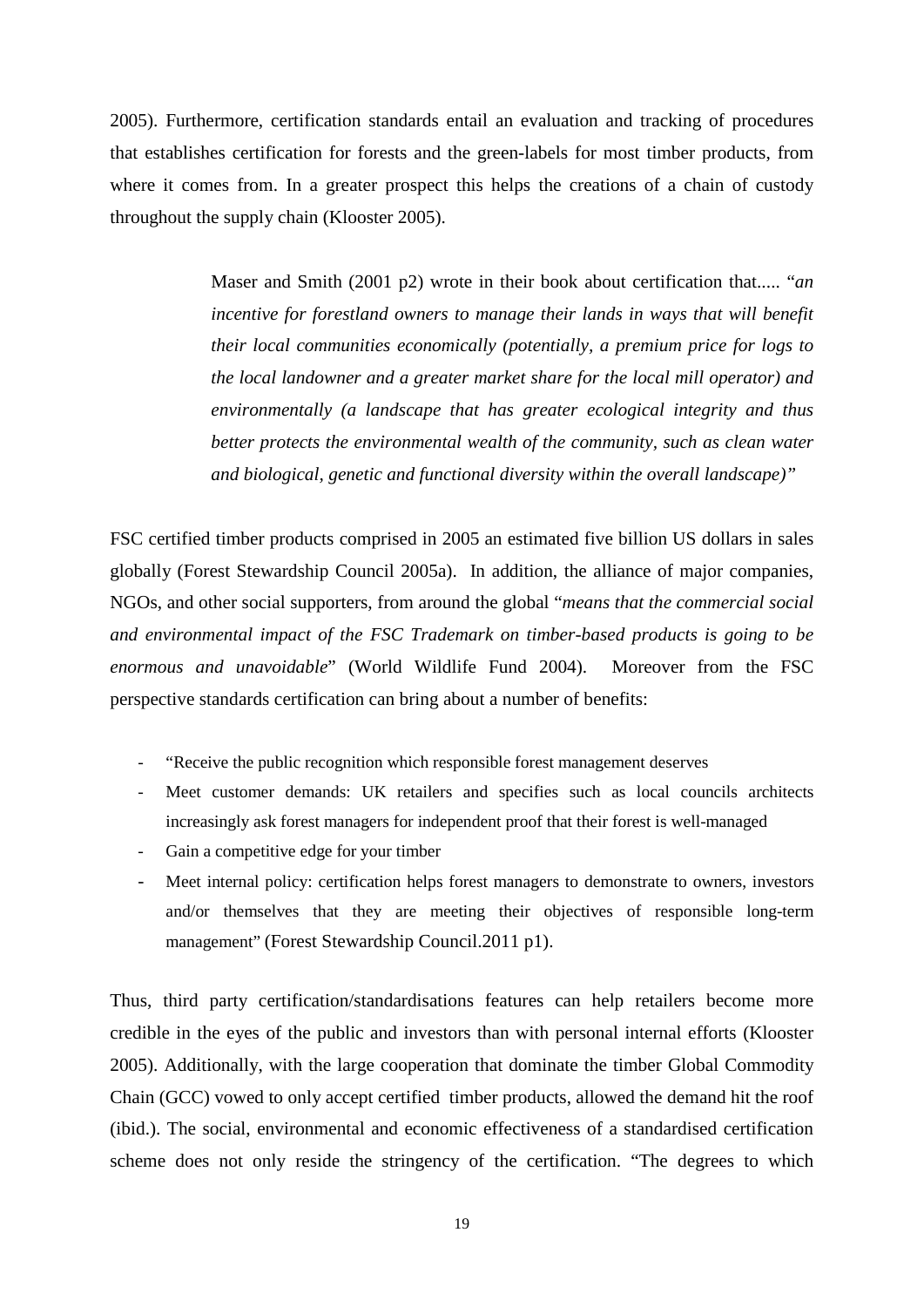environmental practices are accepted, internalised and utilised by e.g. subcontractors employed in the forestry operations" (Scylyter, et al. 2009 p382). However, certain authors feel that there is small proof that certification has substantial effect on managerial practices (Stringer 2006). While it must be said that there are other authors that feel the contrary and that there is a positive effect (Scylyter, et al. 2009; Cashore, et al. 2006). Looking further into the effect on corporate perspectives, certification provides retailers the implements to control their suppliers at a distance. Third party certification allows retailers to outsource the cost and the risk to the supplier by shifting the cost, management improvements, and finally certification fees onto the supplier (Klooster 2005). Moreover these cost which are "imposed discipline that makes certification a requirement for accessing the market, but without providing a price premium" to the foresters (Klooster 2005 p414).

## <span id="page-27-0"></span>2.6 Inter organisational concept

Organisational theory within business cannot be easily defined. There has been wide range of influences both within managerial contexts and business research areas of disciplines like: psychology, sociology, political science engineering and economics (Hatch 2006). Sarkis, et al. (2011, p3) defined organisational theory "as management insight that can help explain or describe organisational behaviour, designs, or structures". As this study primary focus is on the SSCM hence the focus organisational theory will be on the inter-organisational level with the interaction of the supply chain and the knowledge, attitudes, and behaviours, of practitioners.

Organisation theory there has numerous broad utilisations to the areas of management literature, its input on the supply chain management, and the environment which (Etzion 2007; Ketchen and Hult 2007) "separately is becoming more established" (Sarkis et al.2011 p3). However, the chief focus of organisational theory to environmental management has been to investigate initial implantation (ibid.).

In both Connelly, et al. (2010) and Sarkis, et al. (2011) several paradigms referring to organisational theory are discussed; the dealing with the interaction of firms and individuals such as: complexity theory, information theory, resource based view, resource dependence theory, stakeholders' theory, and social network theory.

Although all of these theories could bring a different insight to the interaction of firms and its individuals only one theory will be reviewed with more comprehension as it is felt that it can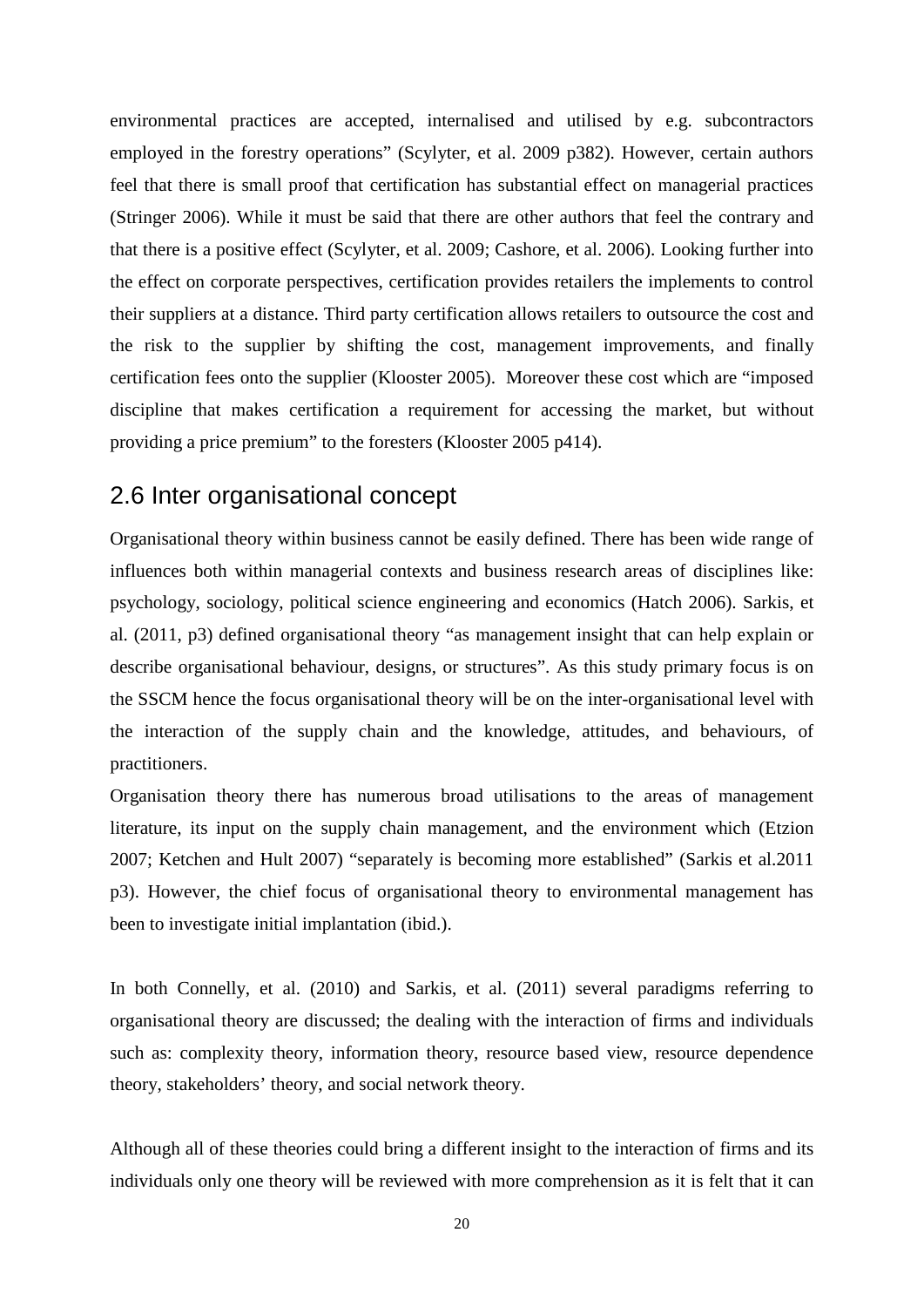better facilitate the purpose of this paper. Furthermore, only a very general view of this theory will be considered for this study. Jones, et al.'s (1997) Social Network Theory (SNT) contemplates organisational consequences as a function of social relationships between firms or individuals in a firm. In its simplest form SNT is a diagram of all the appropriate ties between firm and actors within an organisation. Moreover, SNT has been proposed as an appropriate theory to assistance comprehension of general sustainability developments (Connelly, et al. 2010). As individuals and companies in general, make decisions on the information that is available to them there can be a great leverage and sway from their social network (Wuyts, et al. 2004). The benefits a firm might achieve by bridging the structural holes that may have appeared in a social network are substantial (Ahuja 2000). Thus SNT can also additionally examine the network structures and its better understand its part in the diffusion of managerial practices.

There are several varieties of connections that exist both in the business world and in private life for example fragile and tough ties (Connelly, et al. 2010). The former one could be seen as ties to acquaintances or transaction relationships, while the latter can be seen as having much stronger ties like family, or legal contracts. Thus information for both sources can hold different weight for a manager (Wuyts, et al. 2004). Borgatti and foster (2003) have establish that an organisation social network constitutes a significant role in influencing the activities in which firms engages in. Furthermore, once an organisation initiates a sustainable strategy within their business practices, they may possibly influence other organisation that they have an alliance or other ties to that organisation (Gnyawali & Madhavan 2001). Indeed, there has been strong research which came out of the 90s that contributed to this area of study. They argued for an integrative approach to chain management, emphasizing benefits of holding solid collaborative partnerships with a few prominent suppliers rather that holding suppliers at a distance (Araujo et al. 1999). A reduced supply base where participants collaborate and have a better comprehension into each other's operations creates many potential advantages, such as the ability to have greater administration over what takes place in the supply chain with regards to environmental and social issues (Kogg and Mont 2012).

This insight into other participants' operations in the chain can also produce innovation for both environmental and social products (ibid.) (see appendix 1 of examples of legislative, judicial and executive value chain governance). It must be noted that some authors have argued against the lean approach and its merits for a supply chain. Their major dispute is that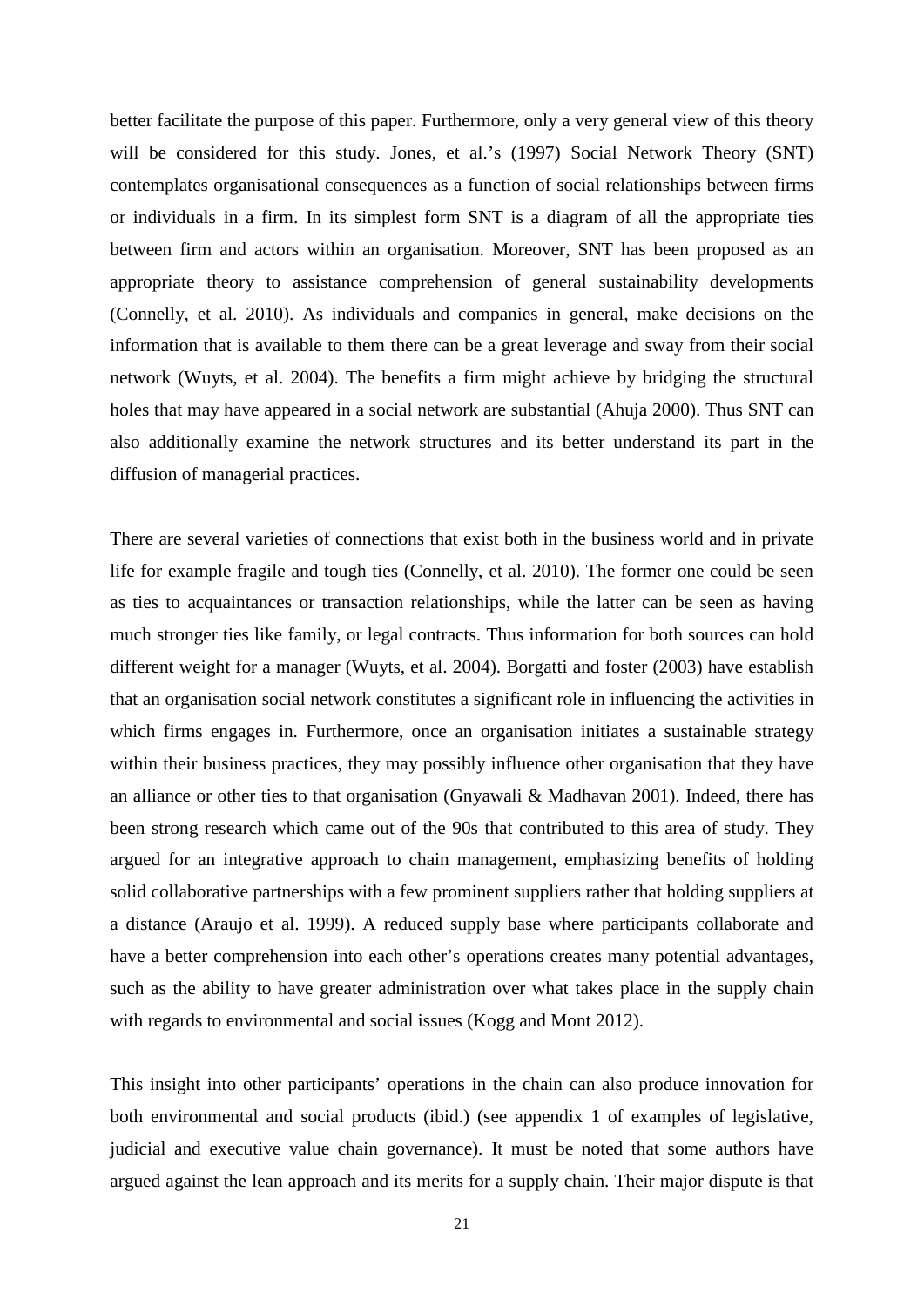there has been that fewer organisations are involved in comprehensive supply chain integration that can be seen to affect numerous tiers along the chain. Fawcett and Magnan (2002) points out that a considerable number of organisations do not even have a clear understanding of how their supply chain is functioning beyond the initial tier. This lack of knowledge can affect the strategy of the organisation leading it to a more defensive strategy to low risk (Harrie, and Bommel 2010).

Moreover, when a focal organisation are using conventional approaches within supply chain management and use these approaches to address social, environmental issues (ibid). It has been previously revealed by Fawcett and Magnan (2002) that purchasers / suppliers relationships may not be seen in the same light. The perspective of the purchaser or external researcher might be one of collaborations, while form the perspective of the supplier might share the same perspective. Therefore, a certain level of communication is needed and for it to be sustainable it must be of a higher level than what is commonly used. An important part of communication between actors is trust which is an important tool to have a successful interorganisational relationship (Harrie, and Bommel 2010). Moreover, trust is based on the individual relationships, it has an influence on individuals as well as managers of a network and can be underestimated in research today (ibid.).

> "*supply and network management theories often focus on organisation, even though individuals and their decisions might be more influential on the interaction between different actors*" (Harrie, and Bommel 2010 p898).

## <span id="page-29-0"></span>2.7 Theory of planned behaviour

As identified above, the growth of social responsible companies' practices flourish in today's business world, so has the evolution of managers' responsibility and interaction with other stakeholders (Primmer and Karppinen 2010). How managers perceive these challenges or opportunities can have a great impact on how they might cooperate with their peers. Simon (1997) illustrated three points that are involved in the decision making process; one, the listing of alternative outcomes, two, the consequences of these strategies and the likelihood that they will occur, and finally three, the comparative evaluation and these outcomes. Simon also points out that the information that the individual draws upon is limited, as no manager could know everything about a situation. Within an organisation these interpretations come mostly from the individual professionals on their daily grind, especially when the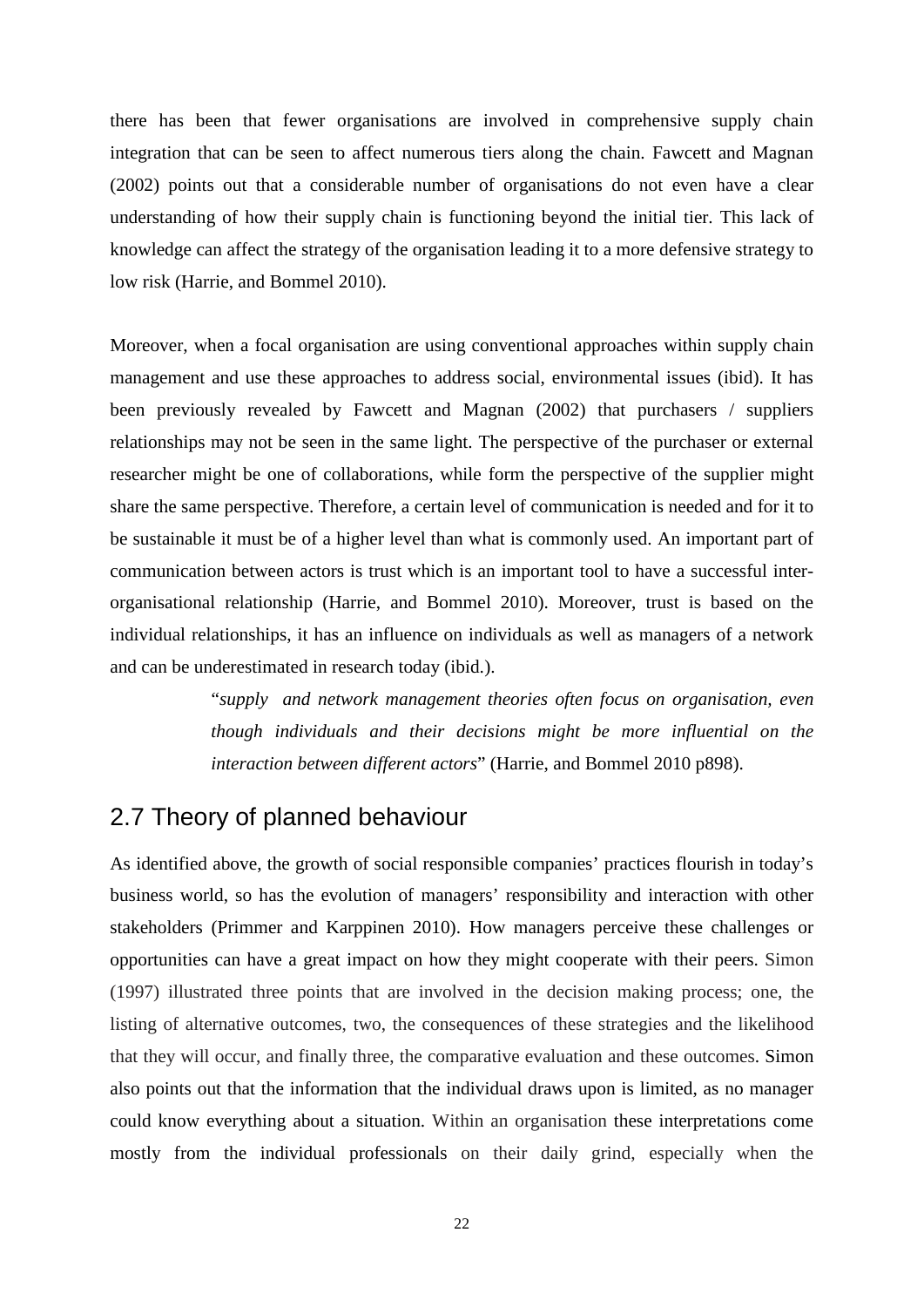professionals are dealing with the area between organisational operation and consumer (Simon, 1997).

According to Papagiannakis, Lioukas (2012) there are astonish little research that has examined the links between managers' idiosyncrasies and a firms outcomes and its influence in relation to environmental aspects. However, there are a few studies that have used factors like managers values, attitudes, and subjective norms towards environmental behaviour, (Cordano, Frieze, 2000; Brust, Heyes 2010). In order to better understand the attitudes of managers the theory of planned behaviour (TPB) by Ajzen (1991) was selected to better facilitate the intention of this paper. Only a general version of TPB will be drawn upon as a holistic view of the supply chain, and the general interaction of managers within that chain.

The TPB has been use in numerous effective studies in which the authors have linked together attitudes and behaviour, most of the studies have focused on specific area when it comes to environmental issues like recycling, green consumer, and ethical behaviour (Mannetti, et al. 2004; Sparks & Shepherd 1992). Ajzen's (2002) theory of TPB has three fundamental variables that behaviour depends on attitudes, subjective norms and perceived behavioural controls. Furthermore, Francis, et al. (2004 p7) simplifies these three aspects, "To predict whether a person Intends to do something, we need to know:

- Whether the person is in favour of doing it (**attitude**)
- How much the person feels the social pressure to do it (**subjective norms**)
- Whether the person feels in control of the action (**perceived behavioural controls**)"

Attitude according to Fisbien and Ajzen (1975 p6) is a "learned predisposition to respond in a consistently favourable or unfavourable manner with respect to a given object". Furthermore, "our social behaviour is not always a perfect reflection of our attitudes because we are also subject to social influence" (Manstead 2011). Subjective norms indicate the individual's perception of social pressures to act or not to act in a certain way "and their motivations to comply with others'" (Sparks Shepherd 1992 p338).

Finally, Perceived behaviour control signify how an individual or individuals' comfort or discomfort in performing a specific behaviour. Ajzen (1991) presents, that this is not actual control over a specific decision, but rather the individuals self-efficacy and the practicality about the realisation of behaviour. The theory of planned behaviour was utilised to understand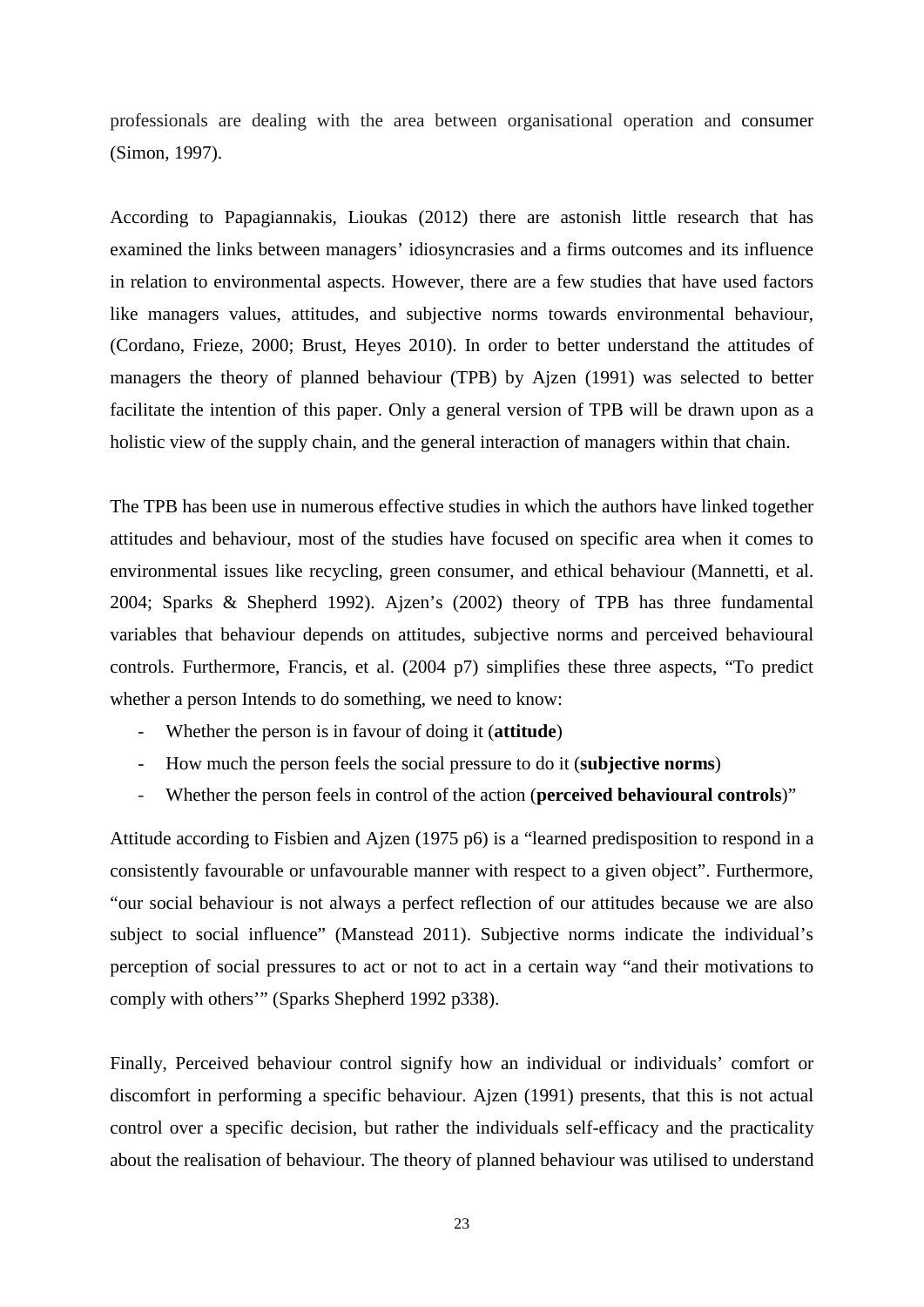attitudes and social norms that might be influencing biodiversity conservation of professional in the forestry industry (Primmer and Karppinen 2010). Furthermore, Papagiannakis and Lioukas (2012) investigate the values, attitudes and perceptions of managers for corporate environmental responsiveness. Figure 7, is an adaption of Ajzen (1991) TPB by Papagiannakis, Lioukas (2012) and further adapted for this paper. The figure illustrates the stage a manager might go through when addressing sustainability within their organisation and supply chain.



*Figure 7, Theory of planned behaviour. Source Ajzen (1991) and Papagiannakis, Lioukas (2012)*

TPB brings a way in which to investigate how managers' feel about CSR and SD in general. However it must be noted that it TPB was first used in the discipline of psychology as a way to predict individuals' behaviour. Whetten, et al. (2009 p539) addresses this issue in their paper "organisations, after all, are comprised of individuals and thus knowledge about individual needs, identity, and personality, as well as judgement". Moreover, these organisations are also a part of the larger society and not just the business environment including socio-political context culture and markets which bring in influences for neighbouring fields of studies.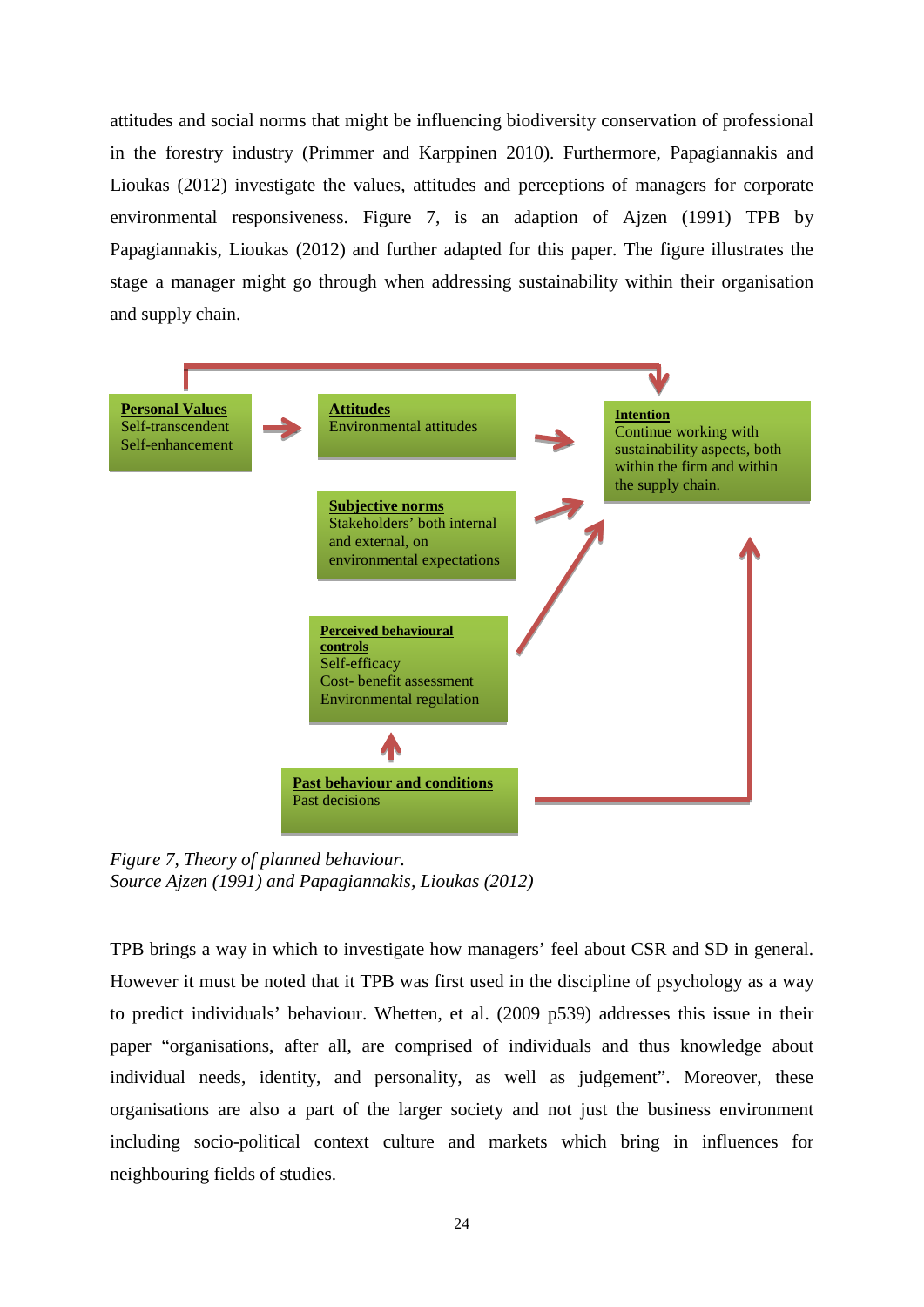## <span id="page-32-0"></span>2.8 Summary

This section was an intensive illustration of the theoretical and literature review to demonstrating the societal goals of SD down till the theory of planned behaviour as a way to assess the individual managers' perception within the timber supply chain. Indeed the section uses a number of concepts and theory to identify a number of theories that might clarify why individuals and their organisation might behaviour in a certain way.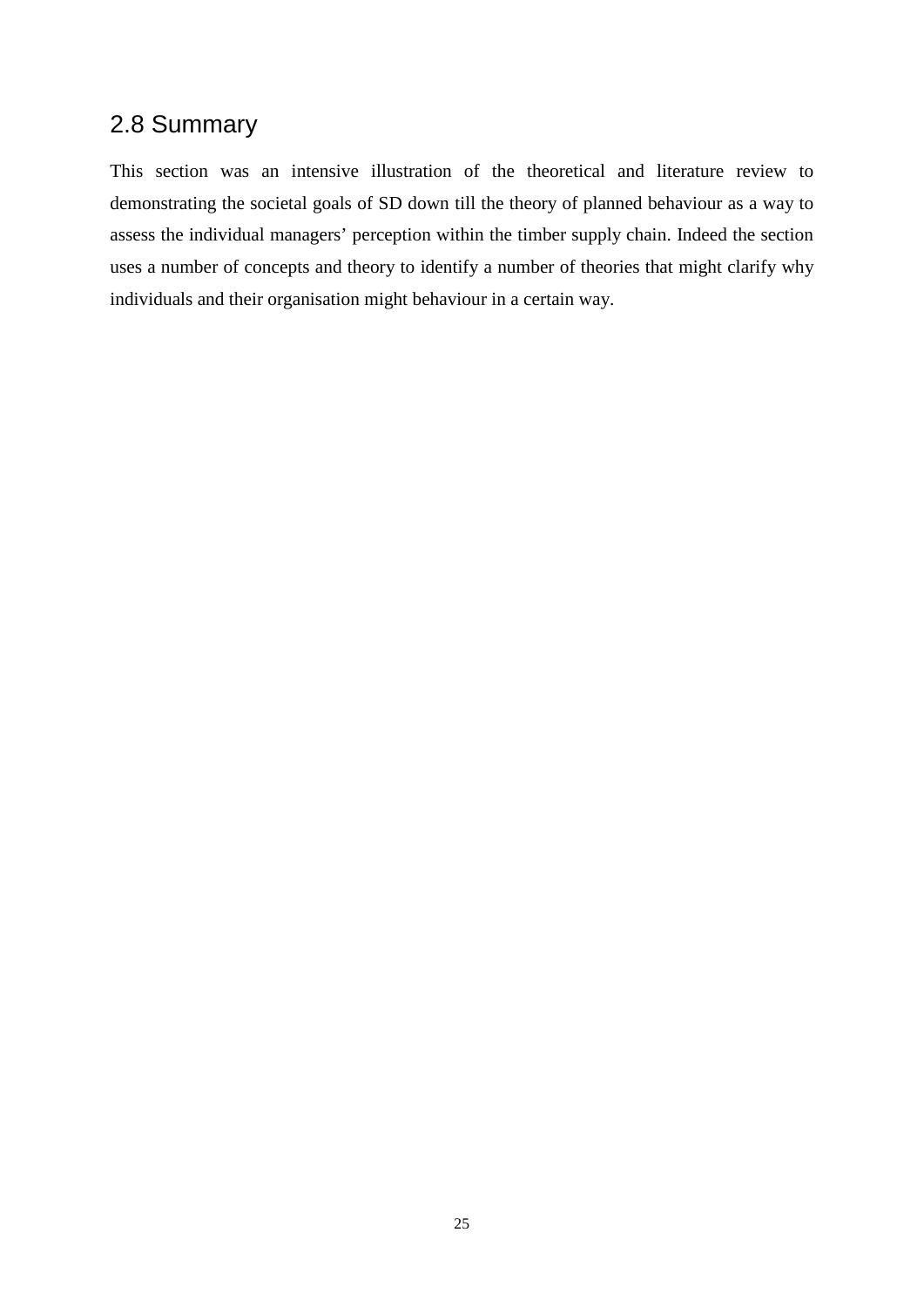## <span id="page-33-0"></span>3 Method

Exploring the real world has a lot to do with what is possible (Robson 2002); it is focused around the choices made and their consequences. This study has been based on empirical findings, chiefly from interviews of companies along the forestry value chain, with the hope to improve interactions within the industry, strategy formulation, and society as a whole. Qualitative method was chosen to conduct the research, this involved a mixed method approach for data collection that includes case study interviews, document analysis and literature review. This method help create a deeper understanding of area of investigation. Furthermore, a comparative analysis between individual managers' perspectives' was conducted from the chosen companies. It must be noted that when dealing with individuals', attitudes and behaviours and knowledge which are highly reliant on the individual themselves and it would be very hard to generalise. In addition, there is a chance that individuals' perspective on an aspect for instance, "improvements" might differ with others within the forest industry. For these reasons again this reiterates the choice of qualitative study to better explain the issue from an individual level.

## <span id="page-33-1"></span>3.1 Case study

Robson (2002) wrote that a case study should contain empirical investigation of a certain recent occurrence of actuality with the use of multiple sources of evidence. The individual companies and their employees that were interviewed in this study, each signify a case in their own right, but together they represent a greater view of how the sustainability is developing. According to Eisenhardt (1989, p534) a case study is a "research strategy which focuses on understanding the dynamics present within single settings". Yin, (1984) pointed out that case studies can involve both a single and multiple cases with many stages of analysis. "The case study deals with the processes that take place and their interrelationship. Thus case study is essentially an intensive investigation of the particular unit under consideration. The object of the case study method is to locate the factors that account for the behaviour-patterns of the given unit as an integrated totality" (Kothari, 2004 p113). This area of sustainability within the supply chain has received a lot of attention in other areas, from both the academic and industry alike. However, with a lack of truly accepted definition and models leaves researchers focusing on a more general framework rather than specific one. This kind of approach carries an inherent risk of subjectivity with sub categories being descried as vague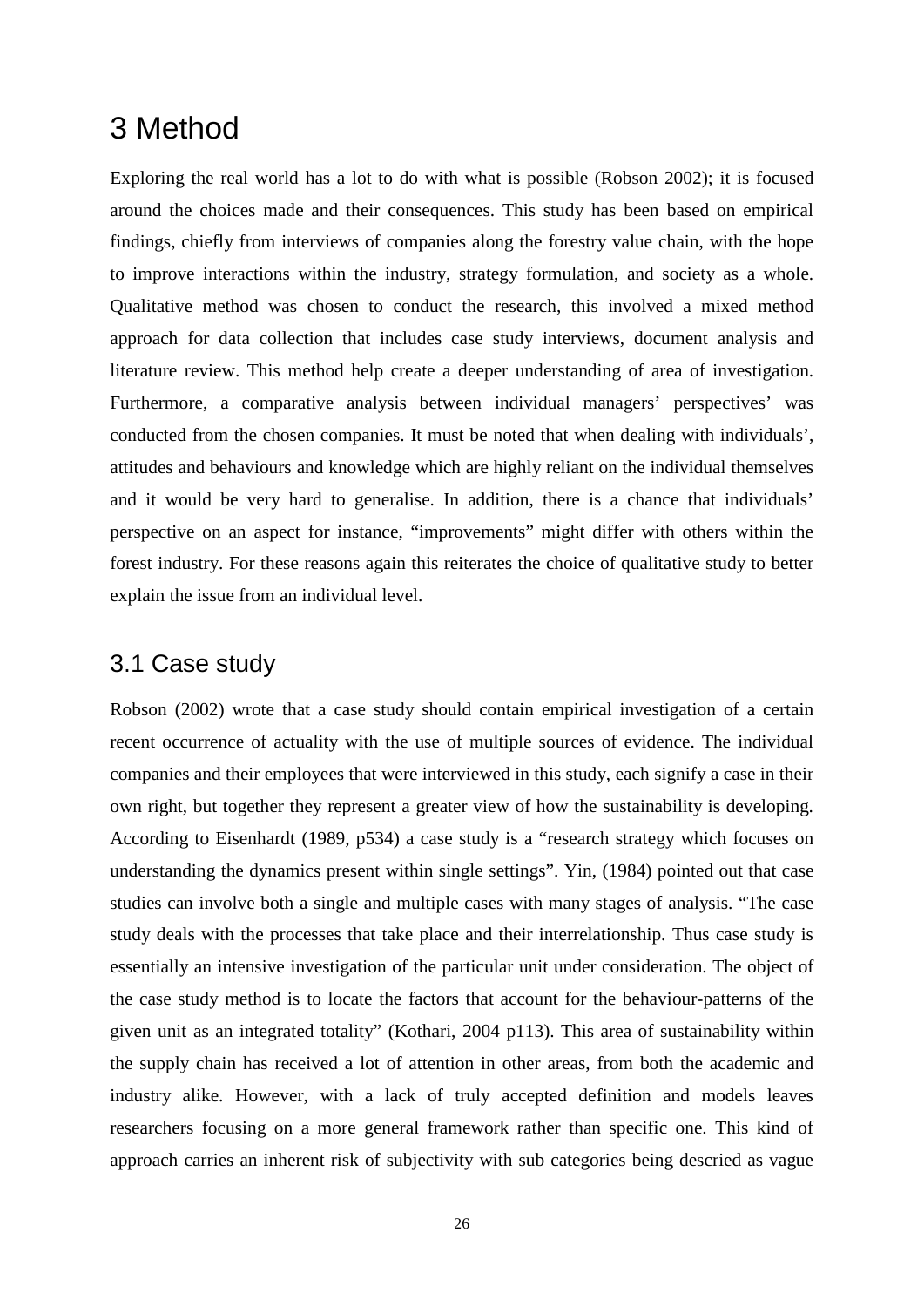or ambiguous. Alternatively, with a holistic view researchers might hope to identify areas of research that stand out and address them.

### <span id="page-34-0"></span>3.2 Choices for theoretical and literature review

The Theoretical perspective and literature review, on this study has been developed based on academic literature also derives a perspective from reports by international NGOS such as FSC and finally reports that originated form the timber industry. The internet and electronic searches were the primary source of information. However other such methods where used such as relevant literature from hard copy and suggest literature form colleagues and supervisor. Thus to construct the theoretical perspective and literature review the author focus around key words such as sustainability, corporate social responsibility, Timber, sustainable supply chain management, and theory of planned behaviour to name but a few. The search engines that were utilised were Science Direct, Web of Knowledge, Google scholar, Emerald, and Jstor. It also must be noted that all article that were identified as important to this study, their references more often than not were also used to create a holistic view of literature within area of study.

## <span id="page-34-1"></span>3.3 Choice of countries

The choice of countries is one of logical selection Sweden has been at the fore front of sustainable business development since the early 1970s (Sweden.se) Additionally Sweden is one of the world's largest suppliers of certified wood in the world with over 80% of the forests being certified (Bass and Simula 1999). The UK has a high demand for Certified timber due to the fact it is now currently the world's third largest importer of illegal wood according to a news report from the Metro (2012). Moreover, with new regulation for the European Union that focuses on illegal timer has created a high demand for certification. This high demand is been in a large part being filled by Swedish saw mills. Therefore, this creates an environment where the market is focused on SBD and certification which will fill the requirements for this study. This leads us to the companies that operate within these markets.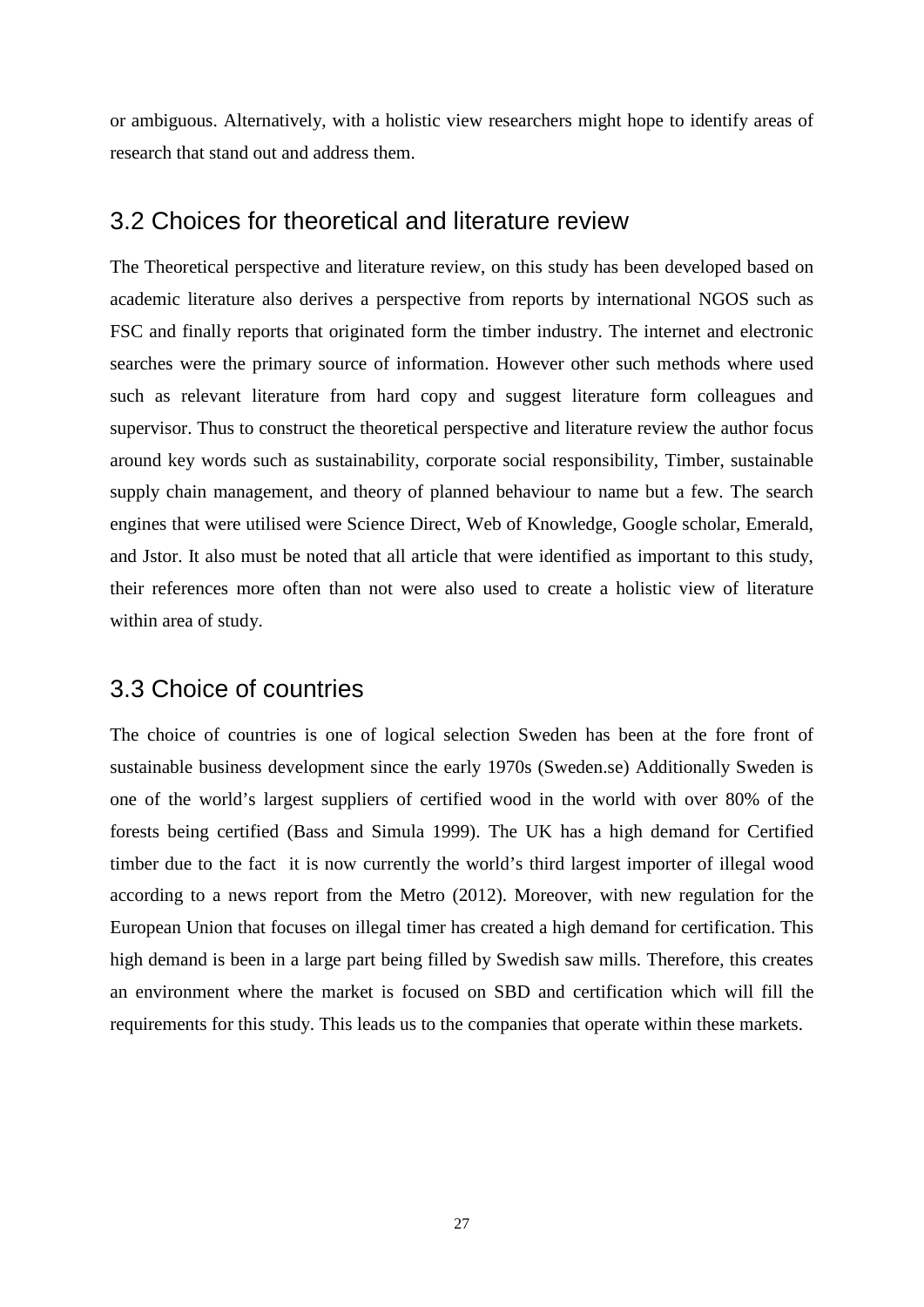## <span id="page-35-0"></span>3.4 Choice of companies

*"In the real world enquiry, in the contest between what is theoretically desirable and practically possible must be won by the possible"* (Robson, 2002, p. 378).

B&Q is the largest hardware retailers in the UK and a subsidiary of Kingfisher that generated £ 3.9 billion in sales and 270 million in profit for the year ending 2011(www.B&Q). Also B&Q have been given a number of awards for the CSR behaviour in 2010, notable, the best green companies awarded by the Sunday Times, Observer Ethical awards (ibid.). Thus, for these reason the B&Q was chosen to be interview as it demonstrates the company's focus around sustainable business practices, also with that with B&Q long term commitment to SD there is a greater change that these values have become more integrated into the supply chain. For the Swedish market the choice was more difficult there, as state above the company must be exporting to the UK and have shown a commitment to SD.

To fulfil this requirement a number of companies were approached, however there was some resistance with a willingness to help which further narrowed the search field. Finally one company was identify as having a high environmental standard, and is distributing within the UK market. Södra was formed back in the 1920s and from then on has grown through number of mergers and this trend has continued since (www.sodra.com). Södra holds a number of certification schemes both FSC, and Programme for the Endorsement of Forest Certification (PEFC). Furthermore, Södra which is primary based in the south of Sweden but has operation in Norway and Denmark, has been working with SD values for a number of years, for these reasons the company was chosen to interview (ibid.).

#### <span id="page-35-1"></span>3.4.1FSC

To insure a greater understanding of the supply chain it was felt that NGOs should also be interviewed as they and their employees interact with organisation within the supply chain on a daily bases. One such NGO that was chosen because of it prominent placing in both markets and also holding a lager quantity of companies that subscribe to their certification. The interviews were conducted in the same manner and around the same categories as the other interviews.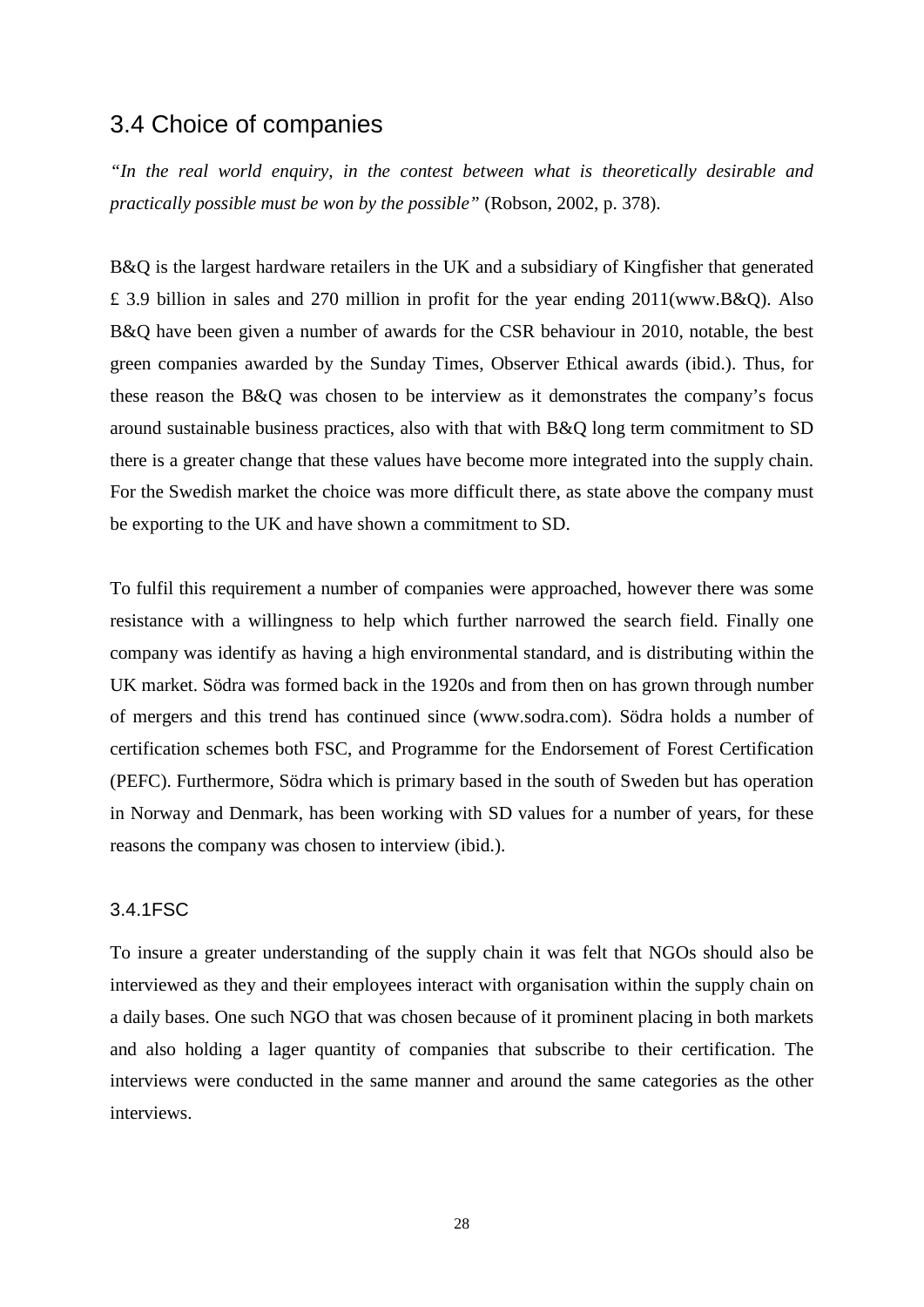### <span id="page-36-0"></span>3.5 Interviews

"*The main task of the interviewer in case of a focussed interview is to confine the respondent to a discussion of issues with which he seeks conversance*" (Kothari, 2004.p98).

The interviewer can be seen as a catalyst for a comprehensive manifestation of the respondents, and their feelings, beliefs and create a frame of reference in which such emotions would bring forward a personal significance (ibid). Qualitative interviews hold a tenacity of going more in-depth of specific cases or issues. While there are other techniques like quantitative interviews which its main target of simplifying in statistical terms which does not fall into the desired field of study. The main aim was to understand the target group of this paper namely, managers or individuals employed within the chosen organisations, which generally hold positions that could shed some light on their attitudes and behaviour, and knowledge associated with sustainable business.

Furthermore, the criteria for this study was that these individuals would have worked for the chosen organisation for no less than five years or have specific knowledge of how the organisational culture, and stature is when dealing with sustainable business. This criterion was chosen as it was deemed that the individuals would be able to bring a time perspective of how sustainability has developed, and its current placement, also to identify if there has been an improvement in relations along the value chain because of sustainable business practises. The interviews were semi-structured interview and the area of topic was suggested by the interviewer some general questions in hope to leave as much room for the interviewee to bring their own interpretation. The areas of topics are shown in appendix 2. The interviews were conducted in a Variety of methods due to the availability of participants as there was difficultly with respondents so face to face telephone and email interviews were conducted.

#### <span id="page-36-1"></span>3.5.1 Face to Face interviews

A number of interviews conduct where face to face, to lower misunderstandings and insure that the information was being understood. With the entire interviews that were conducted, the questions were short and made as easy as possible to understand to limit the misunderstanding bias. The interviews were conducted at the participants' place of business to insure that they felt comfortable to exchange information. All of the interviews were recorded, and transcribed word for word to insure accuracy, also during the interviews they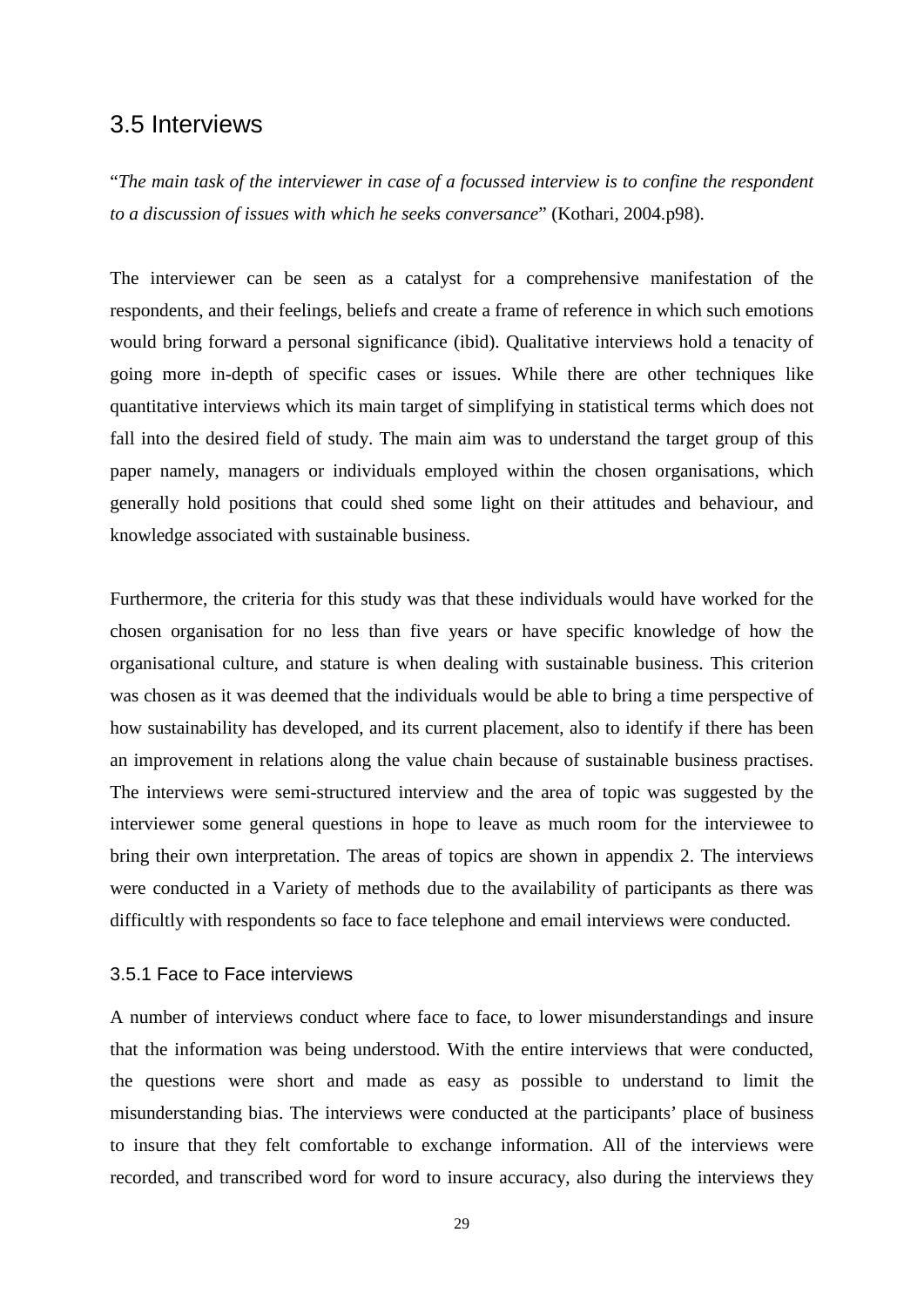written down by hand for backup aims. The transcribed information was later sent back to the participants for their validation and validity of the interviews.

#### <span id="page-37-0"></span>3.5.2 Telephone/email, interviews

Due to the unforeseen events a number of interviews had to be conducted over the phone or thought email. The participants where sent the question in advance to prevent misunderstanding or bias that might occur. It should be noted that there are some limitation to these methods of data collection name that the participants' might not feel the need to be as open as they would be in an interview. However as the participants' where given sufficient time to work with the interview question their answer should go deeper into the research area without all the informational fluff. In table 3 below is the date, time and location of the interview, also the verification form the participants.

| who           | <b>Type of</b><br>interview, | <b>Place of Interview</b>            | Date: of<br><b>Interview</b>         | Date sent: for<br><b>Validation</b> |
|---------------|------------------------------|--------------------------------------|--------------------------------------|-------------------------------------|
| Participant A | Face to Face                 | B&Q headquarters,<br>Southampton, UK | 2012-05-29<br>$11:45 - 13:00$        | 2012-08-20                          |
| Participant B | Face to Face                 | B&Q headquarters,<br>Southampton, UK | 2012-05-29<br>14:30 - 15:30          | 2012-08-20                          |
| Participant C | Via telephone                | Kingfisher                           | 2012-07-04<br>13:20-13:50            | 2012-07-05                          |
| Participant D | Via email                    | FSC headquarters,<br>UK,             | 2012-06-20<br>Replayed<br>2012-07-02 | 2012-07-08                          |
| Participant E | Face to Face                 | FSC headquarters,<br>Uppsala, Sweden | 2012-07-13<br>10:00-10:30            | 2012-08-20                          |
| Participant F | Via telephone                | Södra headquarters,<br>Vaxjo, Sweden | 2012-07-23<br>12:30-13:00            | Not need                            |

*Table 3 table of interviews*

## <span id="page-37-1"></span>3.6 Ethical discussion

As previously stated the focus of this study was on managers' attitudes, knowledge and behaviour, within organisation in a supply chain. This created a number of issues for the respondents for instance the values or view of an individual might not coincide with those of their organisation. Moreover as sustainability is ever changing the views of one manager might seem counterproductive to an organisation and its reputation if it is against the status quo. This is why some of the participants chose to stay anonymous, to insure their anonymity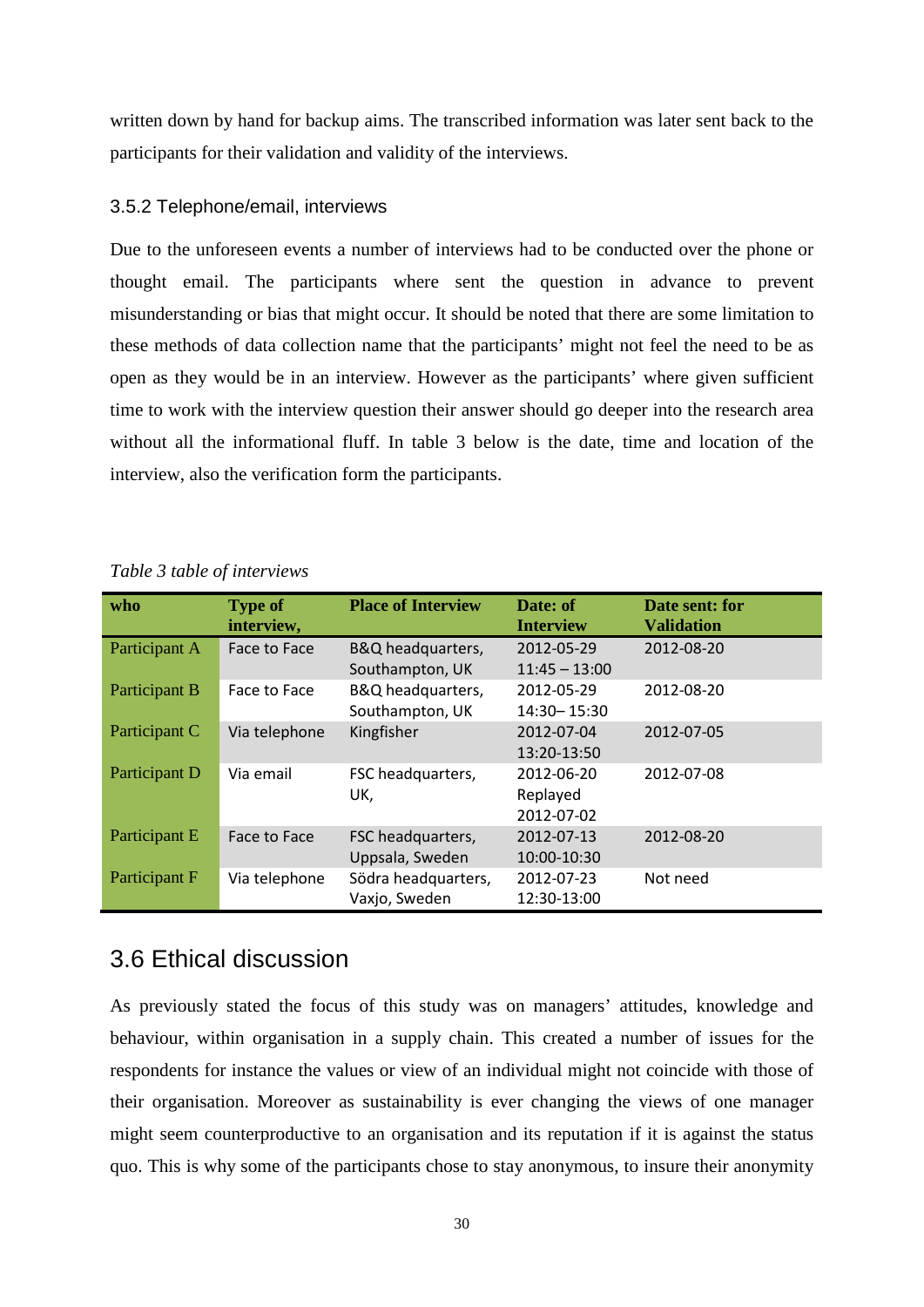form their respective organisation there name, and position were removed from this study to maintain a high level of trust. Furthermore, over the course of the interviews a lot of private information about the organisations and their strategy for the futures was given although this information would be able to provide a great picture to this study the author felt it best to maintain this trust and omitted this information.

## <span id="page-38-0"></span>3.7 Analysis

The analysis was conducted by comparing that data form interviews, company documents and guided by the theories and the researchers own understanding of the issue (Denscombe, 2007). The categorisation of the participants' information was done to focus and filter this information also to enrich the understanding of the statements. Thus this categorisation of information was evaluated with other participants' information a group together, this was done to extract a pattern. Then the respondents were also matched with the theoretical models of this study, which lead to an assessment of common points.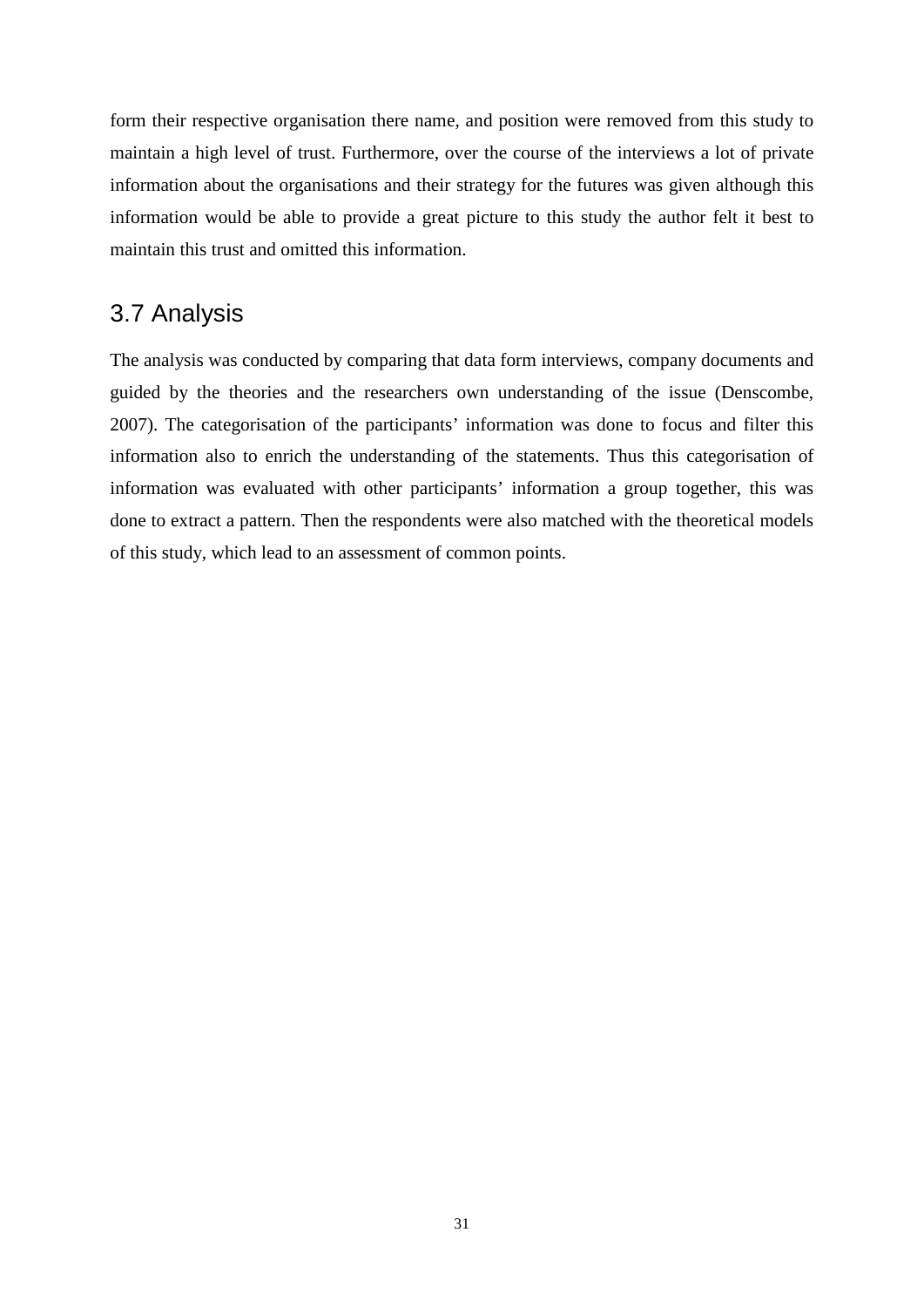## <span id="page-39-0"></span>4 The empirical Results

This chapter represents the essential part of the study as with most qualitative empirical studies. From hereafter the results will be presented in the same manner in which they were collected namely from the end stream (retailer) of the supply chain back upstream to the producer (sawmill company). This is reason was chosen due to that fact that there is no one specific focus or perspective of sustainability within supply chain in this study (i.e. retailer, producer, NGOs). The empirical data will be presented in a structured way with the three main organisation be give a section each explaining their background, and these section broken down into smaller section that correlate with the interview questions and the theoretical frame work. The following information does not contain all relevant information collected during the interviews due to large quantity of information collected. This categorisation of the empirically finding is to assist the readers in formulate an overview of this study and its results.

## <span id="page-39-1"></span>4.1 Company description

#### <span id="page-39-2"></span>4.1.1 B&Q

In this section the participants' own organisation will be introduced more clearly to better understand their position. B&Q was founded in the later 60s by Richard Block and David Quayle. Their first store opened to the public in Portswood, Southampton. Over the next 20 years the company grow exponentially and with the change in ownership lead to B&Q being part of Europe's largest hardware company. As far back as 1991 B&Q had started to audit its suppliers on environmental bases. In more recent years B&Q have won the retail week awards in the category of corporate responsibility and in 2012 B&Q where the winners of the Queen's award for enterprise; sustainable development for their work on creating a sustainable business and improving sustainability of homes in throughout the UK. (www.diy.com)

#### <span id="page-39-3"></span>4.1.2 FSC

The formulation of the FSC started back in the early 1990s with the growing concern about deforestation. The FSC was setup by a diverse group, from traders and environmental and human rights groups, to address the lack of well-managed forest and create a more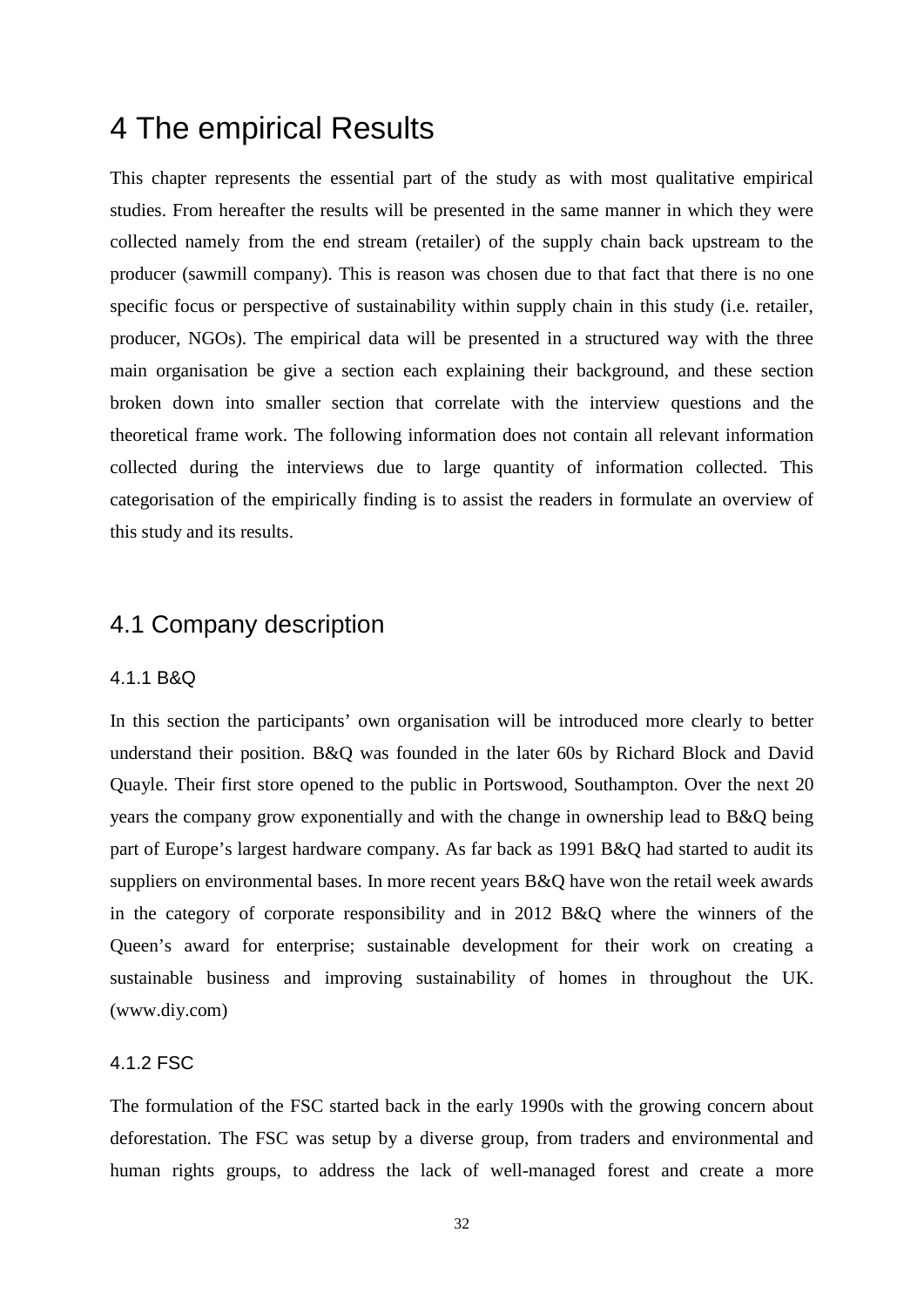sustainability and responsibility for timber products. In the U. N. conference on the environment, which was held in Rio de Janeiro in 1992 had not come to any legally binding agreement however it did proved a forum for an international certification scheme (www.fsc.org). How FSC works is much like the three pillars of sustainable development is focused around economic, social, and environmental. Each chamber includes non-profit and non-governmental organisation to insure a wide range of issues are confronted (www.irishforestcertification.com). The FSC boasts as of the 15 June 2012, 156.121 million ha are certified and a further 23, 571 Code of Conduct (CoC) certification. In 2007 FSC released their global strategy with five major goals for the future that are:

- 1. Advancement of global responsible forest management
- 2. Ensuring reasonable access to the FSC schemes
- 3. To ensure transparency, reliability and integration of the FSC schemes
- 4. Generating business values for products from FSC forests
- 5. To reinforce the international network to deliver these goals (www.fsc.org).

#### <span id="page-40-0"></span>4.1.3 Södra

Södra was founded in the 1920s its primary product area is the south of Sweden and is one of Sweden largest forest owners association with 51 000 members with a total area of 2.3 million (www.sodra.com) Södra trades to most countries within Europe including the UK, but likewise USA, Japan and the middle east they operate out of eight sawmills placed in various local around Sweden. Södra much like the other participant organisation within this study have long been proactive when it comes to SD aspects. The board of directors adopted environmental policy that encompasses aspect social and environmental issues as far back as 1995, and later reiterated these policies in 2000. Furthermore, they adopted policy to have greater protection for forests and the imported timber in 2009 the board of directors revised their policy to incorporate a section related to control of raw material (Södra, 2012).

## <span id="page-40-1"></span>4.2 Documentation review

From documentation collected form B&Q, FSC, and Södra all three organisation define CSR and SD in similar way, which could be coincide to be in line with Elkington (1994) TBL and the three pillars of SD economic, social and environmental. B&Q along with Södra have conveyed their commitment to a continuous drive for greater integration of SD into their firms, while FSC mission is to constantly help the spread the values of SD. Furthermore, both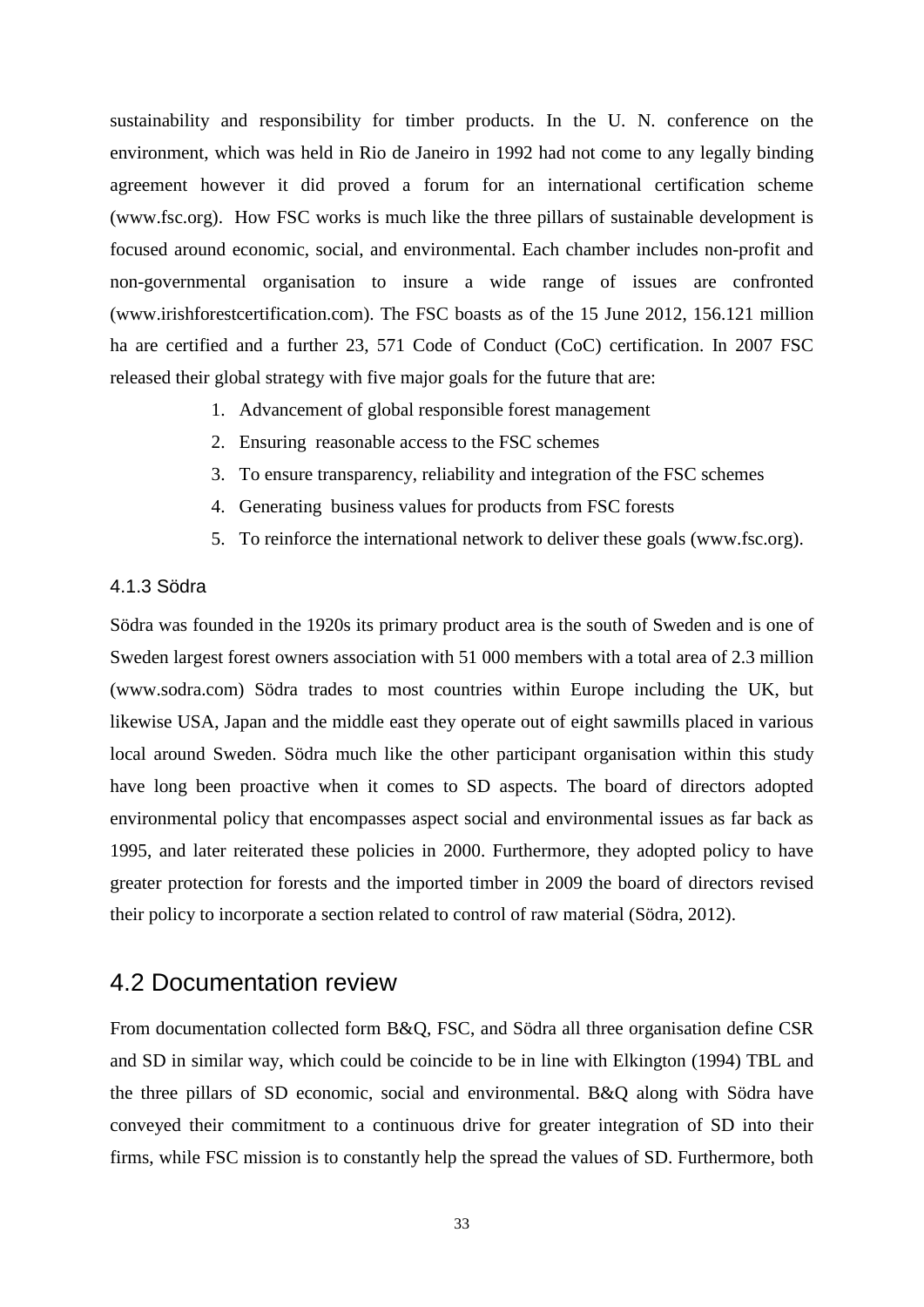B&Q and Södra have a Strong relationship with the FSC and rely on their certification scheme heavily in their daily transactions. However, once again, the study is focusing on the individual not the organisation, so while this information identifies that the organisation are working with SD and CSR it's not the chief attention of this paper.

The following section will focus on the interviews and presenting the information to the best of author abilities without skewing the information. The arrangement of information will focus around the five components that made up the interviews'. Moreover, when presenting the information obtained from participants it will be represented similarly with table 3 in the previous chapter, for the reason of clarity and to uphold the anonymity of the participants. Also as this has been a case study the participants will be grouped together as one case under the aforementioned categorisation.

### <span id="page-41-0"></span>4.3 General information, and interpretation

The first part of the interview was designed to identify how managers interpret SD and CSR. The reason for this was to comprehend is managers hand a positive or negative perception. This section was represented with such query as: perception of CSR, positive and negative effects of certification, and to follow on the questions by asking them to could give an example failed or success in the past.

> "*CSR is a mechanism if you like for delivering within a corporate environment the goals and aims and aspiration of an organization in respect of the environmental and ethical, agenda*" (participant A, B&Q)

This view was held and expressed by all respondents although it was articulated in different ways through, for example,

> "*CSR becomes increasingly important as public awareness of environmental and social issues grows. Certification schemes provide a risk management tool for companies, in terms of their sourcing, whilst also allowing them to communicate their commitments*" (participant D, FSC UK).

The respondents' views also held different perception on extent in which CSR has developed, "however it is still a teenager stage, CSR is at different levels in different companies and countries" (participant C, Kingfisher).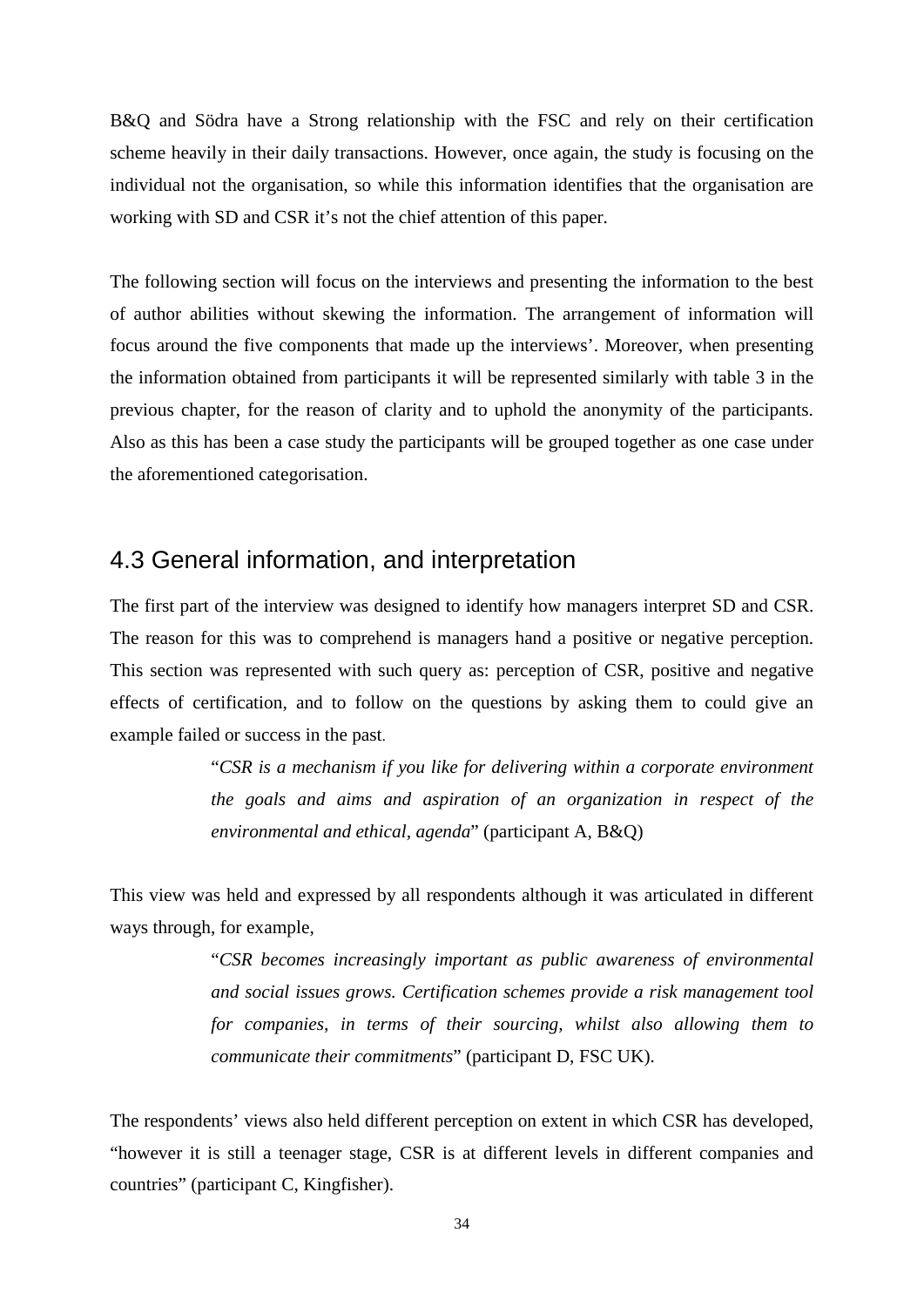However there was one note able difference the participant from upstream Södra their within the supply chain in was not aware of CSR or SD "*to be honest I'm not sure about this corporate social responsibility, […] I am not quite sure what this is to be honest*" (participant F Södra). However, when it comes to the question of certification participant F embraces the positive aspects of certification, "*for certification in general for the environment for social issues is quite good for us because that's a positive issue for us against our competitors*" (ibid.).

### <span id="page-42-0"></span>4.4 Communication of CSR

In this section of the interviews the main focus was on communication to identify how the respondents communicate and to whom that message was sent. The section also looks into the aspect of trust as this is a very important feature of communication. The propose for this categorisation was also to identify if the respondents felt that certification improved trust within the supply chain, it was felt with a greater level of trust the more socially acceptable the action would be. Furthermore, to whom they communicate has an importance this can also show who they feel they have control in the case of retailers over supplier with certain criteria or vice versa which facilitated a verity of responses from respondents. Moreover, this will also connect with the TPB model that was presented in chapter 2, figure 7. From participant B (B&Q) their perceptions on who they communicate with was that they:

> "*communicate every day, probable more around suppliers because they're the ones going to shape the how are we are going to go in the future we need them to come along with us and networking as well and understanding what's happening on the market place but there also it's I think important that you make sure that you in house your communication is very strong*" (participant B, B&Q).

Participant A (B&Q) expressed this view was also by stating;

"*where I feel there is a huge opportunity so far from print for is example one we know that down our supply chain one two tears blow it's is ten time our own impact and whatever metric you want to look at, at a B&Q operational level if you multiply that by ten that's the impact to tears down the supply chain and obviously our supply is more than two tears long in pretty much every incidence the bit […] I tend to feel that the way to influence that is to actually work with*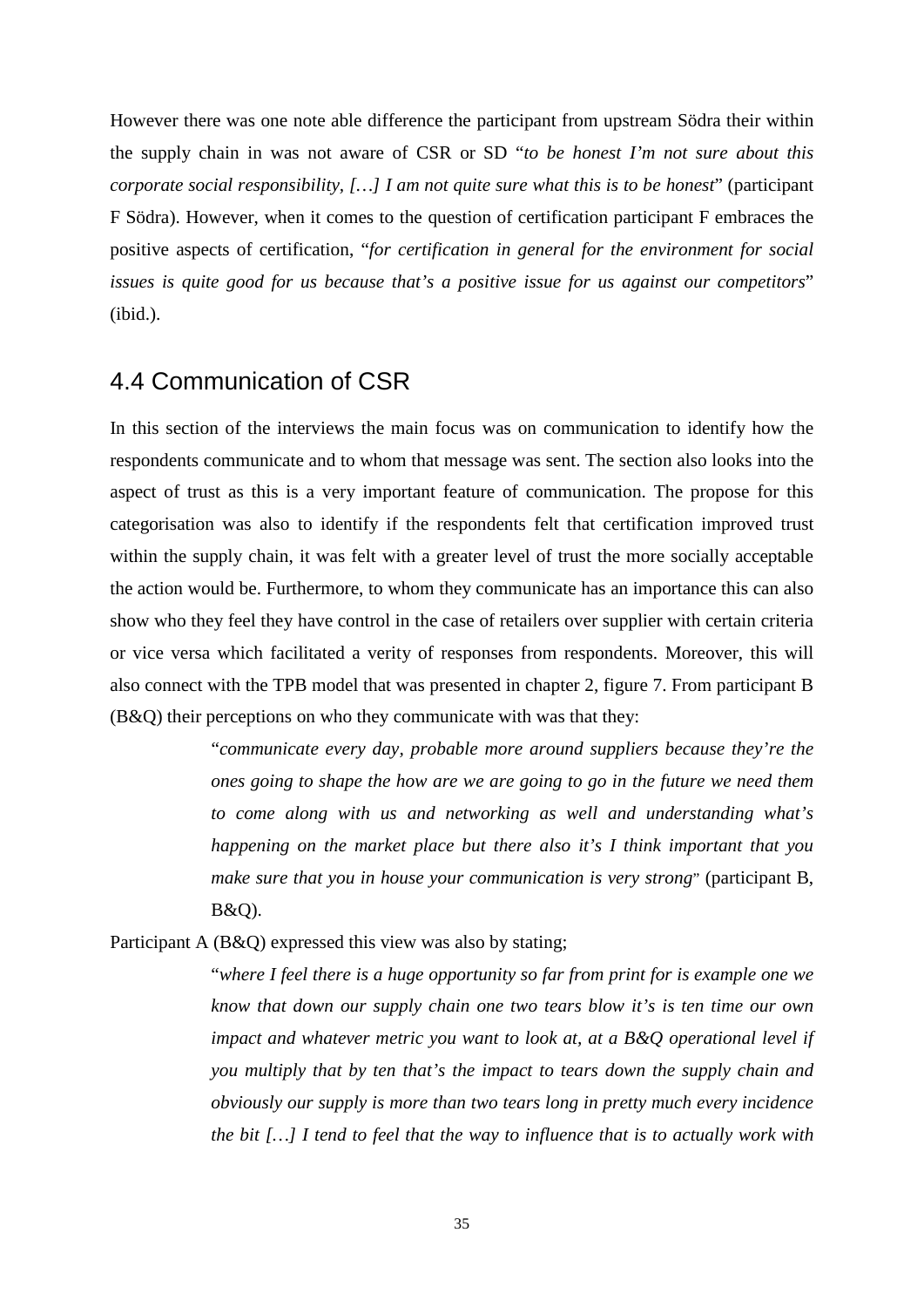*the manufactures the importers to get the product right in the first place so they have a lower impact in their use*" (participant A, B&Q).

However when it came to the participant from Kingfisher, which again is B&Q parent company the respondent highlighted the inherent problems when dealing with SSCM,

"*Like most retailers models the first tier supplier is the one that they have most contact with, usually this supplier does not have much to do with the resource or the environmental issue, the really challenge is to reach the level where the issue needs to be addressed*" (participant C, Kingfisher)

When it comes to the focus of communication of FSC there seems to be a difference in direction the FSC Sweden "*FSC Sweden we are mainly communicating with land owners and suppliers but we know that we would have more of an effect if we communicate to buyers*" (participant E, FSC Sweden) while the from FSC UK states as:

> "*Independent certification bodies undertake the auditing of certified companies so in some ways our relationship is strongest with the retailers operating under trademark licences, as these are administered by FSC UK*" (participant D, FSC UK).

This difference in focus could be due to that face that Sweden is a primary a producing country (www.nordicforestry.org), while the UK is primarily a consumer based country when it comes to timber (www.forestry.gov.uk).

Final segment of this section was the focus of trust and if certification helped improve the trust within the supply chain. All of the respondents recognised the benefits that are associated with certification, both as a tool for standardising and ensuring certain level of quality, when asked if certification was improving trust within the supply chain the respondent from upstream participant, F (Södra) responded so adamantly "sure it's improving absolutely it is, it is". However the respondents downstream were a bit more apprehensive about certification scheme.

> "*I think they challenge for certification is how you go beyond just proving how much a piece of paper is a valued piece of paper so what additional checks need to be put in place so do we just expect an FSC certificate or then say it's great it in date it's valid is it on the database is that good enough. I would suggest that increasingly that it's not what tools are in our tool bag or room to make it easier, to more relevant*" (participant, A B&Q).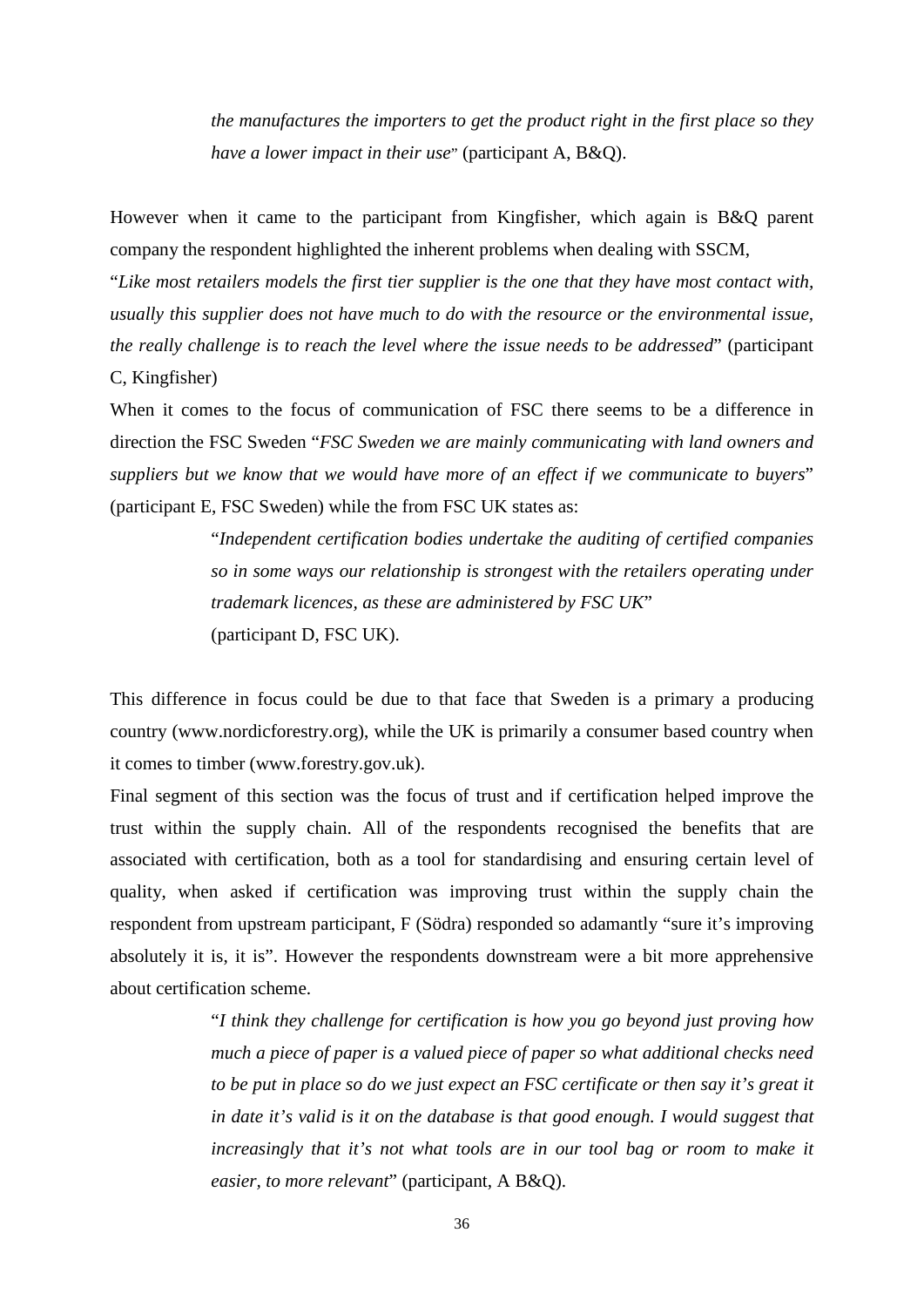However this is not to say that the respondents are not supportive of the certification schemes moreover that they have recognised the failing that are with these certification scheme this could be due to real life examples such as;

> "*if an slip ups happen which we have had early this year, we had an issue with plywood where the brake down in the FSC certification system between the supplier and the certification body, were still trying to figure out or trying to understand what happen*" (participants B B&Q).

Although this incidence was just an example of one failure it does not tarnish the perspective of most of the respondents which indicated that certification is the best the supply chain had to work with this viewpoint was best personified by participant, A (B&Q),

> "*you could be naïve and say no people won't be unscrupulous I'm sorry people will try and find the easy around any which way they can to do whatever they feel they make a profit from it so I think that we have enough experience now as individual as business as certification bodies to have an honest read up now on whether it's on labour standards whether it's on timber certification all of the because we know you could say the same about double bookkeeping in China you could say that the use of underage labour in India all of those are subject to certification now that may be an ethical audit it may be a timber audit whatever it maybe all of those have issue associated with them but it's the best we got in the current to situation*" (participant, A B&Q)

## <span id="page-44-0"></span>4.5 Interaction, certification and timber

In this section of the interviews, the emphasis was on individuals' interaction with in the supply chain and how their perception of CSR is affected. Furthermore this section looks at how the individual within the supply chain perspectives the control that is created by CSR and if it is used to affect their behaviour. The questions were formulated around issues like, who is the greatest benefactor of CSR form their perspective, if the focal company CSR drive is having an effect on other organisation Culture, if so was it negative or positive impact and by how much?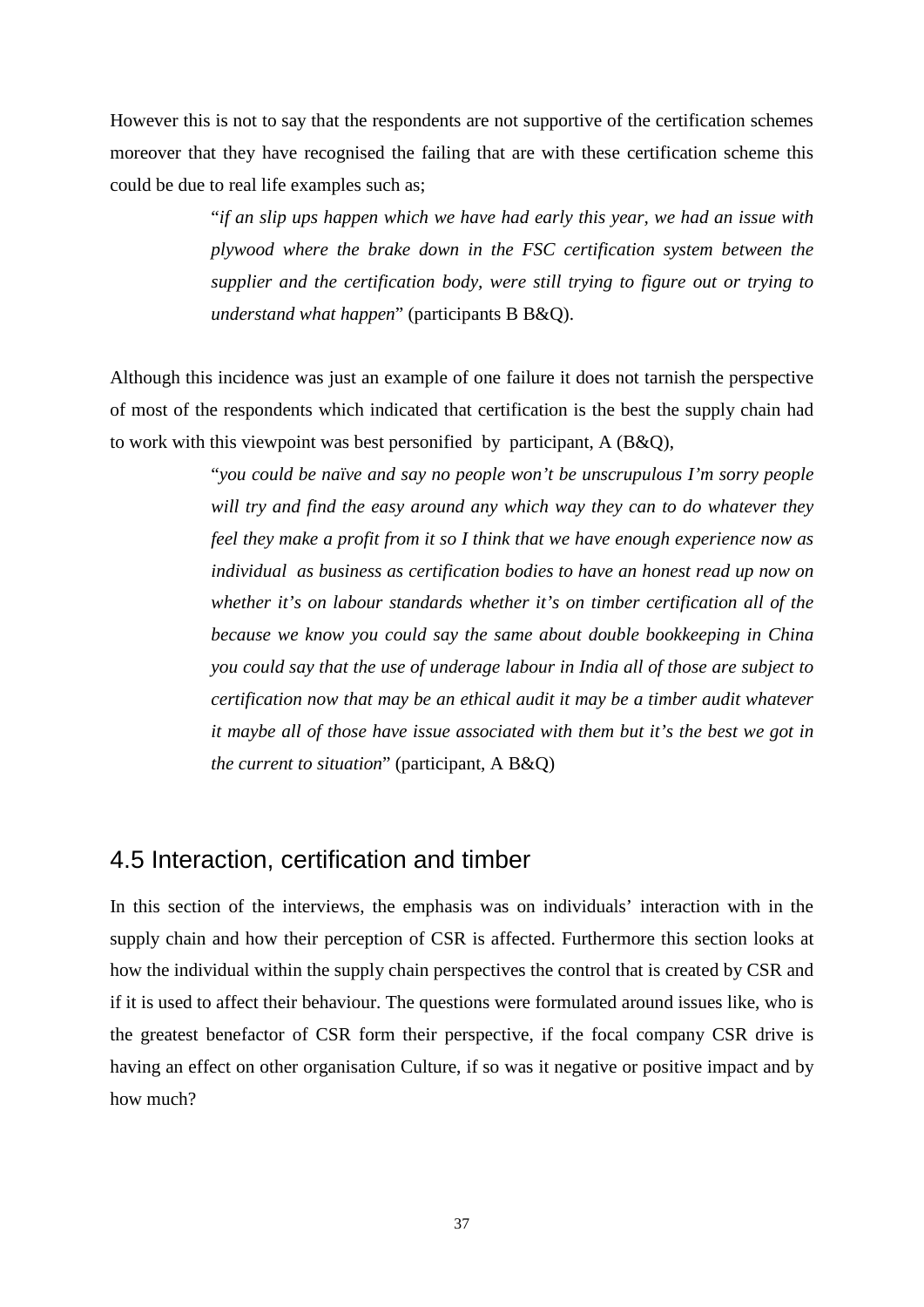When it came to the respondents' perception of who benefits the most, downstream is seems to have a more holistic view of CSR with what could be seen as politically correct answers

> "*I think the answer to that would be depends on what you asking what your measuring that against so what does good look like, well how benefits ultimately it's got to be in the truest scenes of sustainability to actually it's got to be this whole oxymoron of win, win, win*" (participant, A B&Q).

#### Additionally,

"*in a B&Q world the benefits are primarily form reparation if you're not doing the right thing as we have already seen with the timber if you are not doing the right you're seen as not caring but actually why wouldn't you want to not do it, that's what in my world why shouldn't you want to come along do it*" (participant B B&Q).

#### Furthermore,

"*so who is benefiting is the environment benefiting? Actually no the environment what I would say are we lowering our impact on the environment and then that is what the benefit should be*" (participant, A B&Q).

Further upstream the participant was held somewhat similar point of view with FSC Sweden indicating that reparation being a big factor to the benefit of certification for companies. However, this perceptive was not the only one expressed the benefits seem to be one more focused around CSR as a tool to be utilised.

> "*basically all customers require FSC or PEFC today. We would supply 90% of our customers worldwide with FSC or PEFC timber […] we use it as a tool for a selling point to our customers of course we can do PEFC or FSC*" (participant F, Södra). To reiterate again this participant view of CSR "*is quite good for us because that's a positive issue for us against our competitors*" (ibid.)

The next segment focuses on if the focal CSR actions are having an effect on the organisational culture. This question was straight forward as it was felt the only the participant would identify was the organisation culture was and how it was being affected. This kind of straight forward questioning can lead to a simple yes no answers to avoid this outcome the respondents were asked to examples and or to rate the extent in which it has affect the culture. A surprising outcome was that the respondents gave a time perspective of the development which will be presented later in this chapter.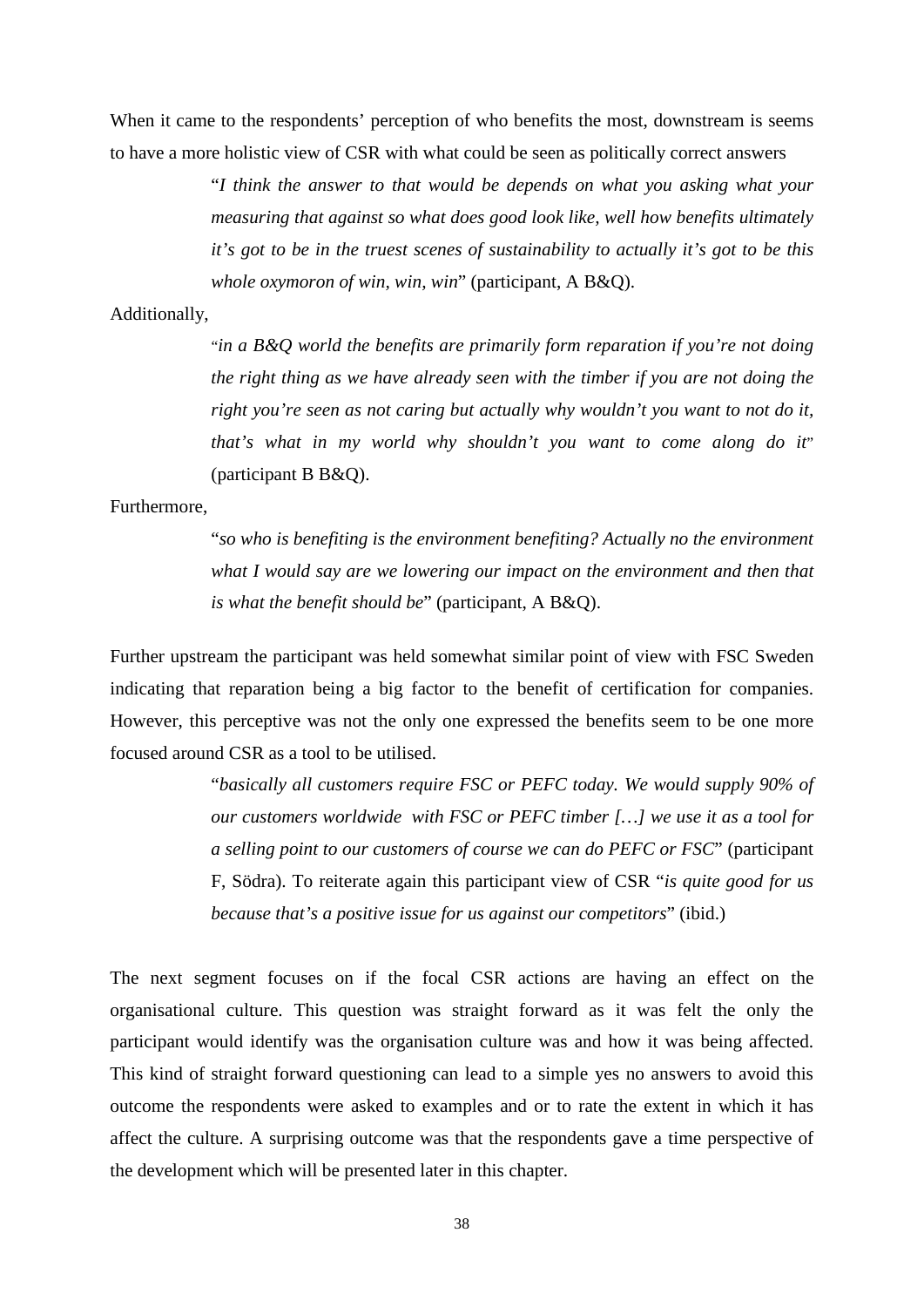"*Well let's be honest all businesses have an effect on their supply chain, generally it changes easier than internal because there is an economic incentive to change, but when it comes to internal it just take longer there still is a perceptive that is just risk evasion with some managers*"

(participant C, Kingfisher).

#### Further perspectives were,

"*The CSR commitments of a large company can have a significant impact on their suppliers and their competitors. By demanding that products must be certified to a particular scheme, the company can affect the entire supply chain. We have seen the impact of large retailers committing to move to FSC certified products – their suppliers gain FSC chain of custody to meet this demand and not only source from FSC certified companies but may also be in a position to offer FSC certified material to their other customers as a result of their certification similarly, competing companies may be encouraged to follow suit*" (participant D, FSC UK).

Moreover, and from further upstream

*"I think the retailers have great power within the supply chain, we have seen examples of this when a retailer has demanded a certification or green labelling for a range of products there has be a huge impact for change" (participant E, FSC Sweden).*

#### Finally

"*Am I'm not sure to be honest we all know it's important, that we deal with it, that we in our company do it, especially when consumer ask for it*" (participant F, Södra)

The latter point of view maybe explained by the fact again that the respondent focuses on the tools implied by CSR, such as certification. Kogg and Mont (2012 p89) point out that in an integrated supply chain management to an extent has been disregarded or deliberately restrained the significance of "power relations with the chain since power practise can be detrimental to inter-organisational collaboration and trust". Additionally, the respondents' emphases the economic power the focal companies as have been the main influence they might have over their suppliers or other actors within the supply chain lastly it was suggested that the company's proximity to the end user also was a factor this influence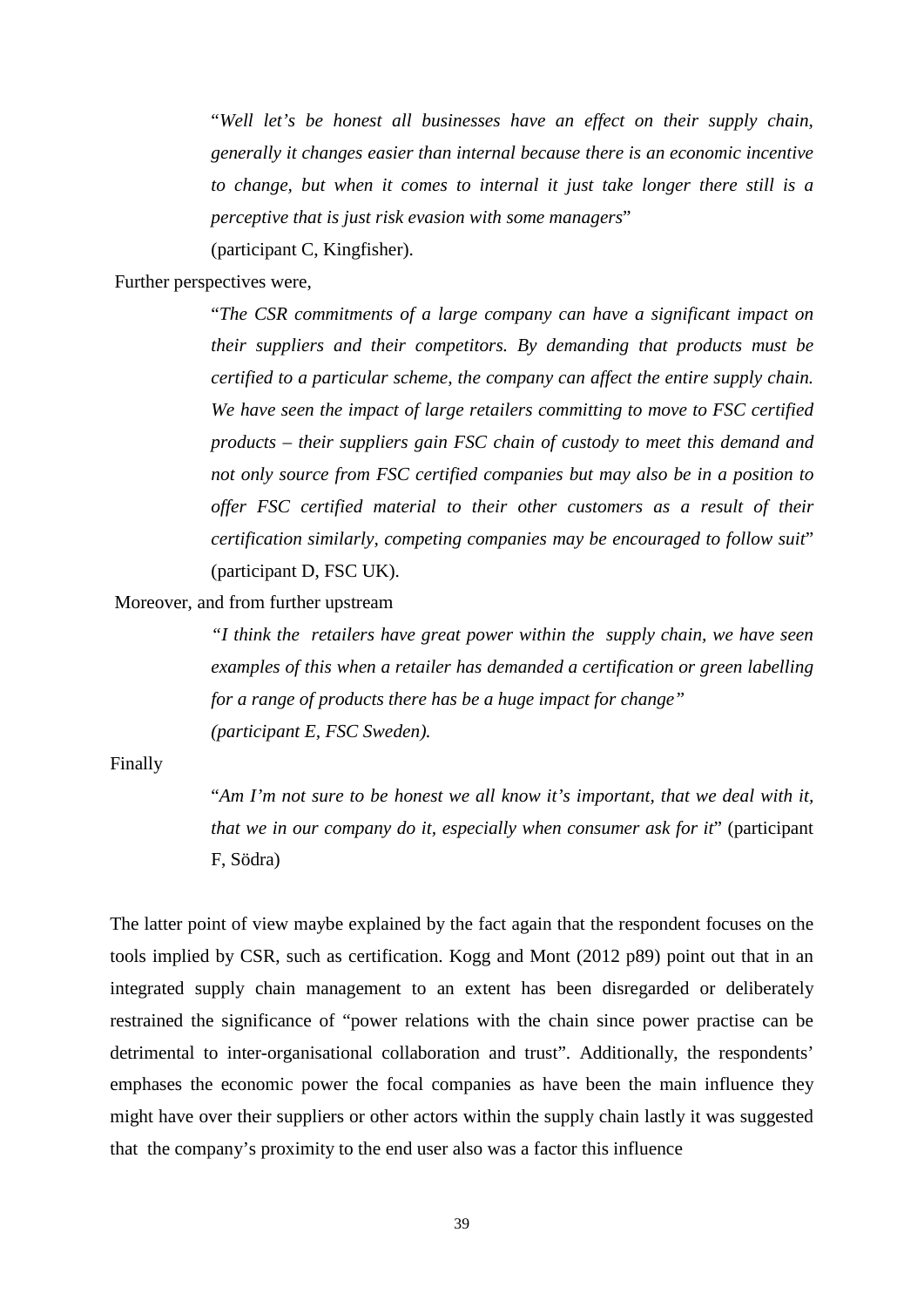"*mainly of course keeping the retailer happy, but I think in the long run they do as other companies get effect in a more deeper sense, so time is very important for this business*" (participant E, FSC Sweden).

The last segment looks at how the respondents see as being in "control" of the supply chain and if this is perceived as good or bad in their eyes.

> "*I wouldn't say gives us control of the supply chain, but it gives us reinsurance that if they have been audit then we have the reassurance that they have been assed against the requirement of standards, while they having to excessively set up the supply chain it gives us the reassurances rather than control because it put the enfaces back on the supplier rather than have us worrying about our supply chain.*" (participant B, B&Q).

It is a fine line between control and reassurance and as long as the suppliers might face repercussions for their action it may make economical or reputation sense to give the other actors control over their actions. However this is not necessary has a negative perception from further back up the chain,

> "*I think they do control there supply chains and its positive because it hinders them to get into negative things into their supply chain you know like illegal wood, or child labour and we see that many big companies I can take IKEA as an example using FSC certification as an internal way of checking*" (participant E, FSC Sweden).

> "*Yes, yes it's a positive of course in the long run we need to make sure that the nature is still there of courses its positive there's no negative to certification all, but there are bad one as soon as you don't have a regulation there are always people doing it wrong on the wrong side*".(participant F, Södra).

Lastly

"*Well to be frank they do it any way all Retailers have hug buying opportunity to effect there for example when B&Q changed the policy to only purchase FSC certified timber that change, lead to a change of the whole UK supply chain. When you talk about sustainable supply chain mostly what you're talking about is scouring your supply chain, that's to say that you might not know if you can get timber from, bla bla (unknown name) forest but with sustainability you can*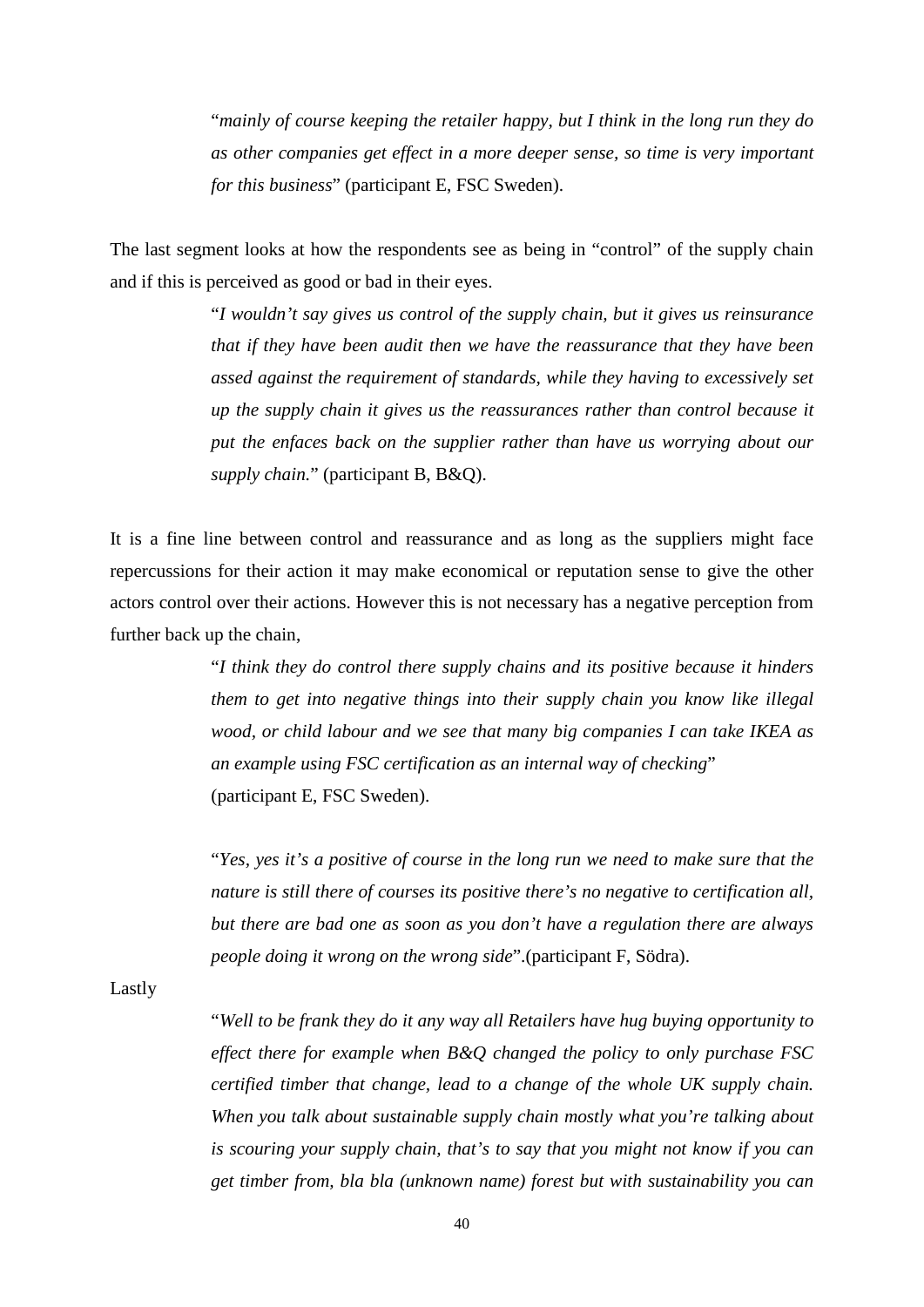*know this five years down the line that your chair your selling now you can still sell then*". (participant C, Kingfisher)

## <span id="page-48-0"></span>4.6 Education

This section was to deal with the question of knowledge and their feelings towards it, the respondents were asked about their level of training and to rate if training was important to the function of the supply chain. The issue of education is not used to example the level of knowledge, as education is not a measurement or a substitute of in intelligence. However, the level of training could affect the decision of a manager. Of all the respondents only two had formal education around CSR and SD, however the level of knowledge the respondent shown within the interview was significant enough to indicate a high understanding of SD or CSR. All respondents brought up a number of theories throughout the interviews form TBL, CS, and CoC which in its self indicates a better than average understanding of CSR. The respondents felt that education was need however the general perspective was that more emphasis on communication of the issues at hand,

> "*I think education yeah, getting the message out about CSR is quite a challenge especially in this environment of the retail because they're not always thinking of it so what we are trying to do about it is we have a CSR coms team who develop all the CSR message both internal and external*" (participant B, B&Q).

> "*Having an understanding of the issues certainly helps but it is also important not to slip into technical jargon when trying to communicate to a wider audience*" (participant D, FSC UK).

One of the participants highlights this factor and speculates that this is because there are too many specialists and not enough generalists in a SSCM.

> "*so if where going to call it sustainability or call it CSR having a background is great, and the challenge here is how to move from being a specialist to a generalist and from a generalist to a specialist, with known sufficient to be able to influence what it is you need to influence*" (participant A, B&Q)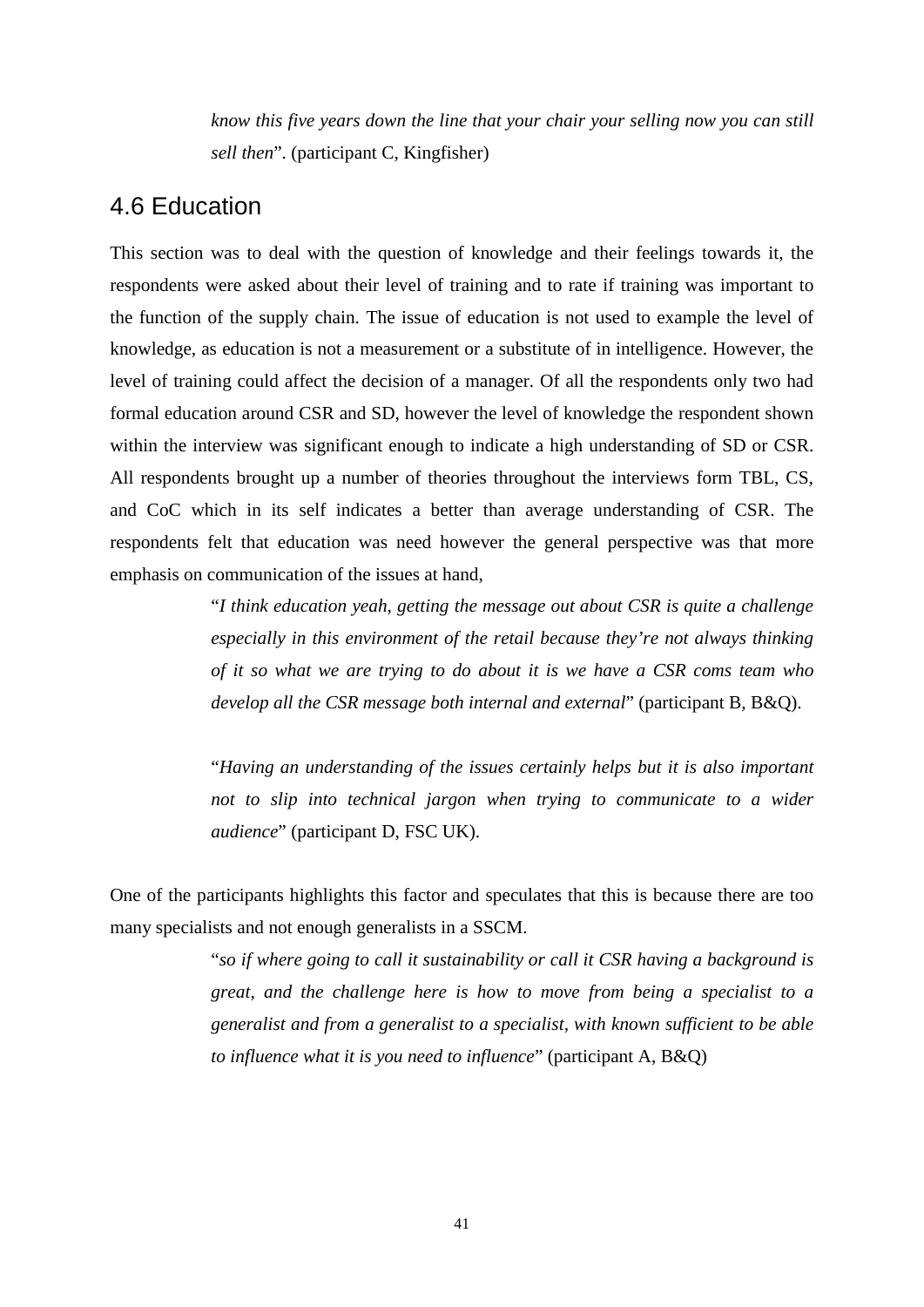#### <span id="page-49-0"></span>4.7 Future

This section was to investigate how the respondent attitude was towards the future of CSR and SD. The purpose for this was to recognise where and how the SSCM was going to develop as the practitioners have a unique insight about this question. The issue of development with the supply chain brought up a time perspective as all of the individuals that where interview have work in the current organisation for more than five years an one such individual has been working with timber supply chain since early 1997. These perspectives are unique to each individual and rely heavily on their position within the supply chain or there past decision, however when brought together gives a portrayal of how they see it, which overall is optimistic.

> "*As I see it, the next big area much like the carbon footprint is natural capital if a business does not secure the natural capital then it can go out of business, and more responsibility of the use in natural capital, almost everything we use in some form or the other come for natural capital, 30% of B&Q stock comes for timber so there is a need to develop this better*" (participant C kingfisher).

> "*transparency in one word, I think that is going to be a huge issue and I'm picking, so the work we are doing around circler economy and cradle to cradle is going to increasingly also coming into full and the martially resource constraint world am. I think understanding where your products come from, province is critical customer are demanding it, they may not be overtly asking for but they are sub-overtly*" (participant A B&Q).

> "*The introduction of the EU Timber Regulation is likely to make some voluntary schemes more attractive to companies and may well force more SMEs to look at their CSR – in terms of timber sourcing at least*". (participant D, FSC UK).

> "*I remember I work for a competitor then, well I think is started back in 1997 for us to be an issue certification, then it was FSC and then came PEFC, which was easier than FSC but that has changed over the last few years, it is so common now that everyone has certification now and I think that it will be more and more important issue*" (participant F, Södra).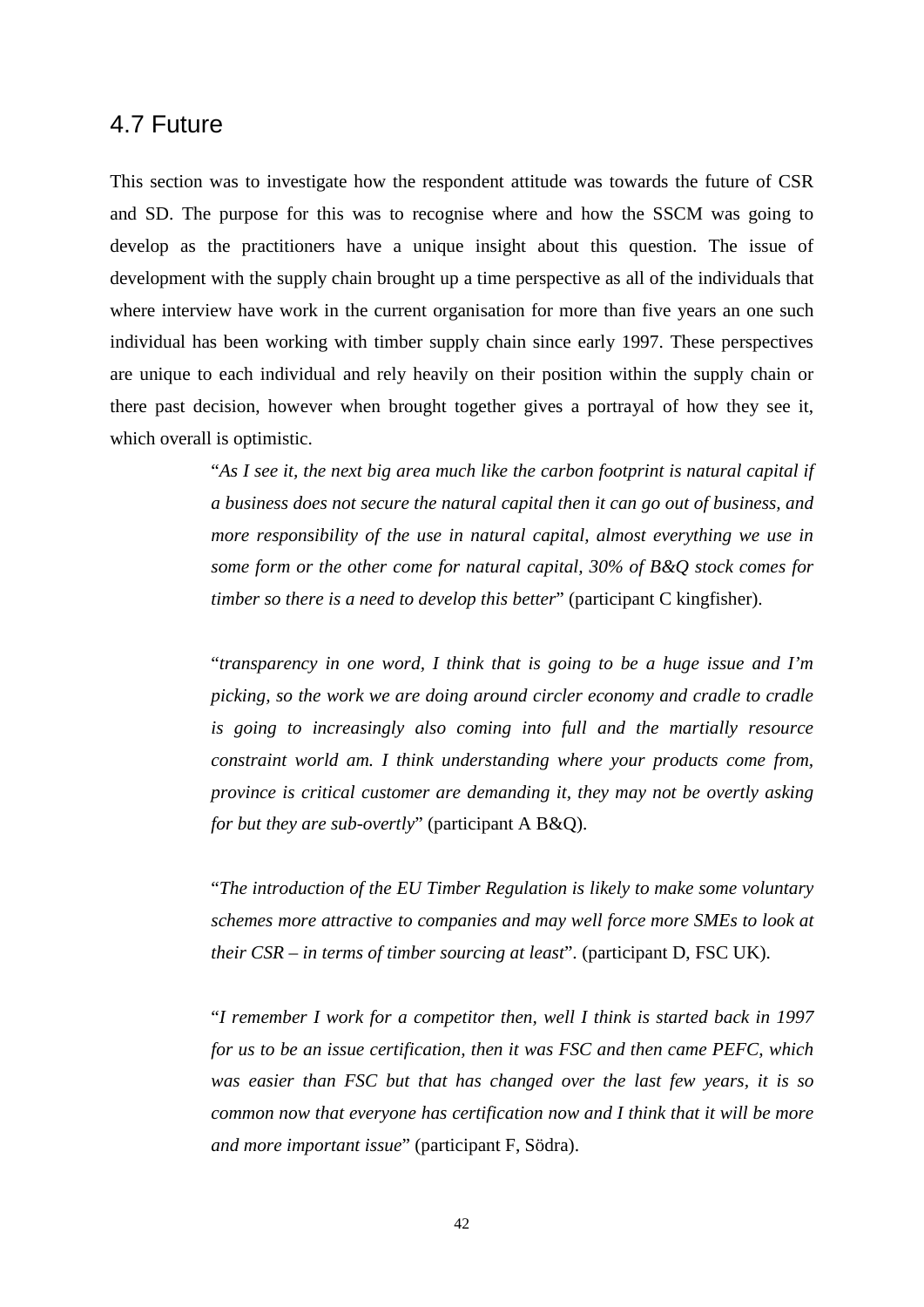# <span id="page-50-0"></span>5 Analysis

This Chapter refelects back to the research question that where posed in the beginning of this study. The questions will be discussed around the empiciral findings of this case study with conjuctation of reviewed litterature and the theoretical framework. Denscombe (2007) points out the importants of focusing on the significance of qualitative data always involves a progression of interpretations wherein the researcher produces understanding out of raw data. In this section the question will be restated for the clarity of the reader.

## <span id="page-50-1"></span>5.1 Question 1

- How do managers in the timber supply chain perceive sustainable business development, emphasising their attitudes and behaviours within the forestry industry?

When it comes to the following analysis the use of theory of planned behaviour by Ajzen (1991) will weigh in heavily in the analysis. After the coding, grouping and the categorisation of the raw data collected from the interviews, brought about an encapsulation of the categories. For this reason the analysis will be broken up into the three main parts of the theory, Attitude, subjective norms, and perceived behavioural controls.

#### **Attitude**

Based on the information acquired from the individual interviews of participants it may be concluded that there is a positive view or perception towards CSR and SD throughout the supply chain. Although the respondents did express failings with the implantation of the CSR system "*The negative effect I would say is the compartmentalising of CSR in the organisation, and when a problem arises they can say it's not our department or our problem. But I would say for CSR to move forward they will have to lose this fragmentation if it wants to move forward*" (participant C, Kingfisher). The holistic perspective was still distinctly optimistic and coupled with Francis, et al. (2004) interpretation of TPB which states that if an individual will favour doing something most likely they will do it or continue to do it, in conjunction with the other two factors of TPB.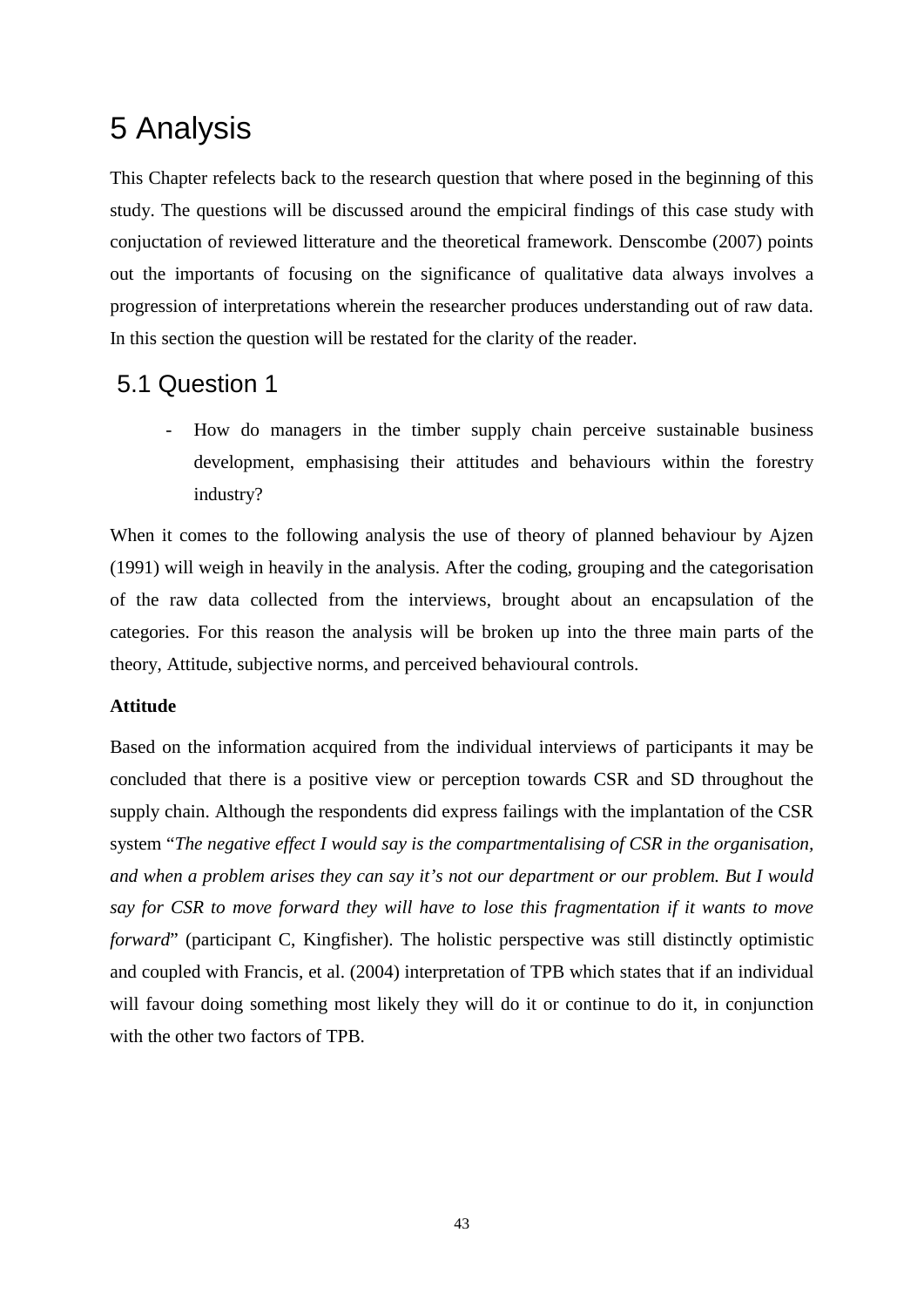#### **Subjective norms**

The respondents indicated that they felt supported in their choices to work with sustainable business aspects not only from their organisation but from society at large. Indeed the respondents felt the action of their organisation reflected back on them or vice versa. This factor maybe demonstrated by the fact that respondents specified that when communicating the resistance to CSR or SD idea's has diminished of the last few years. Thus the easing of this resistance to the idea of CSR, SD and the tools that are used to insure its success validates this point. Another point which reinforces this opinion is that as organisation have started to incorporate CSR and SD into the long and short term strategies, as the organisation are starting to see the monetary benefits

> "*we have developed a monitoring program online where the business inputs all that information, so it's something they can see it, well actually our carbon emission are going down and actually we have saved this amount of money so it just like say why have we not done this sooner*" (participant B,B&Q).

Indeed, the economic motivation is continuing to be a major factor for firms to support SD or CSR strategy respondents have advocated that their organisation have express CSR or certification as an essential for commerce within the timber supply chain at present.

> "*it comes to FSC or PEFC, and when it comes to certification may it be that the end consumer require it, it's not so much about what you're doing with your PEFC certification it more well we need to have it for it to fit with the rules*" (participant F, Södra).

It must be noted that this however, is not implying that the principles of CSR are being fully integrated into the supply chain. Participant A (B&Q) emphasised this point best; there's always going to be about 20% of individuals who are just not going to care and it would be a waste of resource to focus on them.

#### **Perceived behavioural controls**

Francis, et al. (2004) interprets perceived behavioural controls as whether an individual feels in control of the action. As an individual works for or within an organisation their choices can be limited by the role in which they take within that organisation, this restriction can also be from other individuals, past decisions or in the case of supply chain any number of actors. Indeed looking into this aspect of control with greater insight, control could mean if the respondents felt like they could influence overall outcome within the supply chain. This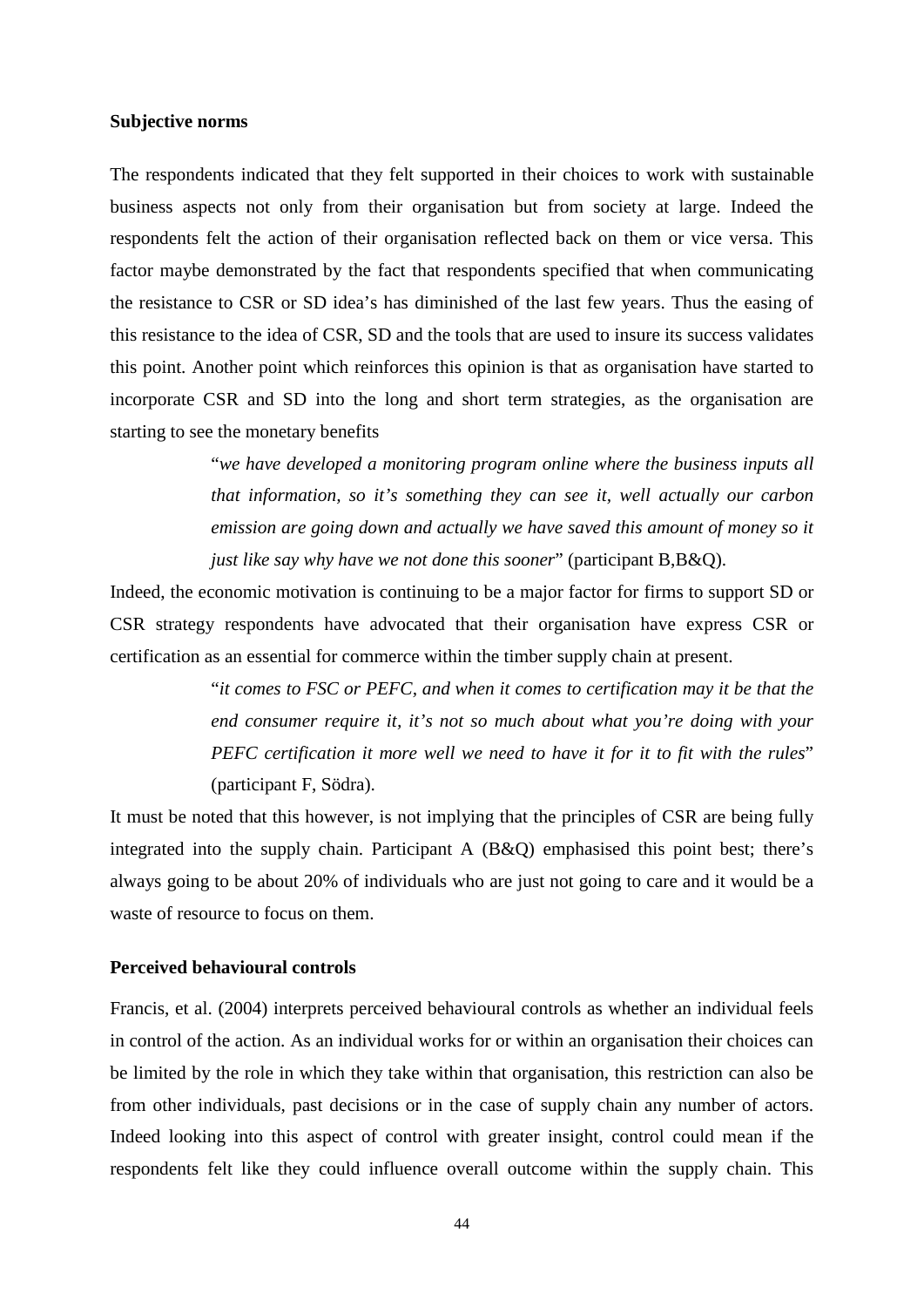influence could be associated with achieving CSR or SD aims. The respondents did indicate that they were having an effect on the supply chain through their action and the actions of their organisation. Moreover, the study does illustrate that from the perspective of the participants within the timber industry the focal company or retail does possess significant influence over the chain. Which is parallel to what Li N, & Toppinen, (2011) Klooster (2005) understanding of the power relations with the supply chain.

> "*The CSR commitments of a large company can have a significant impact on their suppliers and their competitors. By demanding that products must be certified to a particular scheme, the company can affect the entire supply chain*" (participant D, FSC UK).

Further upstream the participants saw that the more a retailer exudes their influence the great the impact on the supply chain and was illustrated as a positive driving force for change. The subsequent section of TPB will deal with future intent of the respondents this will not focus on any specific aspect or intention but in a holistic view of what managers perceive of CSR and SD.

#### **Intention**

Ajzen (1991) theory is intended to predict through its three inherent factors the three main factors a determination of an individual action. As it can be deducted that the respondents optimism towards CSR and SD from this study do fulfil the criteria of Ajzen model presented in figure 7. Indeed the respondents seem to have incorporated from each of their respective organisations perspective of CSR as well as their own individual perception. This can be understood as a benefit to the supply chain not a holistic drive to SD or CSR, but an individual drive to an over overall goal. Moreover as other authors have demonstrated each supply chain face its own challenges and from the empirical finds within the timber industry this is no different. However there does seem to be a drive to address these issues from and one respondent put eco champions of the industry.

#### <span id="page-52-0"></span>5.2 Question 2

- To investigate if there is a unilateral adaptation of sustainable business practise along the timber supply chain how it is being communicated?

As pointed out at the end of the last question there does not seem to be a unilateral adaptation around a single message or definition of CSR or SD. However there does seem to be a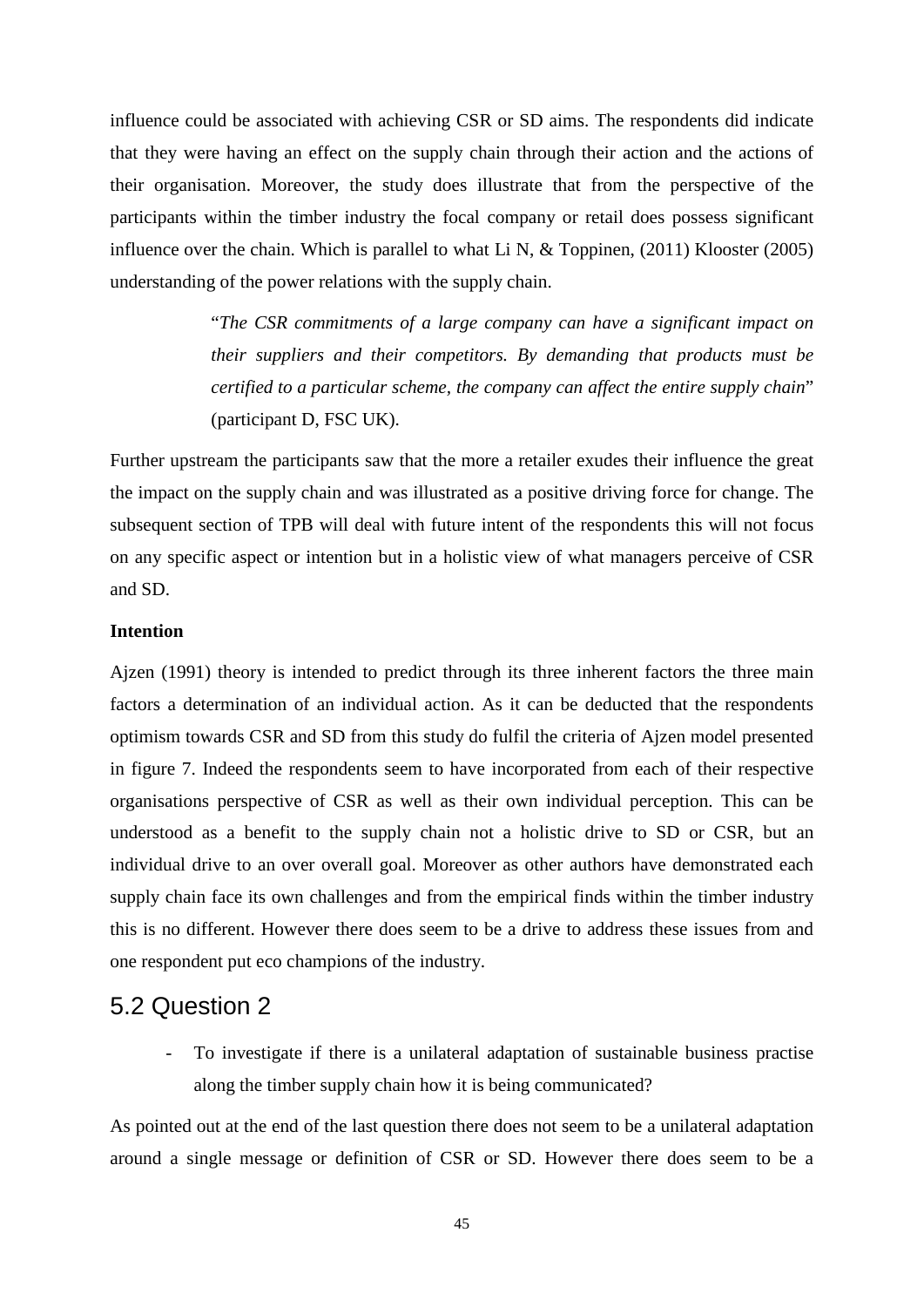moderately drive on a CS that encompasses the Elkington (1994) TBP emphasising determination around social, economic, and environmental improvement through actions that improve the sustainability of the supply chain. This maybe as respondents emphasised, child labour, lowering impact of products, ensuring biodiversity, as pointed out in the chapter 2 and confirmed in the empirical finding that certification is a major tool used to insure these action are concluded. As certification is a major tool for CSR and as the propose for certification or standardisation is in affect a way to change how people perceive their environment, in a different way by creating a more homogenise way for action (Brunsson, et al 2005). Certification which is driven mostly by the focal companies gives retailers control of the supply chain at distance which is also in line with Klooster (2005) view of commodity networks. Indeed, through the use of certification of the timber chain has brought about an environment where managers share some of the same values although they don't share the same organisation culture "*if a number of individuals share the same norms they find it easier to work together to attain a common goal*" (Brunsson, et al 2005 p28).

This could be construed that certification is bring about an industry change, from the perspective of the respondents certification has developed into a threshold for conducting business within the industry.

When investigating how CSR and SD are developing through certification within timber chain, there is a need to look at how the individuals are interacting. Indeed the interaction along the supply chain is generally seen as linear, regarding Feller et al. (2006, p2) model of the value chain it can be seen that the information flows directly back up the chain to the producer as shown in figure 8. This is also how most respondents at first glance indicated the spread of certification throughout the chain, as it becomes obligatory for purchaser today.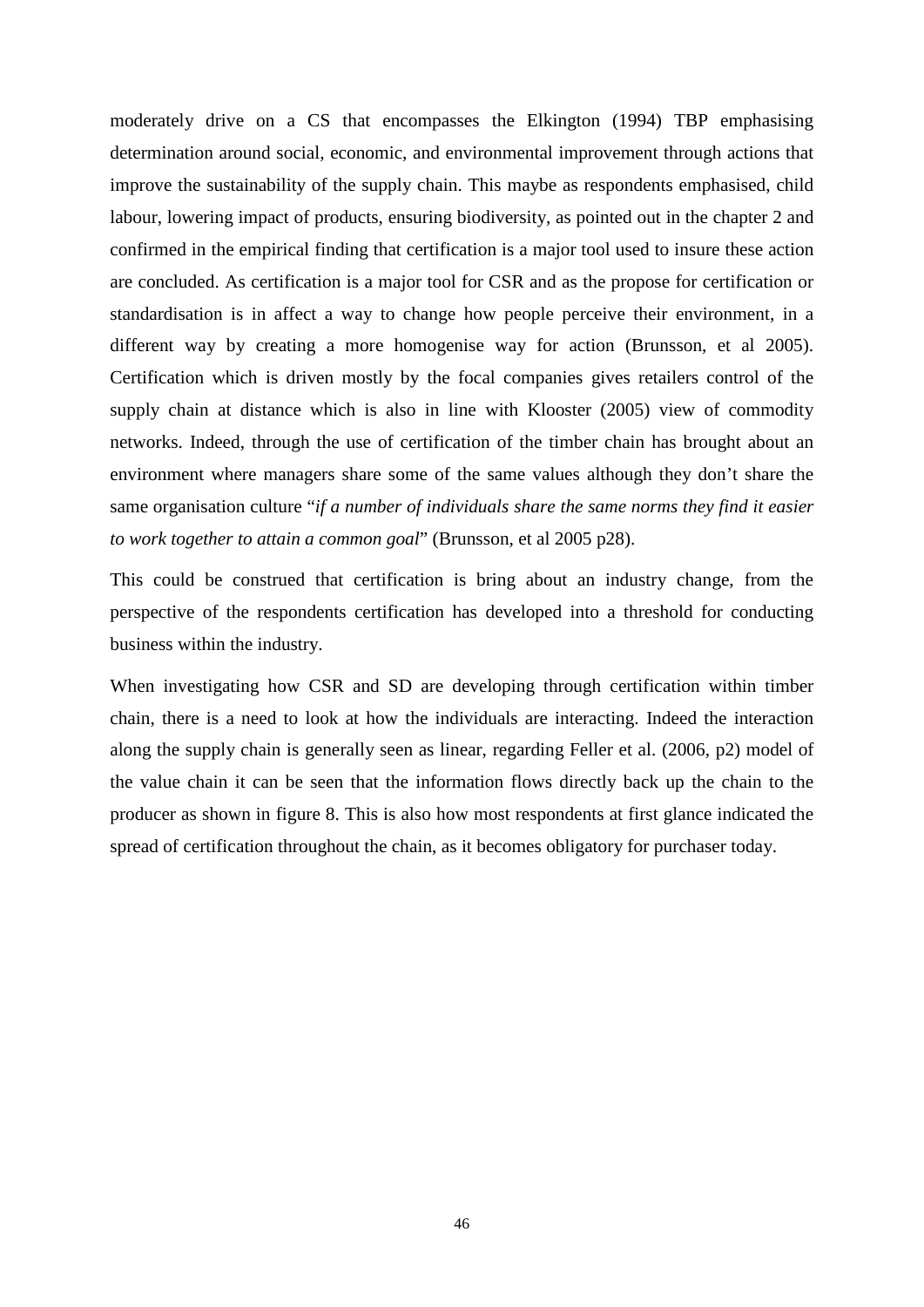

*Figure 8 Linear information flow and value chain* 

However, this perspective fails to take in to account the influence NGOs are having on the communication flow and how it can influence Managers. Indeed, as the retailers drive the need to become certified further upstream the more the organisation and individual have the chance to interact with non-traditional actors, such as NGOs like FSC. Thus as this information is collected and used it can have an effect on decisions made by organisations and individuals rely upon it (Wuyts, et al. 2004).

The flow of information within the chain takes may not be as linear as it might appear. Certainly there is a need for a strong understanding of CSR downstream with retailers as they have to communicate with the end users. However, further upstream the producers are less aware of CSR but were still conducting it through certification and other means. This demonstrates the effectiveness of certification as a tool for CSR and SD. Despite the fact that "*most retailers models the first tier supplier is the one that they have most contact with, usually this supplier does not have much to do with the resource or the environmental issue"*  (participant C, Kingfisher).

In figure 9 is an interpretation of how CSR is integrating through the timber chain, from this researchers perspective, development of CSR through a contractual relationship still fallows the on a linear progression. Whereas, the more fragile connection and its information flows are more circular through the chain. The NGOs are playing a vital role conducting this information flow throughout the chain as illustrated in figure 9.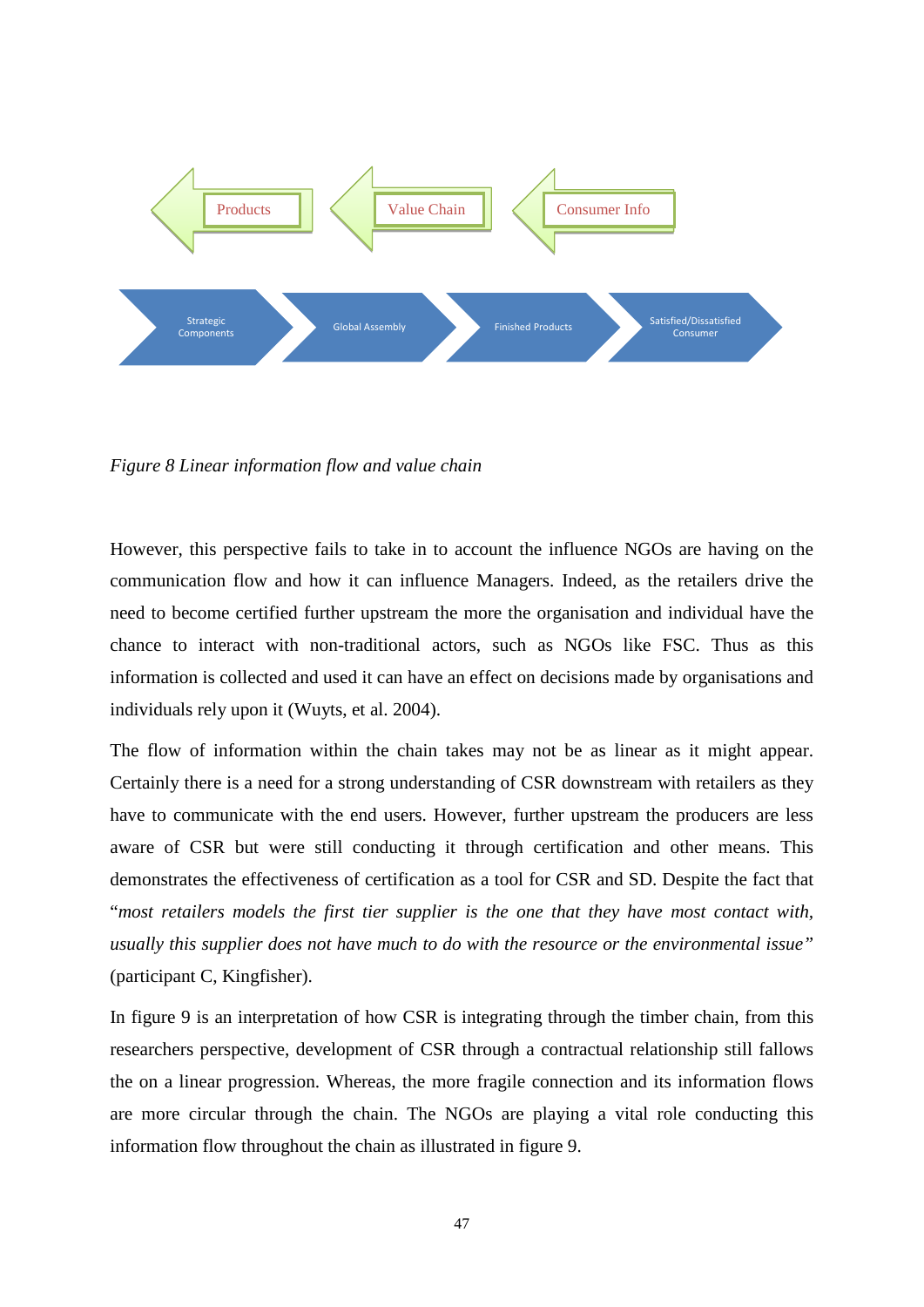

*Figure 9 CSR flow within the chain, own source.*

The blue arrows represent the normal flow of certification being driven back up the chain by the retailer. While, the red arrows are a representation of how the use of NGOs facilitate certification within the timber chain to circumvent the middle actors. This allows the interaction of individuals and NGOs to strengthen the CSR values. The fact that the individual upstream in the chain are less informed about CSR could be due to that fact that CSR and certification are still being marketed strongly as economic benefit to the producer, and that it is now perceived as a threshold for doing business and not a philosophy to aspire to. This in some way negates the fundamental core of CSR and creates CSR more as a tool for control than its true desired outcome. Although this may be a negative now the respondents indicated the responsiveness and acceptance of SD issues and the action through CSR and certification are growing without in the industry. *"I think in the long run they do as other companies get effect in a more deeper sense, so time is very important for this business"* (participant E, FSC Sweden). Indeed this creates a sense of hope for SD as it is about future perspective on how we should be living not how the industry is currently developed.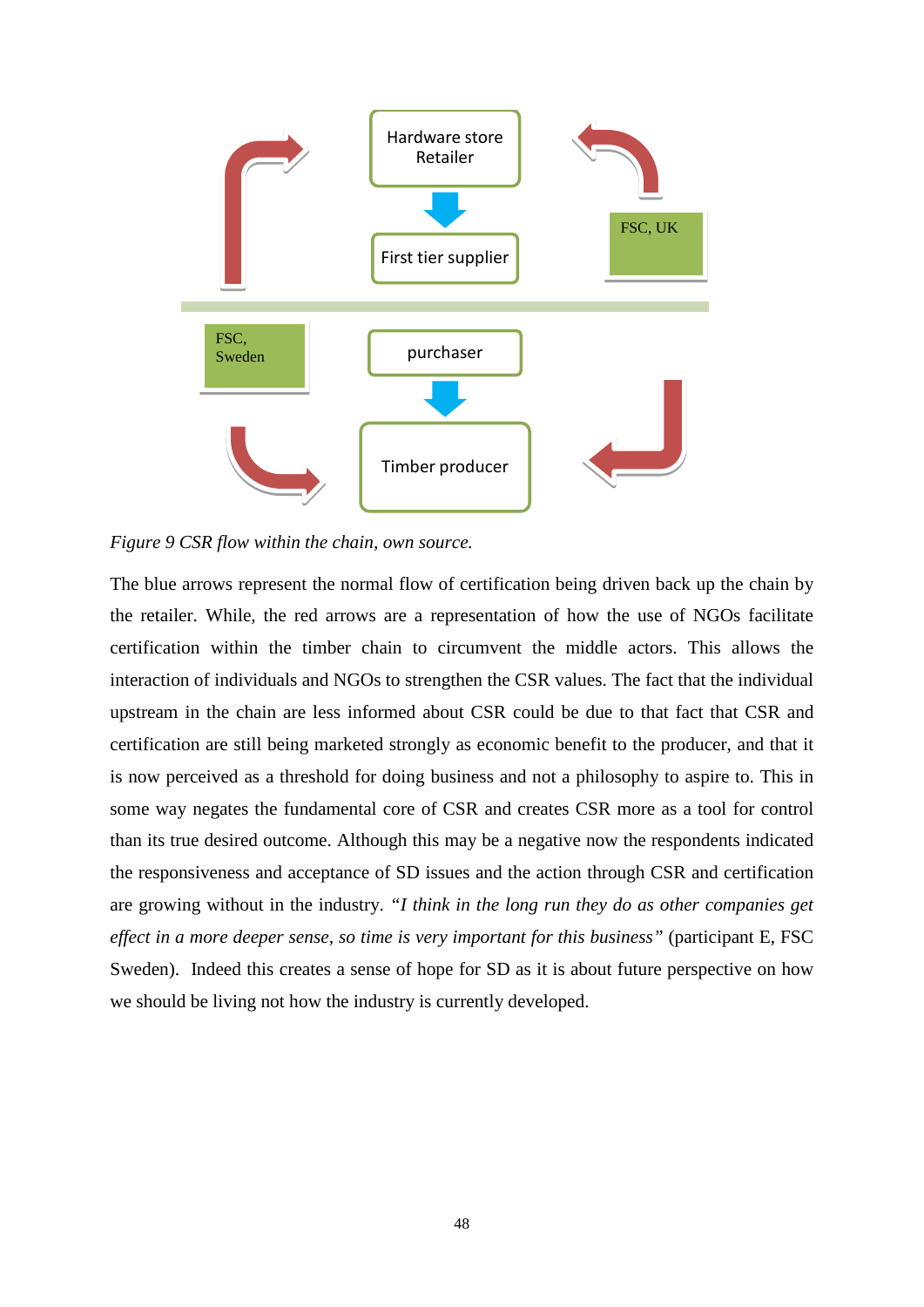## <span id="page-56-0"></span>6 Discussion

The dynamics of the supply chain is ever changing as with most things in the business world and the timber industry is no different. Moreover, as companies control more and more of the world's resources the more they need to be responsible as there are high potential for manipulation (Klooters 2010). However, this study has shown that mangers' within the frame of this case study have all high working knowledge of Certification and can see the benefits for it. This gives a wealth of knowledge to the strategies within in the industry to understand that there work around CSR and other sustainability projects are working. That certification is now seen as a standard for doing business bring both positive and negative affects to the industry. Indeed, the challenges now for organisation are where to move from this as certification is threshold within the industry. Should the certification become harder and risk alienating some of its supports or should the organisation try to strengthen the values of CSR and SD which the research demonstrated that it is weaker further upstream within this case.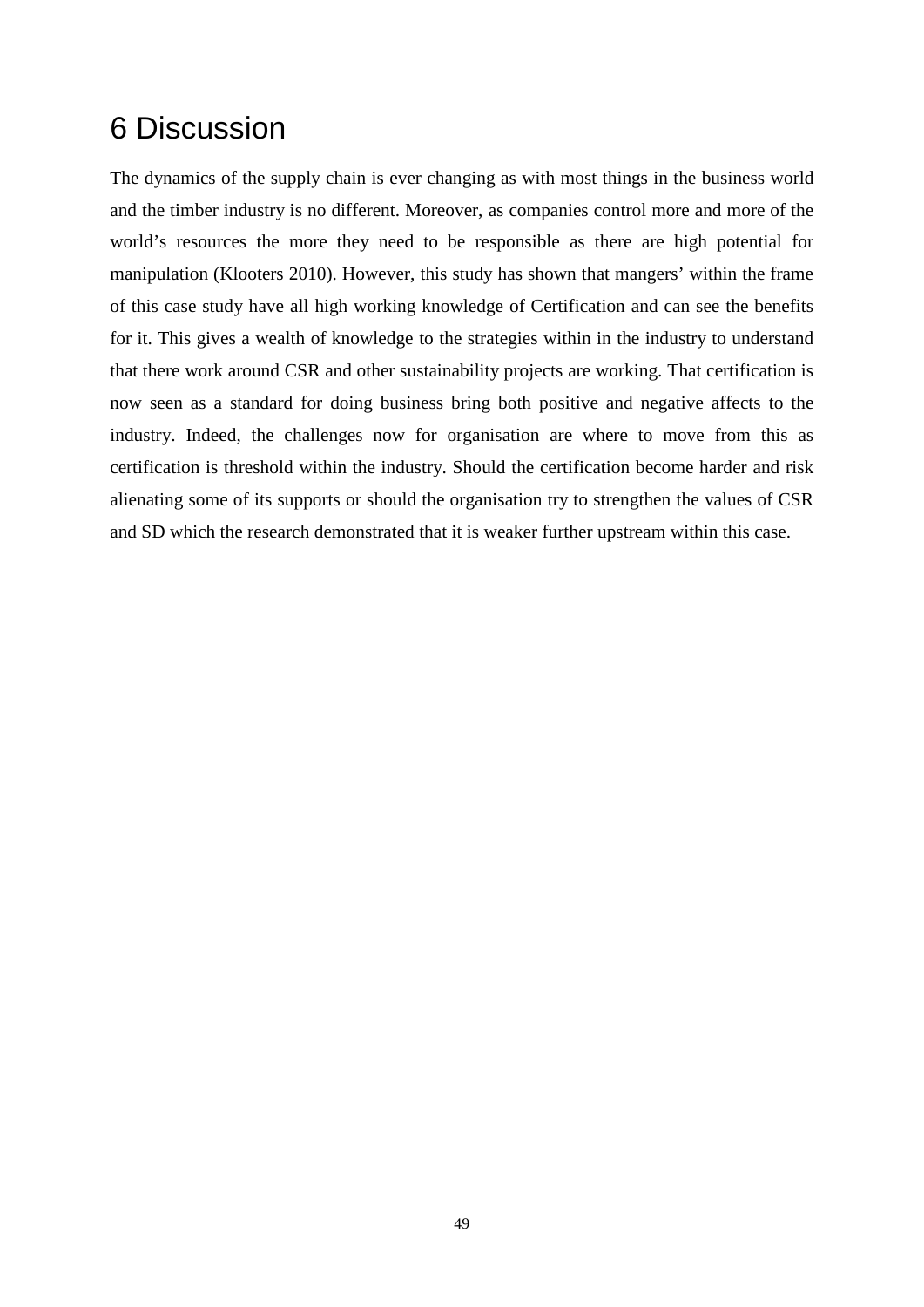## <span id="page-57-0"></span>7 Conclusions

In this chapter I provide a summary of the findings derived from the comparison of empirical results and theoretical concepts discussed in chapter 2.

The purpose of this study was to investigate how sustainable business practices have developed throughout the timber value chain. The main emphasis was on CSR and the knowledge, attitudes, and behaviour of practitioners within a supply chain. Additionally, this study investigated if there was a unilateral understanding of CSR along the supply chain.

This case study has shown that while not all the respondents were entirely aware of CSR there was still a positive perception to its benefits among all the respondents, in fact all respondents felt that the benefit conducting CSR outweigh its cost. This was reiterated by the fact that the managers working within the supply chain have a high working knowledge of certification within the industry. This is true for all respondents irrespective of their organisation position within the chain. This brings about an interesting point as Li N, & Toppinen, (2011) said a strategy is doomed to fail unless there are individuals behind that believe in it. This case has shown that managers' throughout the chain are encouraging CSR and certification. Moreover, armed with this information the timber industry can move forward and formulate a strategy for expanding CSR, also to strengthen values throughout the industry. Indeed, this must be done if CSR and certification is to be seen as something to adhere to more than a simple tool by the focal company to control the supply chain at a distance.

However, some respondent were happy that the focal company was stepping forward to lead and accomplish some good. This is in line with Li N, & Toppinen's (2011) assertion that if a company fails to use its social power then it will lose it. Furthermore, as the retailers are driven to lower their own environmental and social footprint their message of CSR starts to spread throughout the chain. This interconnection can have a greater impact than just one company alone which increases the significances and impact with the timber industry. However, this case study found that there is no unilateral adaptation of CSR and its values, as each individual held a different believe around how to implement these values within their own organisation context. Although, with the adoption of certification throughout the supply chain there appears to be a determination within timber industry that it is doing something to improve not only its image but the environment for the better. This standardisation of products and quality is having a profound effect on the industry giving managers tools to standardise responses to environmental and social issues and in a way distributing the risk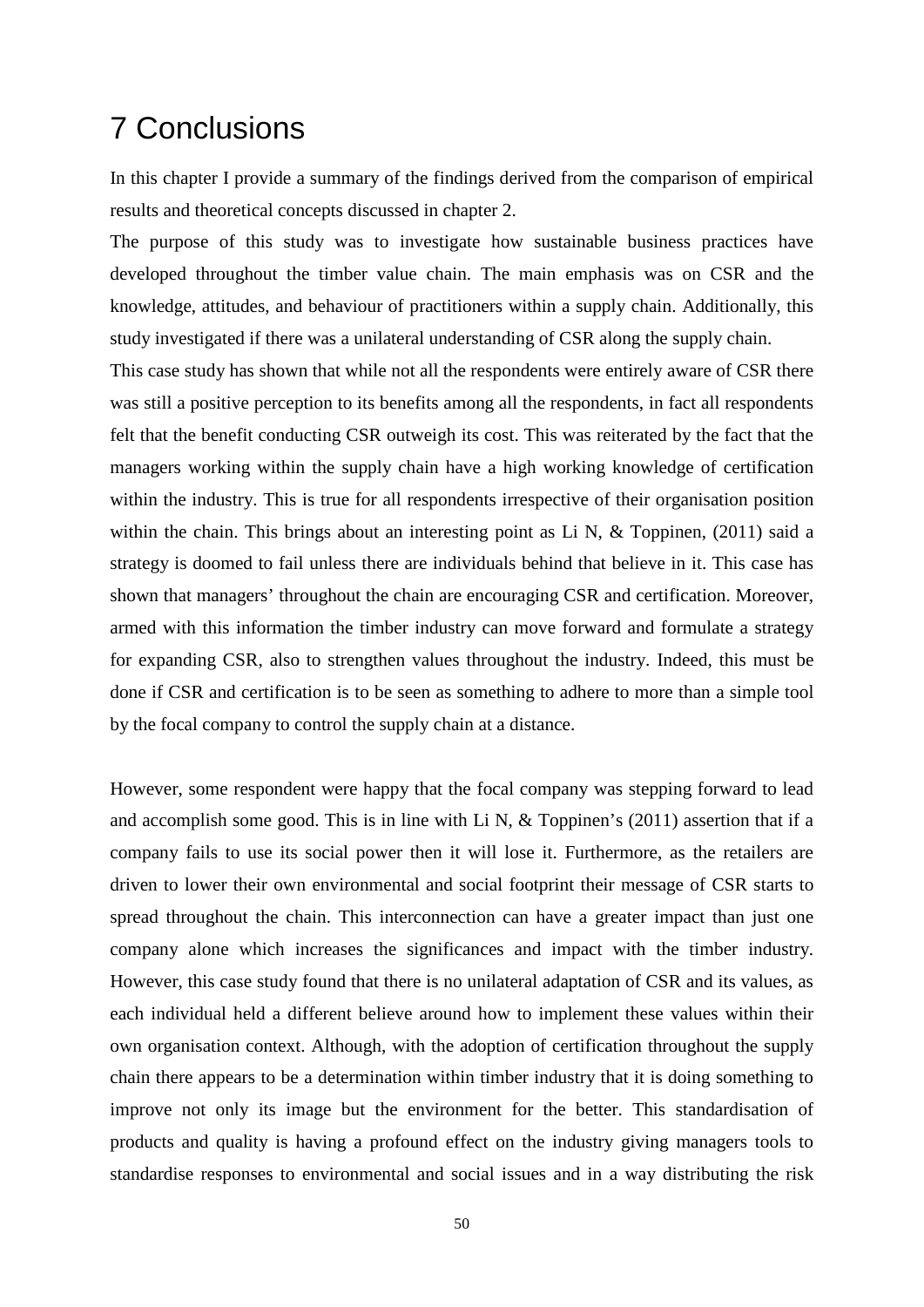throughout the chain. Furthermore, certification as a tool for CSR is being spread along the chain by the actors within the chain; the negative side effect of this is that the chain is relying heavily on an economic argument to push the CSR values back upstream. It must be noted at this point it is not the author's task to argue for or against the need to engage CSR upstream, but to simply illustrate how the message is being communicated and addressed. These damaging effects are that the values are not fallowing the guidelines as quickly back up the chain and have created a redundancy that NGOs have started to fill. Indeed NGOs importance have been greatly understated by the chain, mostly as the specification illustrate how an individual or a company should behave the values of why are unfortunately left up to the NGOs to reintroduced them as shown in figure 9. This provides the NGOs with large influence within the timber chain far beyond authoring, and this allow them to shape the direction and what and how the chain makes and what the retail is demanding from the supply chain.

The overall benefit this knowledge bring to the timber chain shows how far the certification has become part of the whole timber chain, it's currently understood as a threshold or prerequisite for doing business. That can be supportive when organisation wish to create or studying information flow for strategy along the timber chain.

### <span id="page-58-0"></span>6.1 Future studies

In this section the author will suggest areas of future studies. One of the great strengths of a study is the areas in which it can identify for further research. Due to the fact that there were limited time and resources available it meant that a number of interesting factor have to be omitted. As this research is qualitative it would be interesting to see if there were similar results from a quantitative study with more in-depth understanding of the timber industry. Additionally, this research has brought up numerous questions in need of further investigation, it was felt due to the power relationship the NGOs share within the supply chain it would be an interesting factor to investigate and see how this affect the timber supply chain along a specific supply chain.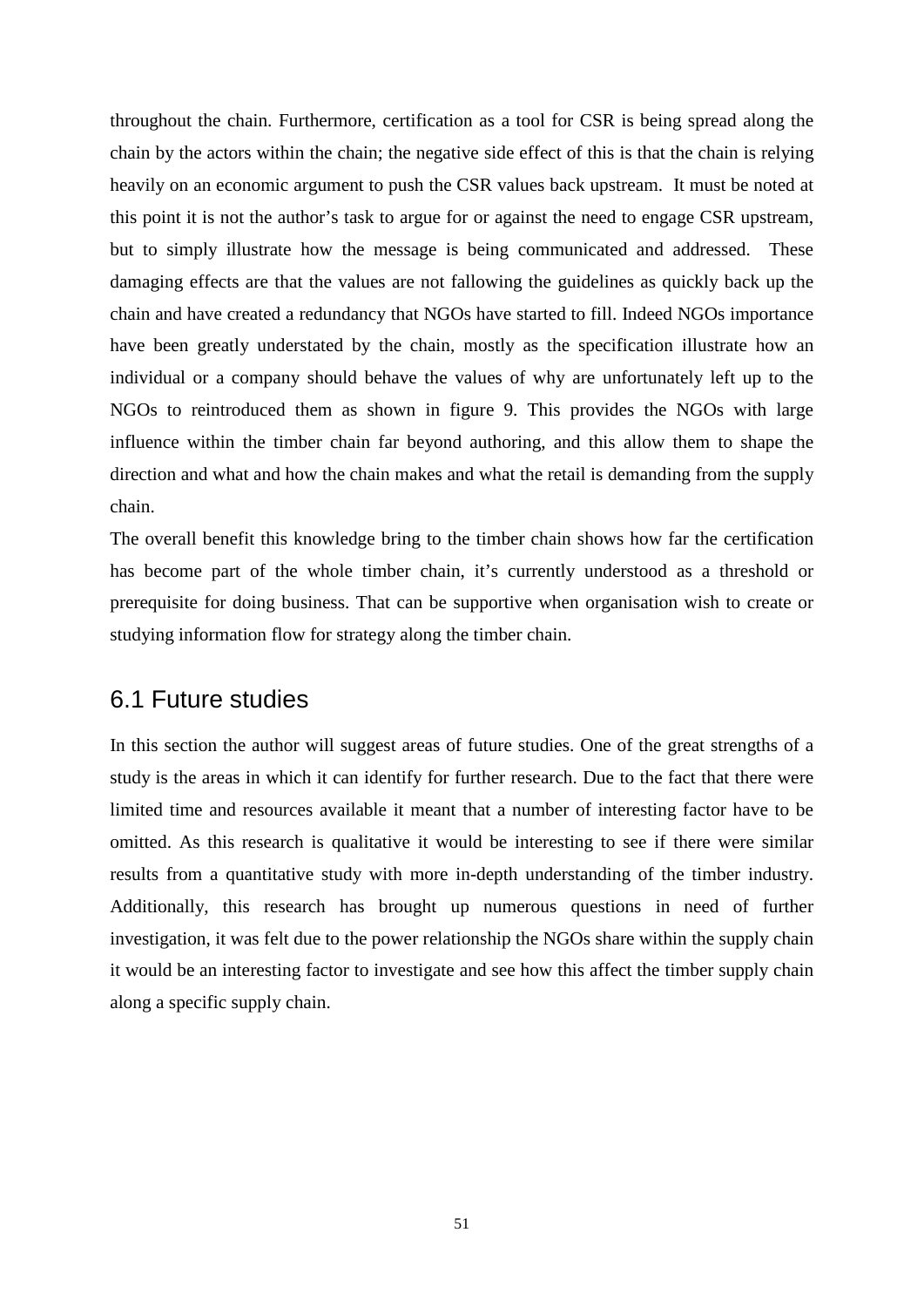## <span id="page-59-0"></span>**Bibliography**

- Andersen M, Skjoett-Larsen T, 2009. Corporate social responsibility in global supply chains. Journal of Supply Chain Management: 14/2, 75–86
- Araujo, L., Dubois, A., Gadde, L.E., 1999. Managing interfaces with suppliers. Journal of Industrial Marketing Management 28, 497–506.
- Ajzen, I. 1991. The theory of planned behaviour. Organizational Behaviour and Human Decision Processes, 50, 179–211.
- Bass S, Simula M 1999 Independent certification/verification of forest management. International Institute for Environment and Development (IIED), London
- Bowen, Howard R. 1953. Social responsibilities of the businessman. New York, NY: Harper and Row.
- Brunsson N, et al 2005. A world of standards. Oxford university press, Great Clarendon Street, Oxford OX2 6DP ISBN 0-19-925695-0
- Borgatti, S. P., & Foster, P. C. 2003. The network paradigm in organizational research: a review and typology. Journal of Management, 29(6), 991–1013.
- Carter, C. R. Easton, P. L. 2011. Sustainable supply chain management: evolution and future directions. International Journal of Physical Distribution & Logistics Management 41(1), 46-62
- Carter, C.R., Jennings, M.M., 2002. Social responsibility and supply chain relationships. Journal of Transportation Research, vol 38, 2002 , pp. 37-52(16)
- Carter, C R. Jennings, M M. 2002 B. Logistics Social Responsibility: An Integrative Framework. Journal of Business Logistic, vol. 23, no. 1, pp. 145–180.
- Carter, C.R., Jennings, M.M., 2004. The role of purchasing in corporate social responsibility: a structural equation analysis. Journal of Business Logistics 25 (1), 145e186.
- Cashore, B., Gale, F., Meidinger, E., Newsom, D. 2006. Forest certification in developing and transitioning countries: part of a sustainable future? Environment 48 (9), 6–25.
- Ciliberti, F., Groot, G., Haan, J., Pontrandolfo, P., 2009. Codes to coordinate supply chains: SMEs' experiences withSA8000. Journal of Supply Chain Manag. Int. J. 14(2), 117e127.
- Carroll, A.B. 1979, "A three dimensional conceptual model of corporate performance", The Academy of Management Review, Vol. 4 No. 4, pp. 497-505.
- Connelly, B., Ketchen, D., Slater, S,. 2011. Toward a ''theoretical toolbox'' for sustainability research inmarketing. Journal of the Academy of Marketing Science, doi:10.1007/s11747-010-0199-0.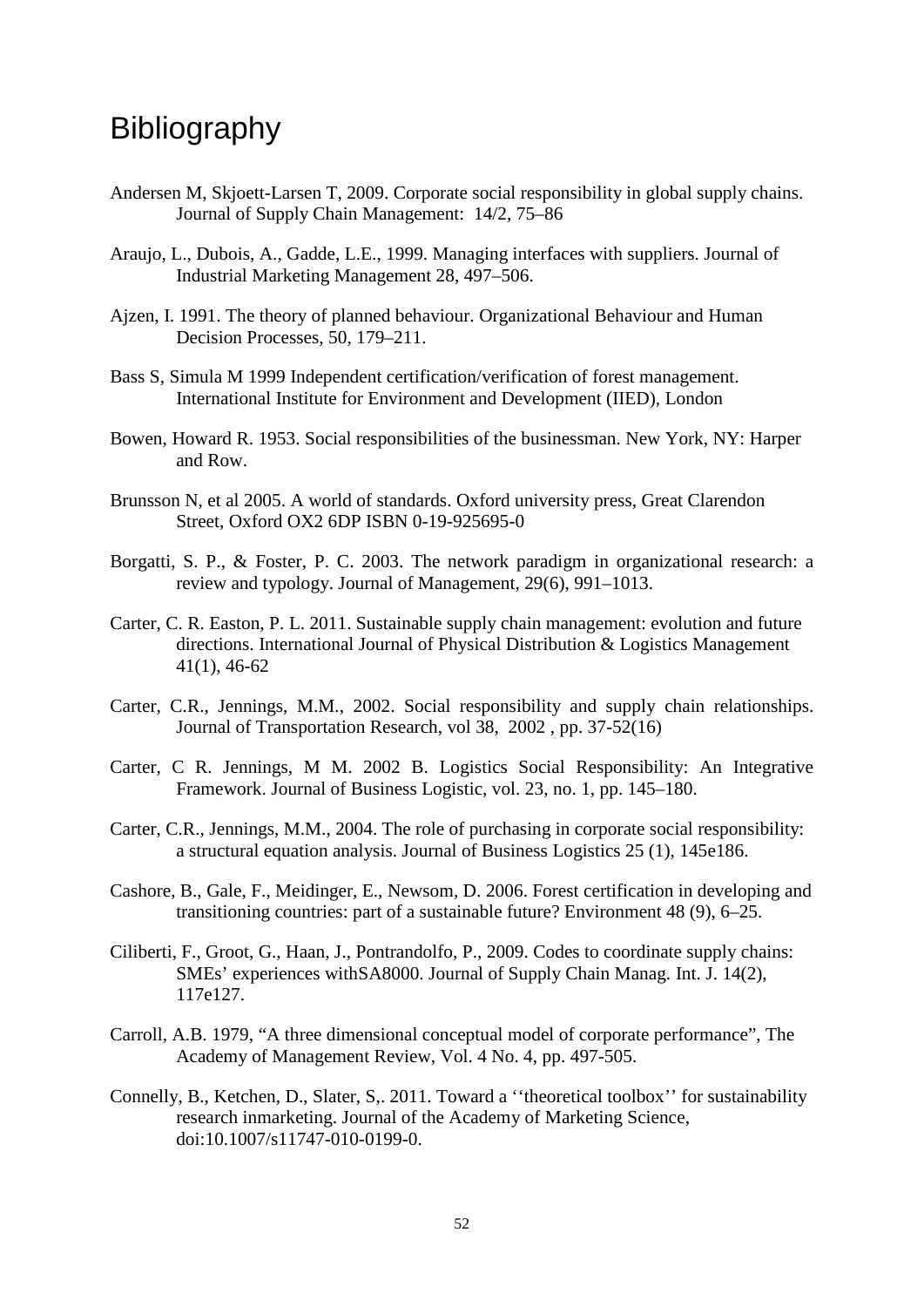- Cordano, M., Frieze, I.H., 2000. Pollution reduction preferences of U.S. environmental managers: applying Ajzen's theory of planned behavior. Academy of Management Journal 43, 627e641.
- Haan, J., Groot, G., Loo, E., Ypenburg, M., 2003. Flows of goods or supplychains: lessons from the natural rubber industry in Kerala, India.Int. J. Prod. Econ.81e82, 185e194.
- Delmas, M., Montiel, I., 2009. Greening the supply chain: when is customer pressure effective? Journal of Economics and Management Strategy 18 (1), 171–201.
- Denscombe, M 2007. The good research guide: for small-scale social research projects, 3rd edition, Maidenhead: Open University Press, 2007
- Dow Jones Sustainability Index. 2009. Corporate sustainability. Annual review http://www.sustainability-index.com/07\_htmle/sustainability/corpsustainability.html (Accessed may/8/ 2012)
- Dyllick, Thomas & Hockerts, Kai 2002. Beyond the business case for corporate sustainability. Business Strategy and the Environment, vol. 11, pp. 130-41.
- EC: the Commission of the European Communities. 2009 B. Corporate Social Responsibility. MEMO/09/109. europa.eu/rapid/pressReleasesAction.do?reference=MEMO/09/109&format=PDF&a ged=0&language=EN&guiLanguage=en (Accessed 2012/May/15)
- EC (European Commission), 2001 Promoting a European framework for corporate social responsibility – Green paper, Luxembourg, ISBN 92-894-1478-2 (Accessed 2012/may/24) [http://eur-lex.europa.eu/LexUriServ/site/en/com/2001/com2001\\_0366en01.pdf](http://eur-lex.europa.eu/LexUriServ/site/en/com/2001/com2001_0366en01.pdf)
- Eagly and Chaiken, 1993. The Psychology of Attitudes, Fort Worth, Journal of Personality and Social Psychology, Vol 63(5)
- Eisenhardt, K. M. 1989. Building Theories from Case Study Research. Journal of the Academy of Management Review, Vol. 14, No. 4, pp 532-550. http://links.jstor.org/sici?sici=03637425%28198910%2914%3A4%3C532%3ABTF CSR%3E2.0.CO%3B2-R
- Elkington, John. 1998 Cannibals with Forks: the Triple Bottom Line of 21st Century Business. New Society Publishers.
- Etzion, D., 2007. Research on organizations and the natural Environment, 1992-present: A review. Journal of Management, 33(4), 637-664.
- Feller, A., Shunk, D. & Callarman, T. Value Chains Versus Supply Chains. 2006 CEIBS China Europe International Business School. [http://www.ceibs.edu/knowledge/papers/.](http://www.ceibs.edu/knowledge/papers/)
- Francis J, J, Eccles M P, Johnston M, Walker A, Grimshaw J, Foy R, Kaner E F S, Smith L, Bonetti D. (2004). Constructing questionnaires based on the theory of planned behaviour, a manual for health services researchers Centre for Health Services Research University of Newcastle NE2 4AA United Kingdom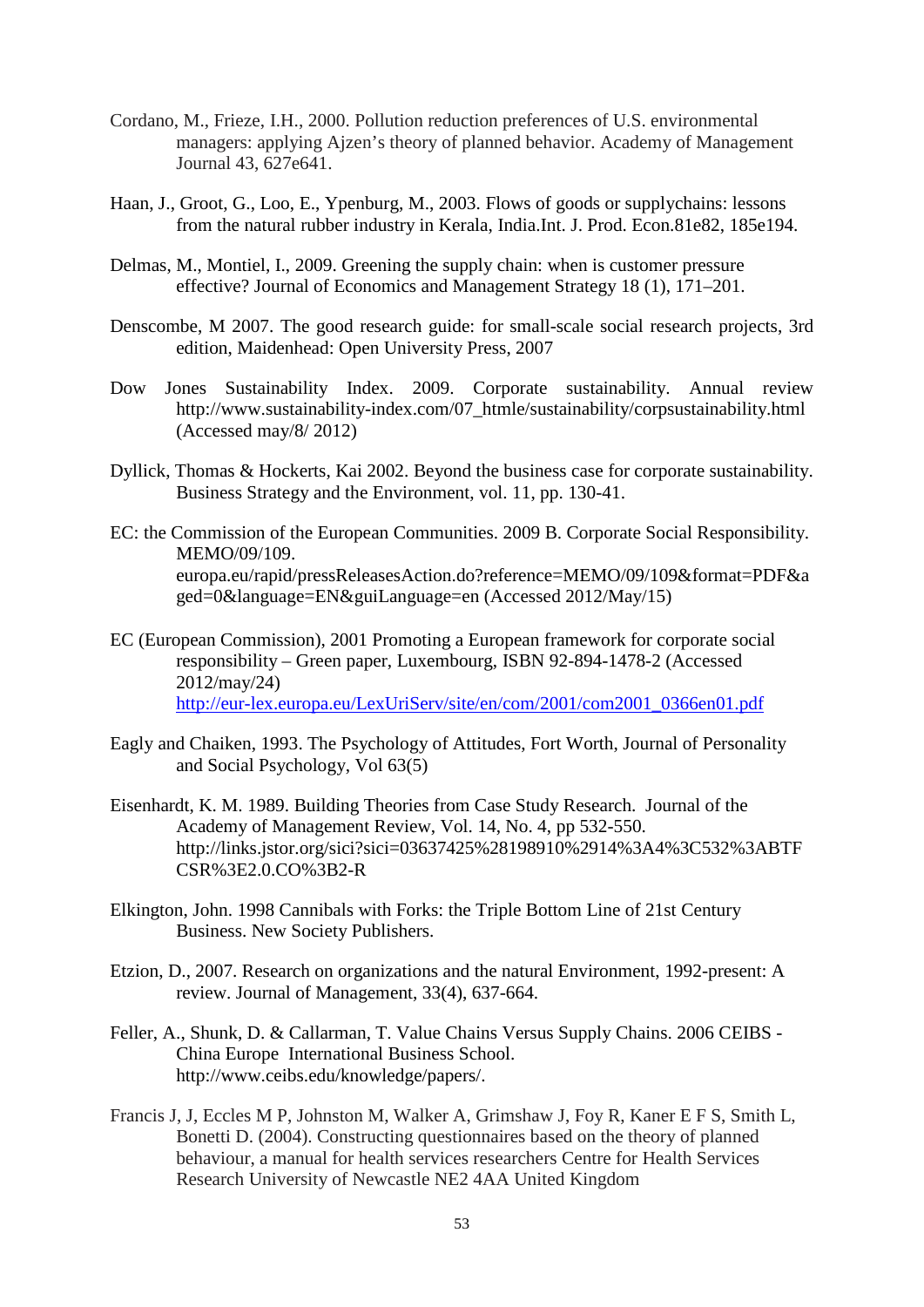- Friedman, M. 1970, September 13. The Social Responsibility of Business Is to Increase Its Profits. The New York Times Magazine
- Frost, S. and Burnett, M. 2007, "Case study: the Apple iPod in China", Corporate Social Responsibility and environmental Management, Vol. 14, pp. 103-13.
- Forest Stewardship Council, 2011. Forest Management, Forest Stewardship Council, United Kingdom (last accessed July 2 2012) Available from http://www.fsc-uk.org/wp-content/plugins/downloads anager/upload/Forest%20Management%203.pdf
- Forest Stewardship Council, 2005a. Estimated size of FSC global market revised to US\$5 billion. Forest Stewardship Council, April 25, 2005. (last accessed July 2 2012) Available from <http://www.fsccanada.org/docs/2005%20annual%20report.pdf?LanguageID=EN-US>
- Fawcett, S.E., Magnan, G.M., 2002. The rhetoric and reality of supply chain integration. International Journal of Physical Distribution & Logistics Management 32, 339–361.
- Gupta S, Omkar D, Palsule-Desai, 2011. Sustainable supply chain management: Review and research opportunities. Journal of IIMB Management Review 23, 234e245
- Ghiami Y, Sorkina E, 2009. Sustainability in retail supply chains, A study on the ten world's largest retailers university of Gothenburg school of business, economic and law.
- Gnyawali, D. R., & Madhavan, R. 2001. Cooperative networks and competitive dynamics: a structural embeddedness perspective. Academy of Management Review, 26(3), 431– 445.
- Hanafi, Jessica, Kara, Sami & Kaebernick, Hartmut. 2008. Reverse logistics strategies for end-of-life products. The International Journal of Logistics Management, vol. 19, no. 3, pp. 367-388.
- Handfield, Robert, Sroufe, Robert & Walton, Steven. 2005. Integrating environmental management and supply chain strategies. Business Strategy and the Environment, vol. 14, no. 1, pp. 1-19.
- Harrie.W.M. Bommel V 2010. A conceptual framework for analyzing sustainability strategies in industrial supply networks from an innovation perspective. Saxion University of Applied Sciences, University, Netherlands
- Hart S L, and Milstein M B, 2003 creating sustainable value, Journal of Management Executive, Vol. 17, No. 2
- Hatch, M.J., 2006. Organization Theory: Modern, Symbolic, and Postmodern Perspectives (2nd ed.). Oxford, England: Oxford University Press.
- Hoogeveen H, Verkooijen P, 2011. The Policy Studies Organization Review of Policy Research . Journal of, Transforming Global Forest Governance , Vol 28, (5)
- Jensen, M. C: 2002. Value Maximization, Stakeholder Theory, and the Corporate Objective Function, Harvard Business School Press, Boston, pp. 37-58.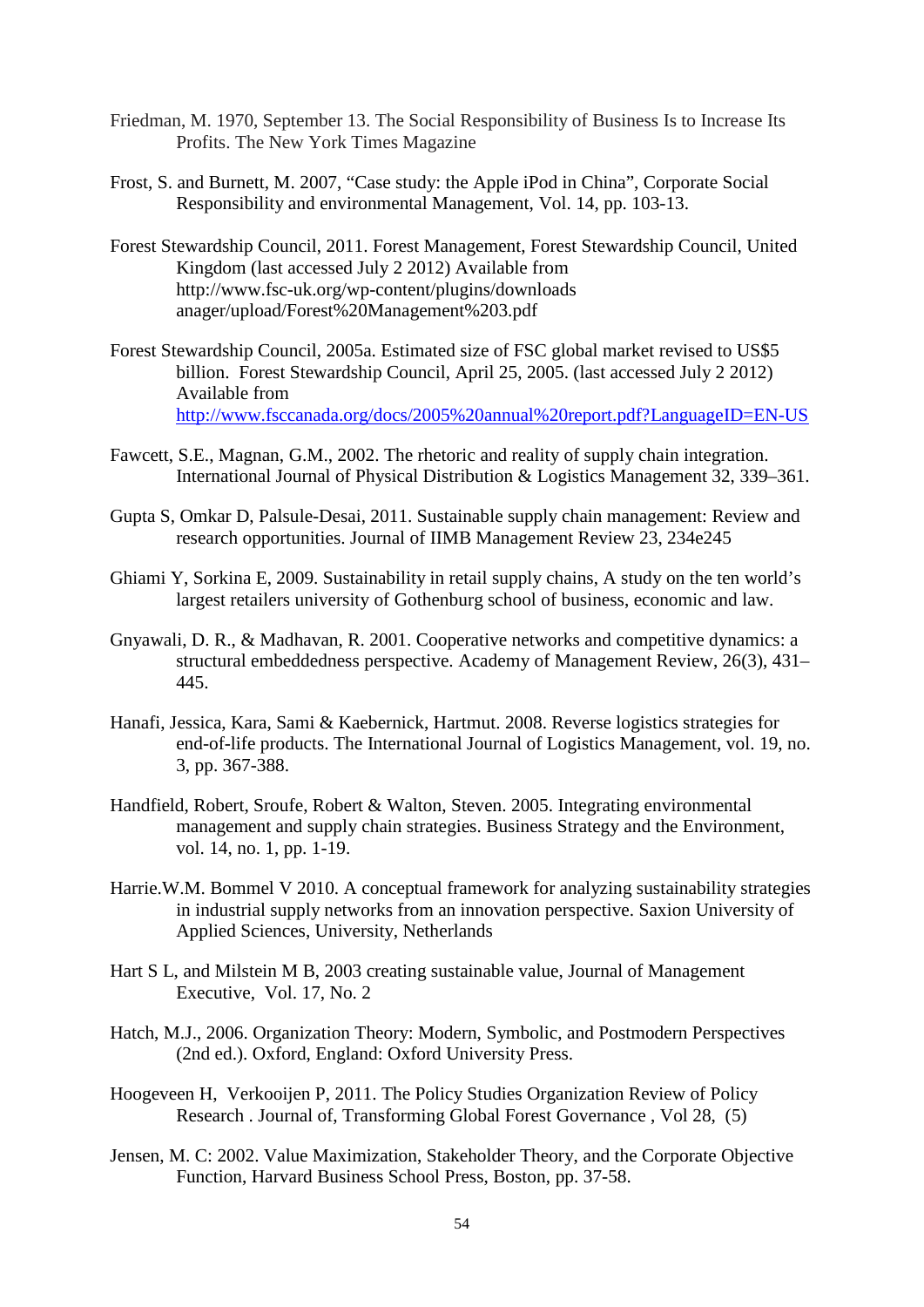- Jones, Peter, Comfort, Daphne & Hillier, David. 2007. What's in store? Retail marketing and Corporate Social Responsibility. Marketing Intelligence & Planning, vol. 25, no. 1, pp. 17-30.
- Jørgensen L, Jordan S, Mitterhofer H, 2012. Sense making and discourse analyses in interorganizational research: A review and suggested advances. Journal of Scandinavian Management 28, 107—120
- Keijzers, Gerard. 2002. The transition to the sustainable enterprise. Journal of Cleaner Production, vol. 10, no. 4, pp. 349-359.
- Ketchen, J.D.J., Hult, G.T.M., 2007. Bridging organization theory and supply chain management: The case of best value supply chains. Journal of Operations Management, 25(2), 573-580.
- Kilcullen, Maureen & Kooistra, Judith Ohles. 1999. At Least Do No Harm: Sources on the Changing Role of Business Ethics and Corporate Social Responsibility. Reference Services Review. vol. 27, no. 2, pp. 158–178.
- Klooster D, 2005. Environmental certification of forests: The evolution of environmental governance in a commodity network Journal of Rural Studies 21 403–417
- Klooster D, 2010. Standardizing sustainable development? The Forest Stewardship Council'splantation policy reviewprocess as neoliberal environmental governance JournalGeoforum 41, pp 117–129
- Koplin, Julia, Seuring, Stefan & Mesterharm, Michael. 2007. Incorporating sustainability into supply management in the automotive industry – the case of the Volkswagen AG. Journal of Cleaner Production, vol. 15, nos. 11/12, pp. 1053-62.
- Kogg, B., Mont, O. 2012, Environmental and social responsibility in supply chains: The practise of choice and/or interorganisational management, Ecol. Econ. Article in press
- Kothari, C.R.. 2004. Research Methodology : Methods and Techniques. Daryaganj, Delhi, IND: New Age International,.p 113.http://site.ebrary.com/lib/slub/Doc?id=10318734&ppg=130 Upphovsrätt.
- Kotler, P., 2003. Marketing Management, Prentice Hall, New Jersey, ISBN 0-13-0497150.
- Leedy, P.D, Ormrod, J.E. 2005., Practical Research. 8th ed. Pearson Education, Inc., USA, (ISBN 0131247204)
- Levin K, McDermottC, and. Cashore B. 2008. The Climate Regime as Global Forest Governance: Can Reduced Emissions from Deforestation and Forest Degradation (REDD) Initiatives Pass a 'Dual Effectiveness' Test? Journal International Forestry Review Vol.10(3) - <http://www.bioone.org/doi/pdf/10.1505/ifor.10.3.538>
- Lippman, S. 1999. Supply chain environmental management: elements for success. Journal, of Corporate Environmental Strategy, vol. 6, no. 2, pp. 175-82.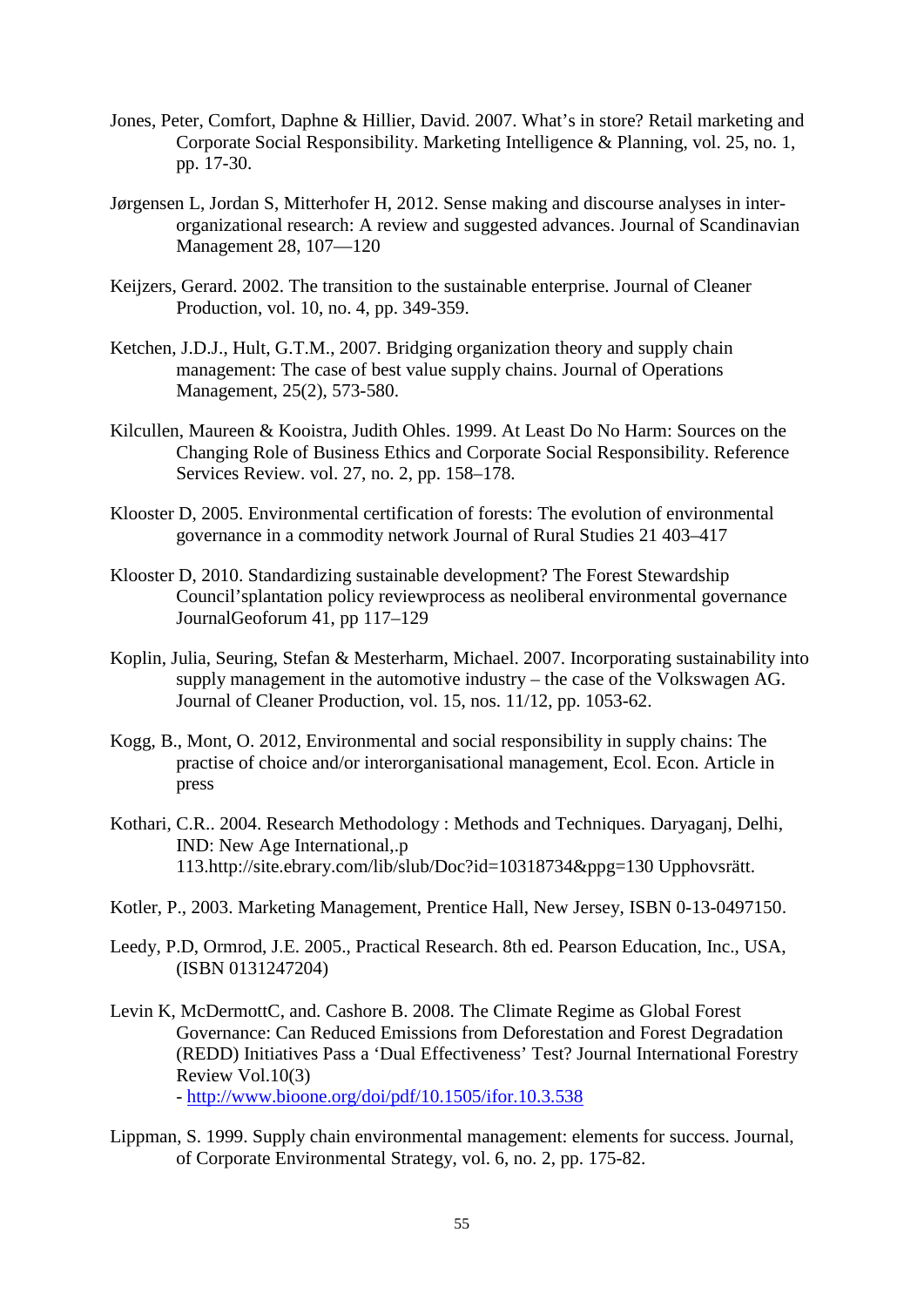- Malmborg, A. 2009. ISO 14001 in Uruguay problems and opportunities, the university of SLU Sweden.
- Maloni, Michael J. & Brown, Michael E. (2006) Corporate Social Responsibility in the Supply Chain: An Application in the Food Industry. Journal of Business Ethics, no. 68, pp. 35–52.
- Mannetti, L., Pierro, A., Livi, S., 2004. Recycling: planned and self-expressive behaviour. Journal of Environmental Psychology 24, 227–236.
- Manstead A, S. R. 2011. The benefits of a critical stance: A reflection on past papers on the theories of reasoned action and planned behaviour. Journal of Social Psychology 50, 366–373 Cardiff University, UK
- Marrewijk, M.V. and Werre, M. 2003. "Multiple levels of corporate sustainability", Journal of Business Ethics, Vol. 44 Nos 2/3, pp. 107-19
- Marrewijk, M,V. 2003. Concepts and Definitions of CSR and Corporate Sustainability: Between Agency and Communion. Journal of Business Ethics, no. 44, pp. 95–105.
- Marsden, Chris & Androf, Jörg. 1998. Towards an Understanding of Corporate Citizenship and How to Influence It. Citizenship Studies, vol. 2, no. 2, pp. 329–352.
- Maser, C., Smith, W., 2001. Forest Certification in Sustainable Development: Healing the Landscape. CRC Press, Boca Raton, FL.
- Mentzer, J. T., de Witt, W., Keebler, J. S., Min, S., Nix, N. W., Smith, C. D. 2001. Defining Supply Chain Management. Journal of Business Logistics. Vol 22 No.1. pp 1-23
- Min, Hokey & Galle, William P. 2001. Green purchasing practices of US firms. International Journal of Operations & Production Management, vol. 21, no. 9, pp. 1222-1238.
- Murphy, P. R., Poist, R. F. & Braunschweig, C. D. 1994. Management of Environmental Issues in Logistics: Current Status and Future Potential. Transportation Journal, vol. 3, no. 1, pp. 48–56.
- Muyingo R. 2011. Environmental management as a risk mitigation strategy ─ A historical review: the university of SLU, Sweden.
- Najam, A., Papa, M., & Taiyab, N. (2006). Global environmental governance: A reform agenda. Winnipeg, MB: International Institute for Sustainable Development [-http://www.iisd.org/pdf/2006/geg.pdf](http://www.iisd.org/pdf/2006/geg.pdf)
- Linnanen, L. and Panapanaan V. 2002. Roadmapping CSR in Finnish Companies Helsinki University of Technology.
- Pogutz, Stefano,. 2008. Sustainable Development, Corporate Sustainability and Corporate Social Responsibility: The missing link. In Utting, Peter & Clapp, Jennifer. (eds.) Corporate Accountability and Sustainable Development. New Dehli: Oxford University Press.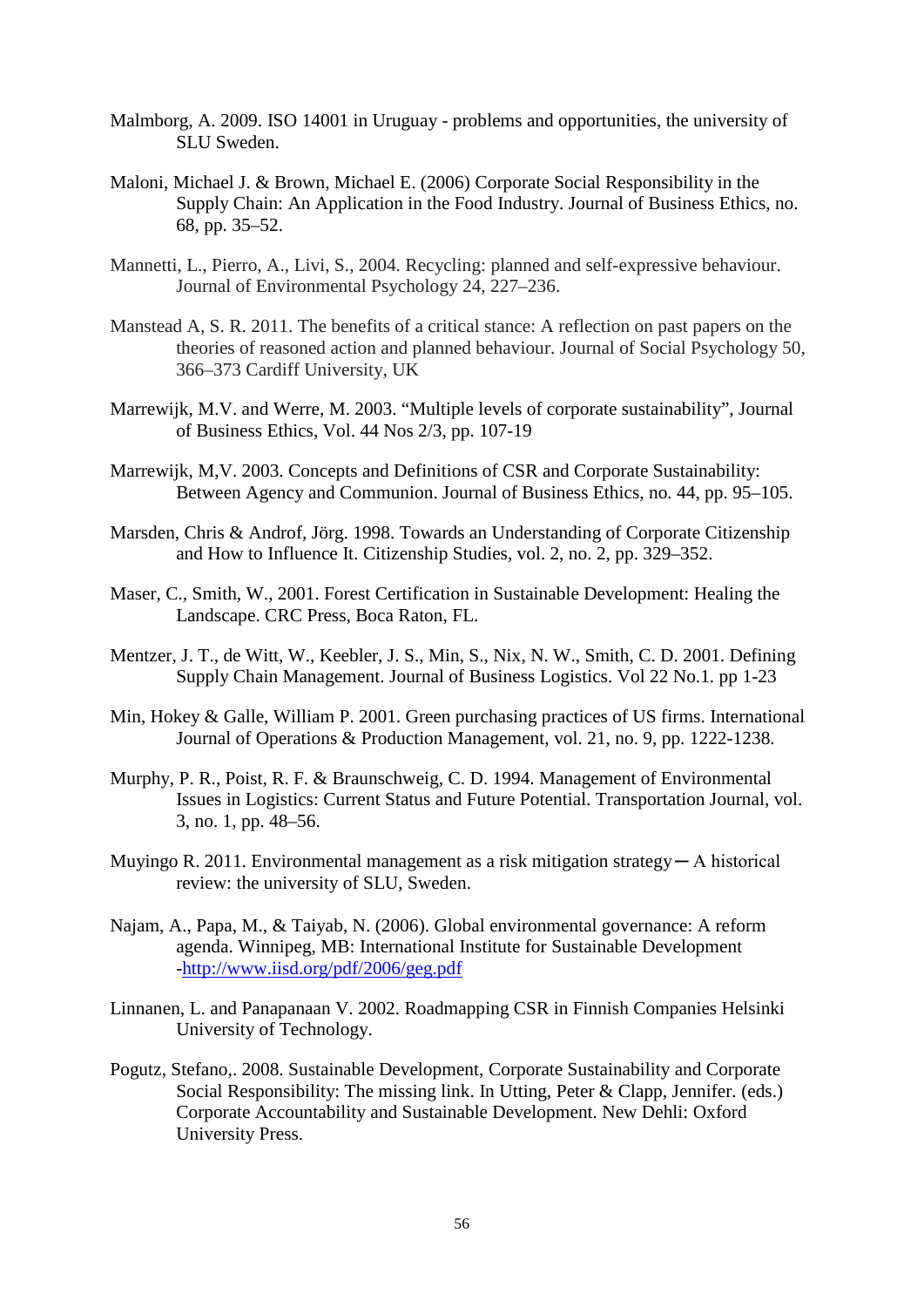- Porter M, Kramer M 2002. The competitive advantage of corporate philanthropy. Harvard Business Review R0212D.
- Prahalad, C. K. 2002. Strategies for the Bottom of the Economic Pyramid: India as a Source of Economic Pyramid: India as a Source of Innovation, Reflections: The Journal of SOL 3(4), 6-18
- Prahalad, C. K. and A. Hammond, 2002. Serving the World's Poor, Profitably, Harvard Business Review 80(9), 48-58
- Rainey, D. L. 2006. Sustainable Business Development, 1st ed., Cambridge University Press, New York.
- Redekop W, 2011. Sustainable supply chain, Understanding Conditions for Sustainable Supply Chain Development - Cases from China's Food Processing Sector. the university of SLU Sweden.
- Seuring, S. & Müller, M. 2008. From a literature review to a conceptual framework for sustainable supply chain management. Journal of Cleaner Production 16(15), 1699- 1710.
- Sarkis J, Zhu Q, Lai K,. 2011. An organizational theoretic review of green supply chain management literature Journal of Production Economics 130
- Salzmann O, Ionescu-Somers A, steger U, 2005. The Business Case for Corporate Sustainability: Literature Review and Research Options Journal of European Management Vol. 23, No. 1, pp. 27–36
- Sikdar, Subhas K. 2003. Sustainable Development and Sustainability Metrics. The Journal of AICHE, vol. 49, no. 8, pp. 1928-1932
- Signitzer, B & Prexl, A. 2008. Corporate sustainability communications: aspects of theory and professionalization. Journal of Public Relations Research, vol. 20, no. 1, pp. 1- 19.
- Simpson, D., 2010. Use of supply relationships to recycle secondary materials. International Journal of Production Research 48 (1), 227–249.
- Sparks P, Shepherd,. 1992. Self-identity and the theory of planned behaviour. Assessing the role of identification with "green consumerism". AFRC institute of food research. Journal of Social Psychology Quarterly Vol. 55 No4, 388-399.
- Stringer, C., 2006. Forest certification and changing global commodity chains. Journal of Economic Geography 6, 701–722.
- Södra 2012. Nature conservation policy last view on 2012-07-25 <http://www.sodra.com/Documents/PDF/Miljo/nature%20conservation%20policy.pdf>
- Sweden.se 2012 Environment, Environmental work for generations (Last view 2012-08-24) <http://www.sweden.se/eng/Home/Society/Sustainability/Facts/Environment/>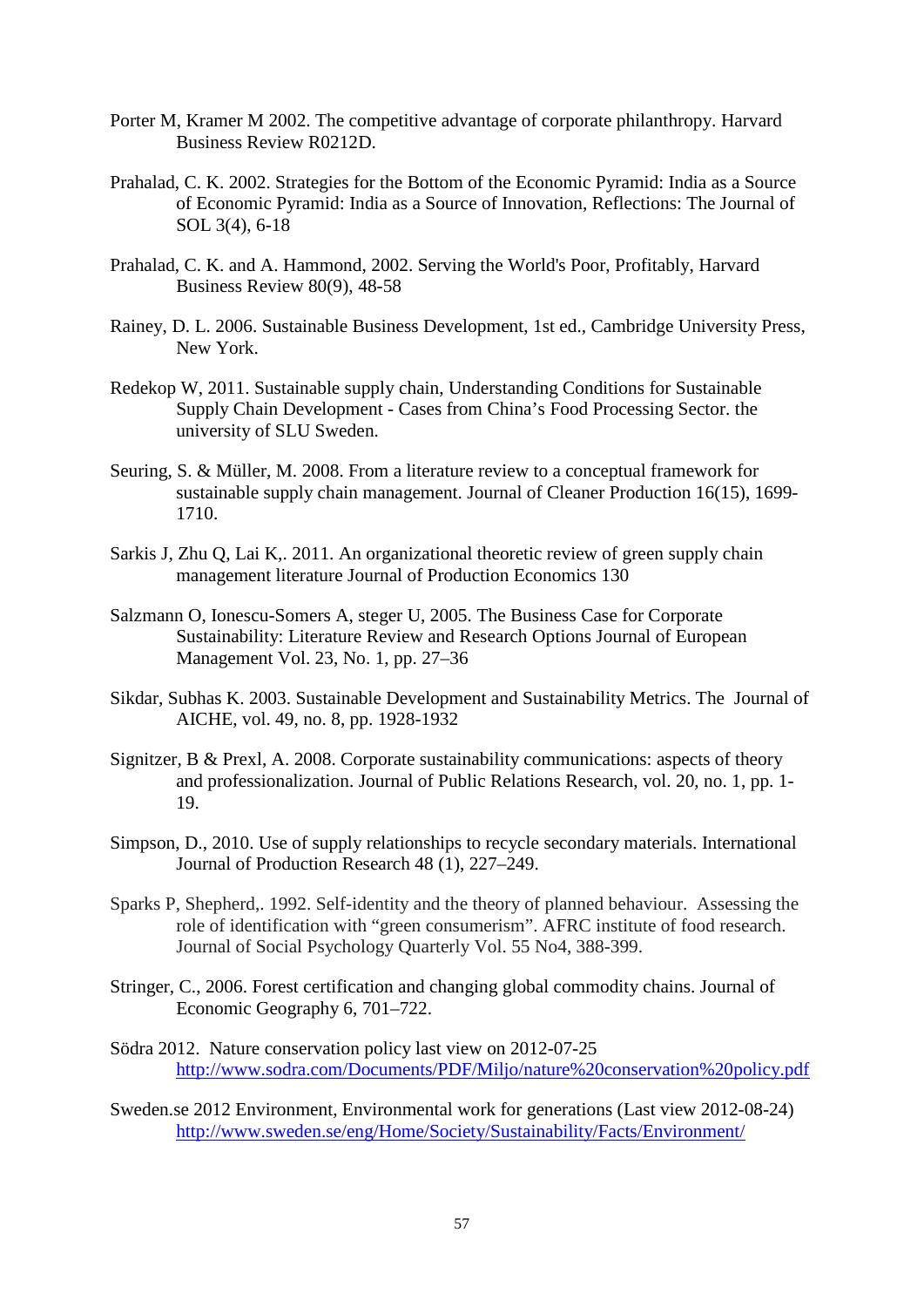- UK Small Business Consortium 2006. better business journey: small and medium sized business to increase their profitability and responsibility [.http://www.bis.gov.uk/files/file48771.pdf](http://www.bis.gov.uk/files/file48771.pdf)
- Vazquez Brust, D.A., Liston-Heyes, C., 2010. Environmental management intentions: an empirical investigation of Argentina's polluting firms. Journal of Environmental Management 91, 1111e1122.
- Whetten, D.A., Felin, T., King, B.G., 2009. The practice of theory borrowing in organizational studies: current issues and future directions. Journal of Management 35, 537e563.
- World Commission on Environment and Development 1987. The World Commission on Environment and Development. Our Common Future. http://www.undocuments.net/wced-ocf.htm
- Wempe, J & Kaptein, M. 2002. The Balanced Company. A Theory of Corporate Integrity. Oxford University Press.
- Werndle, L., Brown, N., Packer, M., 2006. Barriers to certified timber and paper uptake in the construction and paper industries in the United Kingdom. Corporate Social Responsibility and Environmental Management 13, 121–134.
- Young, A. & Kielkiewicz-Young, A. 2001. Sustainable supply network management. Corporate Environmental Strategy, vol. 8, no. 3, pp. 260-268
- Wuyts, S., Stremersch, S., Van Den Bulte, C., & Franses, P.H., 2004. Vertical marketing systems for complex products: A triadic perspective. Journal of Marketing Research, 41(4), 479-487.
- World Wildlife Fund, 2005. The effects of FSC certification in Estonia, Germany, Latvia, Russia, Sweden and the UK. WWF European Forest Programme, February 2005. Available from http://www.panda.org/downloads/ forests/fscsummaryanalysisallcountries.pdf (last accessed May 29 2005).
- Yin, R,.1984. Case study research. Design and Methods, Beverly Hills, CA: Sage Publications.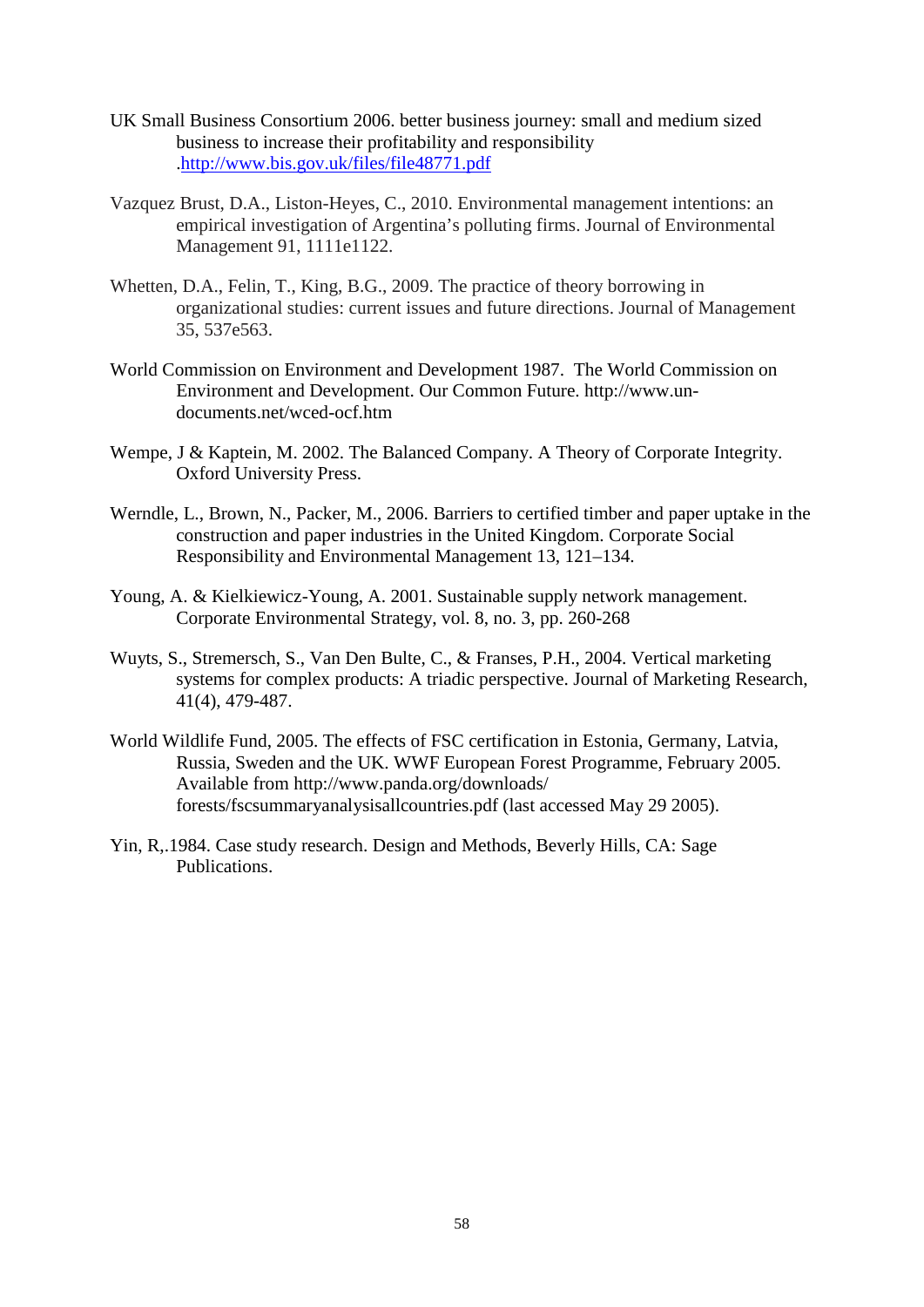# <span id="page-66-0"></span>Appendix 1: Examples of legislative, judicial and executive value chain governance

| Table 1                     | <b>Exercised by parties internal</b><br>to chain                                                                                                  | <b>Exercised by parties external</b><br>to chain                         |
|-----------------------------|---------------------------------------------------------------------------------------------------------------------------------------------------|--------------------------------------------------------------------------|
| Legislative governance      | Setting standards for suppliers<br>in relation to on-time deliver-<br>ies, frequency of deliveries<br>and quality                                 | Environmental standards<br>Child labour standards                        |
| Judicial governance         | Monitoring the performance<br>of suppliers in meeting these<br>standards Monitoring of la-<br>bour standards by NGOs                              | Specialised firms monitoring<br>conformance to ISO standards             |
| <b>Executive governance</b> | Supply chain management<br>assisting suppliers to meet<br>these standards Producer<br>associations assisting mem-<br>bers to meet these standards | Specialised service providers<br>Government industrial policy<br>support |

Appendix 1; Examples of legislative, judicial and executive value chain governance.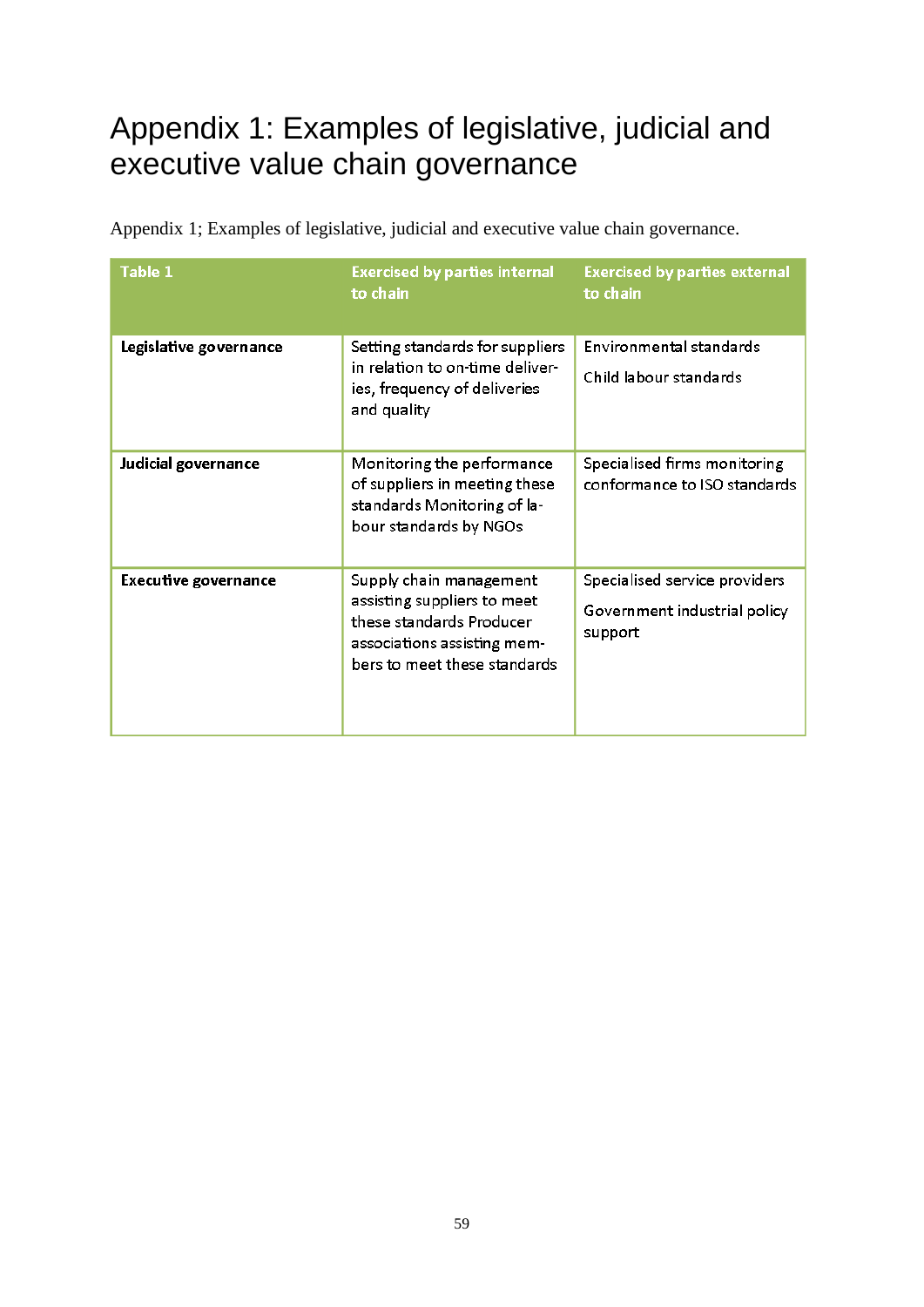# <span id="page-67-0"></span>Appendix 2: Interview questions

**Interview questions**; sustainable development (SD) corporate social responsibility (CSR).

#### **Personal information.**

- How long have you worked with the …..
- What is your job description?

#### **General information.**

- What is your perception of CSR?
- What are the positive and negative effects of certification?
- Do you believe certification is working?
- If you could give an example where it might have failed in the past?

#### **Communication of CSR**

 - How, and with whom would you communicate the most in the supply chain (i.e. NGOs, purchasers)?

 - In your opinion from the three main actors in the NGOs, purchasers, and suppliers whose job is it to communicate to the end user?

In your opinion does certification help improve trust with purchasers?

#### **Interaction, timber, and certification.**

- From your point of view who benefits most for CSR?
- Do you feel that CSR from the focal company has an effect on the other companies' "organisations culture" along the supply chain, if so how much?
- Do you feel that purchasers use certification to control their supply chain and is it a negative or positive?

#### **Education**

- Do you have any formal training with CSR or SD,
- What are you feelings around formal education?

 - How are you and your organisation addressing the changing legal requirements around CSR?

#### **Future**

 - From your perspective, in which direction do you see CSR developing in the next five years and beyond?

- Finally do you see CSR values becoming more integrated into the supply chain and how?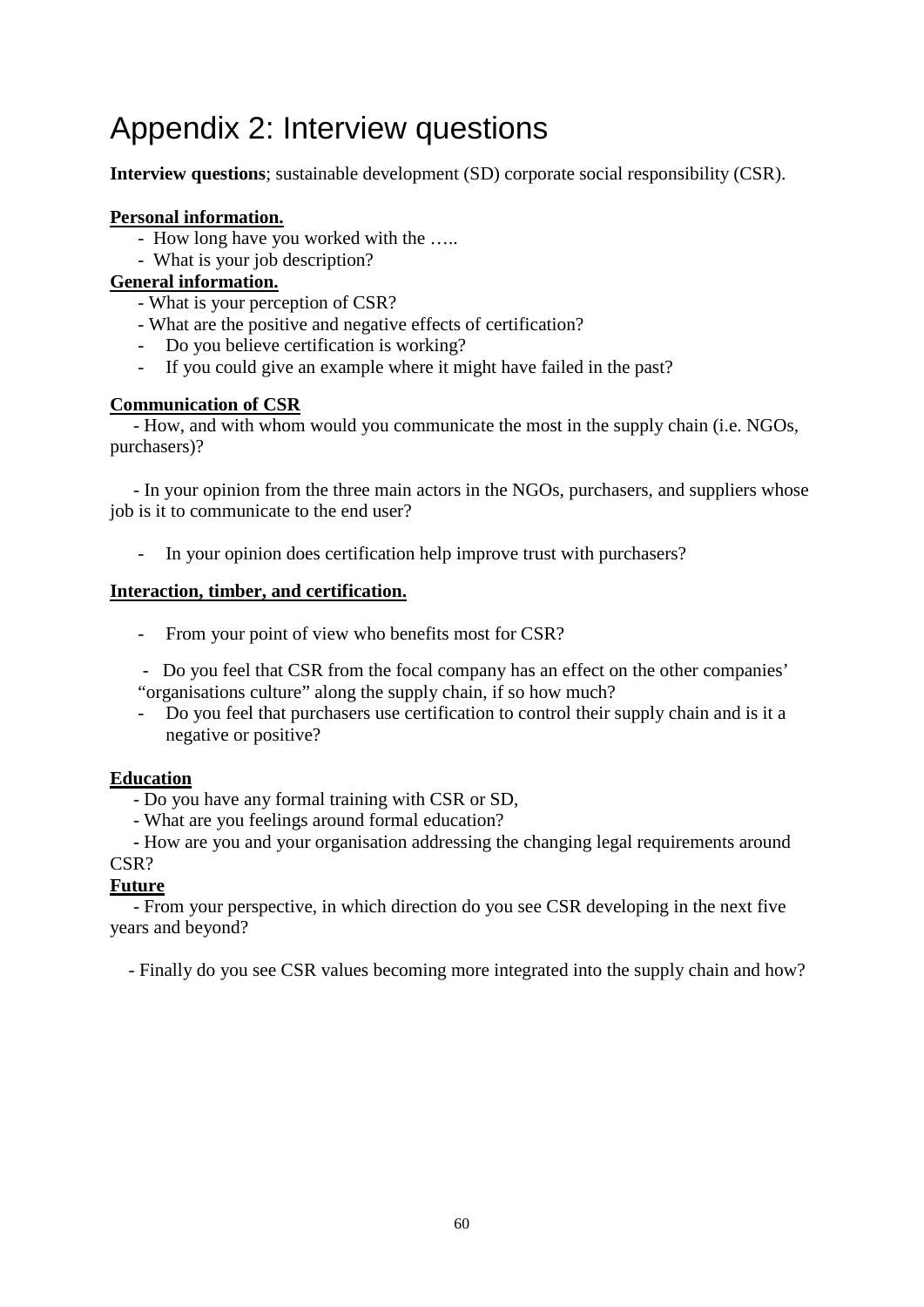## <span id="page-68-0"></span>Appendix 3: test questions

Preliminary draft, question for interview,

- 1. Would you say you have a high understanding of SBD, or CSR?
- 2. What is your perception of CSR?
- 3. From your perspective what are the benefits effects of CSR?
- 4. From your perspective what are the negative effects of CSR?
- 5. How often would you come in contact with CSR?
- 6. In your opinion, how would you rate the importance of environmental and social issues?
- 7. Would you make a pro-environmental decision over an economic one?
- 8. Have you had any formal training with CSR or SBD?
- 9. -What are your views on formal training on CSR or SBD?
- 10. Do you feel that formal training is need?
- 11. From your perspective, in which direction do you see CSR developing in the next five years?
- 12. From your perspective, what are the best characteristics to have when dealing with CSR?
- 13. Would you say, you have high or low understand of legal requirements when it comes to environmental issues?
- 14. How many times in the past year do you feel that you have gone above these requirements?
- 15. Can you give an example of how CSR has affected you in the past?
- 16. From your view who benefits most for CSR?
- 17. How often to your knowledge would you communication CSR external actors (suppliers, consumers, media, etc.)?
- 18. From your perspective, what advantages do you see CSR having for your organisation?
- 19. Do you feel your organisation supports individuals with social and environmental?
- 20. How aware of certification or "green labelled" timber are you?
- 21. Why did you choose to work with CSR problems?
- 22. Could you give your opinion on certified timber?